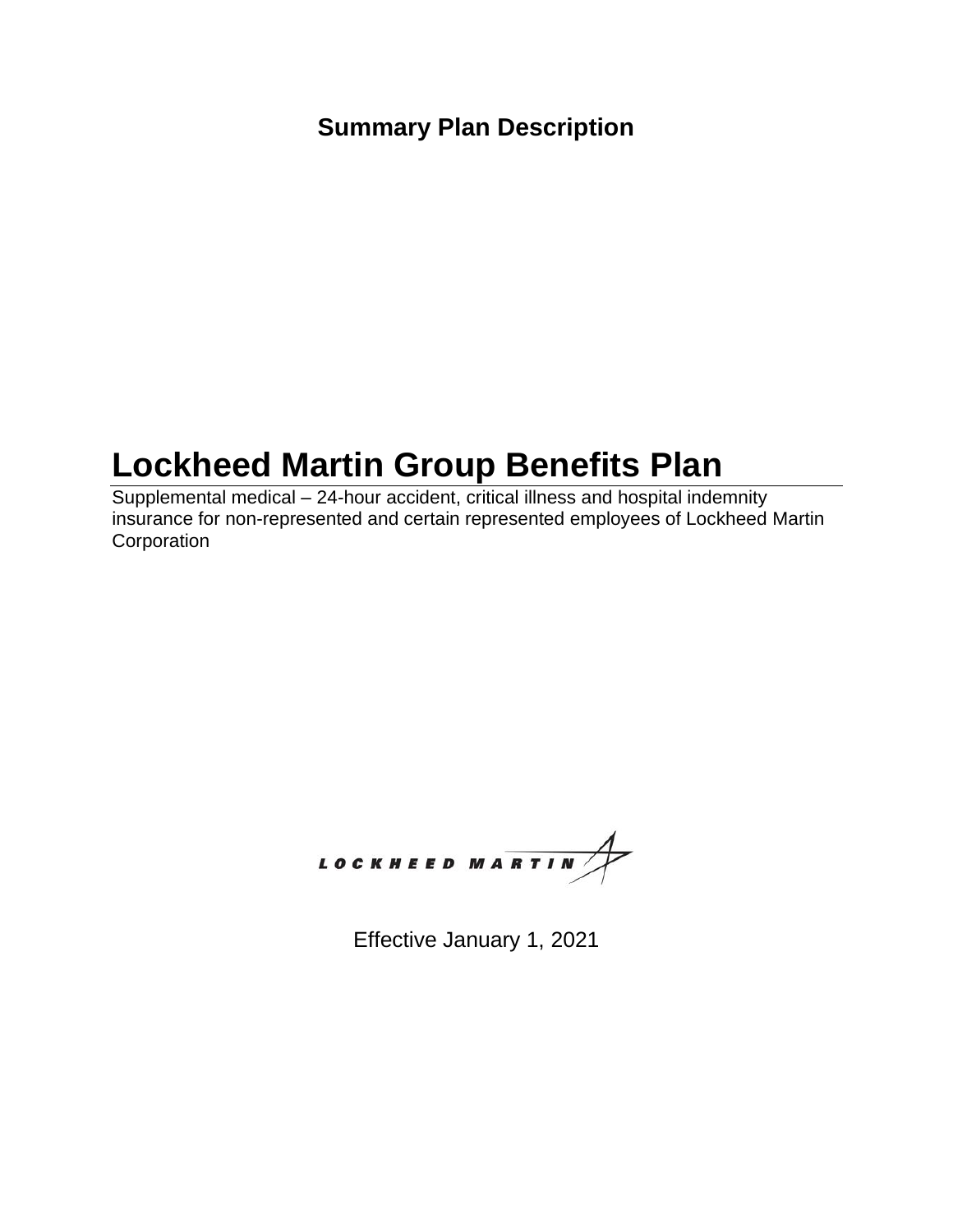## **Important**

The Lockheed Martin Group Benefits Plan (Group Benefits Plan) includes the benefits explained in this Summary Plan Description (SPD). The benefit plans described in this SPD are based on the official legal documents. If there is any conflict between this SPD and the official plan document(s), the official plan document(s) will govern. For purposes of this SPD, the term "Plan," as the context requires, means the Group Benefits Plan and the benefits explained in this SPD.

Lockheed Martin Corporation (the Company) expects to continue the Plan indefinitely. However, the Company reserves the right to amend, suspend or terminate the Plan, in whole or in part, at any time. Collective bargaining agreements may restrict the Company's right to amend or terminate the benefit plans during the term of the agreements.

The terms of the Plan cannot be modified by written or oral statements to you from human resources (HR) representatives or other personnel. Where conflicts exist, the terms as set forth in the plan documents will govern.

The benefits described in this booklet are provided through contracts (or policies) of insurance. In the event there is a discrepancy between this booklet and the contract or policy of insurance, the contract or policy of insurance will govern, except with respect to eligibility (which shall be governed by this booklet).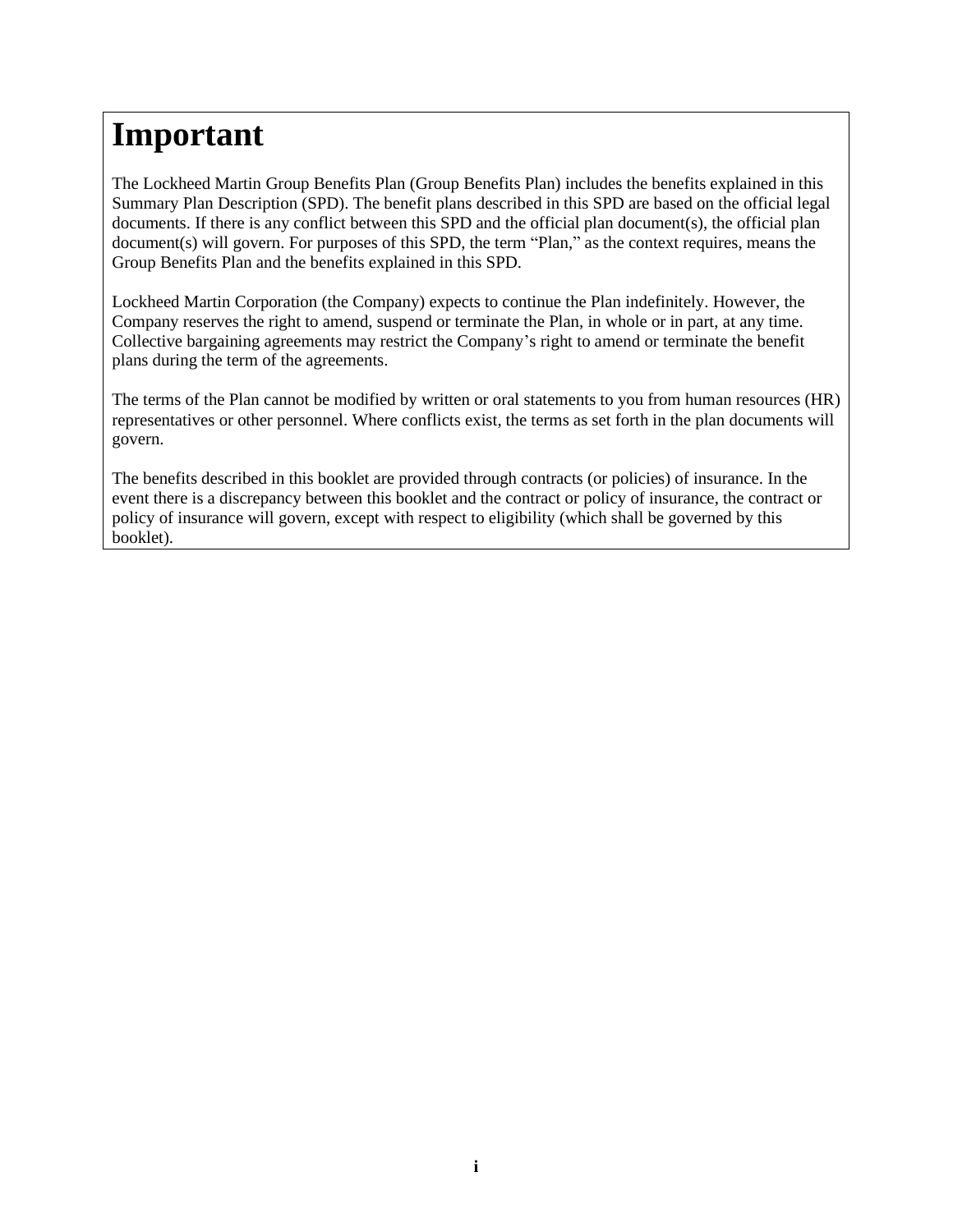## **About this Booklet**

The benefits described in this booklet are available to certain employees of Lockheed Martin Corporation. As applicable, these coverages are part of the official Company Plan: the Lockheed Martin Group Benefits Plan. The Lockheed Martin Group Benefits Plan also covers other employees and benefits as described in other Summary Plan Descriptions.

This booklet includes:

- $\triangleright$  Information regarding eligibility for coverage, enrolling for coverage, when coverage begins and when evidence of insurability is required.
- ➢ Details about each of the Plans and information about filing a claim for benefits, when coverage ends, extending coverage after it ends and portability rights, if applicable.
- ➢ Important administrative information about the Plan and your rights under the Employee Retirement Income Security Act (ERISA).
- ➢ Definitions for certain terms used in this booklet.

The benefits described in this booklet are effective January 1, 2021 (unless a different effective date applies to specific provisions, as noted).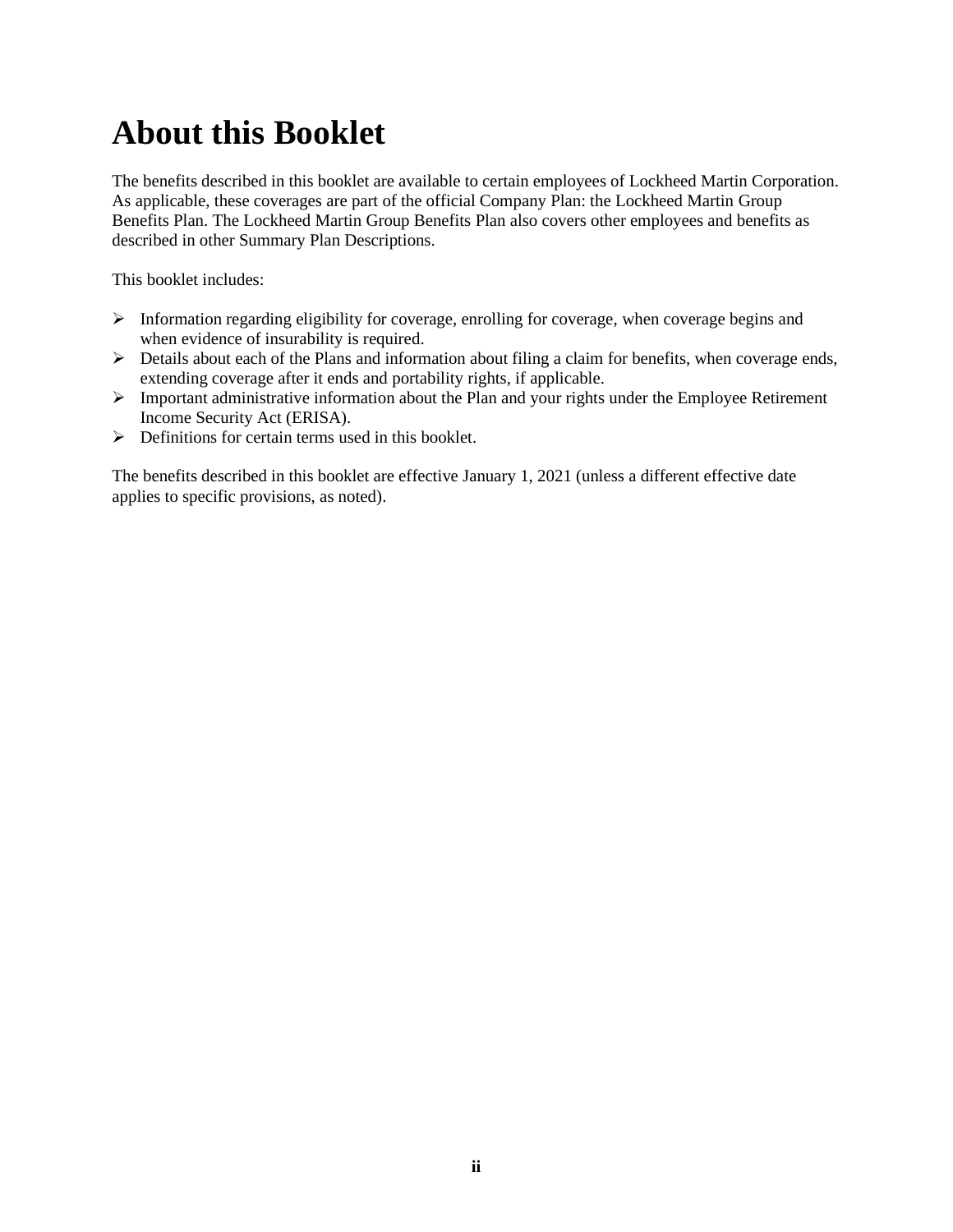# **Table of Contents**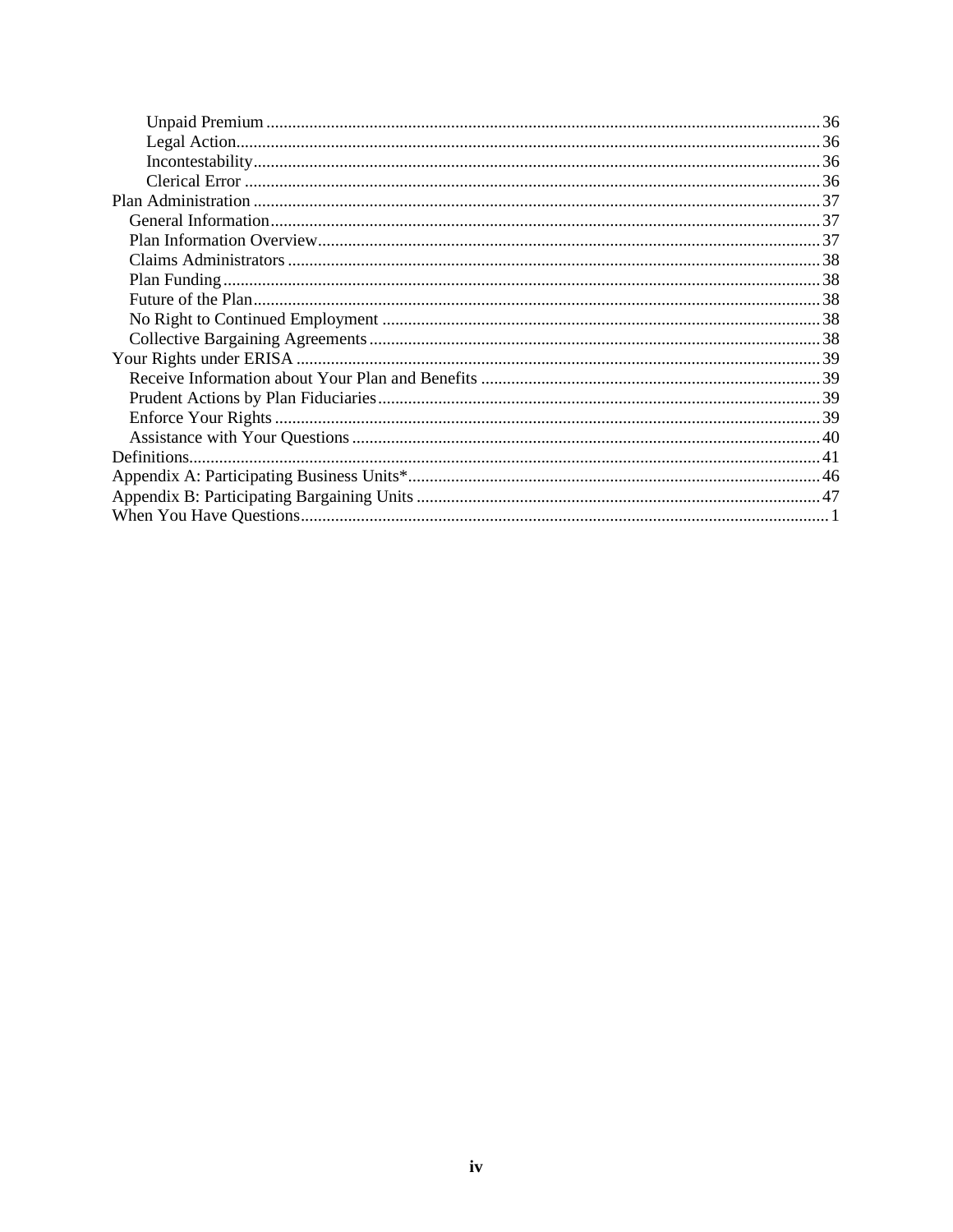## <span id="page-5-0"></span>**Eligibility**

## <span id="page-5-1"></span>**Employee Eligibility**

You may be eligible to participate in the coverages described in this booklet on your first day of work (or on the first day you become an eligible employee) if you are an employee of the Company at a participating business unit (see Appendix A) and you are:

- $\triangleright$  A regular full-time or part-time non-represented employee working at least 20 hours per week; or
- $\triangleright$  An employee represented by one of the bargaining units that have adopted the Plan as listed in Appendix B.

You are not eligible to participate if you are:

- $\triangleright$  An intern/co-op student;
- $\triangleright$  A local country national;
- $\triangleright$  A consultant;
- ➢ A leased employee;
- ➢ An independent contractor;
- $\triangleright$  A casual part-time employee;
- $\triangleright$  Paid by a third-party employer;
- $\triangleright$  Covered by a collective bargaining agreement that does not provide for participation in the Plan; or
- ➢ Otherwise not classified as an employee by the Company on its payroll records.

## <span id="page-5-2"></span>**Dependent Eligibility**

Eligible dependents that may be covered are:

- ➢ Your spouse\*;
- ➢ Your same- or opposite-sex domestic partner, if you are not covering a spouse, neither you nor your domestic partner are married to someone else and your domestic partner meets the requirements outlined in the Company's *Domestic Partner Affidavit* and other materials that certify that he or she:
	- Shares financial resources and dependencies with you;
	- Is at least 18 years of age and not related to you by blood; and
	- Has lived with you continuously for at least six months or more in a sole-partner relationship that is intended to be permanent.
- $\triangleright$  Your children up to age 26 (regardless of student, marital or financial status), if they are:
	- Your natural children:
	- Your legally adopted children;
	- Children placed with you for legal adoption;
	- Your stepchildren (natural or legally adopted children of your legal spouse); or
	- Children (including, but not limited to, grandchildren) for whom you are a court-appointed legal guardian. Acceptable proof of court-appointed legal guardianship will be required before you can enroll such a child for the first time and from time to time on request.
- $\triangleright$  Your disabled children age 26 or older who are incapable of self-sustaining employment because of an intellectual disability, serious mental illness, physical sickness or injury. Coverage may continue to age 65 as long as your child remains incapacitated and is otherwise eligible for coverage. To extend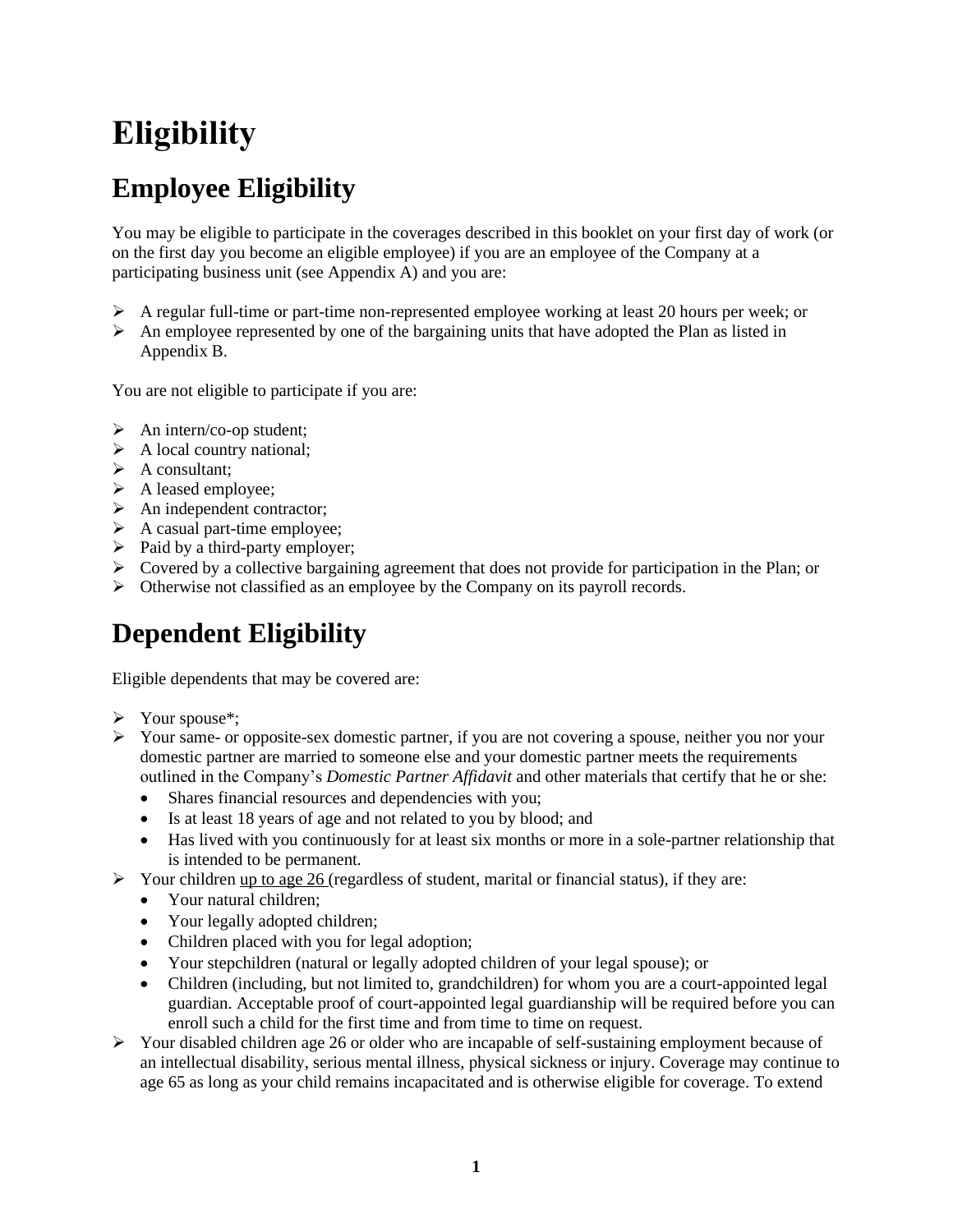this coverage, you must show proof of your child's incapacity within 30 days after regular coverage ends or within 30 days of your child's initial eligibility date, if later. Extended coverage ends when:

- Your child age 26 or older marries;
- Your child age 26 or older becomes capable of self-support;
- Your child fails to report for a scheduled physical exam;
- Proof of incapacity is requested and not presented; or
- Coverage terminates for reasons other than reaching the limiting age.
- $\triangleright$  Your qualified domestic partner's child(ren) are eligible for coverage under the same option you choose, if they are:
	- The natural or legally adopted child(ren) of your domestic partner whom you have not legally adopted; and
	- Under the age of 26.

**NOTE:** You may elect to cover the eligible child(ren) for your qualified domestic partner, even if you do not elect coverage for your partner. If you elect to cover eligible child(ren) of your qualified domestic partner, you will need to complete a *Domestic Partner Affidavit*. Coverage for your domestic partner's child(ren) who have been legally adopted by you is accomplished through the standard enrollment process and no Affidavit is required.

*\* For purposes of the Plan, the term "spouse" means the person to whom the participant is legally married under applicable state law, regardless of the sex of the person. This means, for example, that if a participant and his/her same-sex partner have a valid state-issued marriage certificate, then the participant's partner qualifies as his or her spouse. For this purpose, "state" includes the District of Columbia, a U.S. territory or a foreign country having the legal authority to sanction marriages.*

Note that the term marriage does not include registered domestic partnerships, civil unions or similar formal relationships recognized under state law that are not denominated as marriage. Persons in these types of unions do not qualify as spouses for purposes of the Plan.

In certain very limited circumstances, the term spouse may include a common law spouse (where common law marriage is recognized by your state of residence and you have met all requirements of a common law marriage). If requested, you must demonstrate to the satisfaction of the Plan Administrator that you meet the requirements of a common law marriage.

#### <span id="page-6-0"></span>**Dependent Exclusions**

Dependents do not include any individual who is also covered as an employee, former employee or retiree under any other Company-sponsored medical plan or a medical plan where the Company is a participating employer. For example, if you are an LMC employee married to, or in a domestic partnership with, another LMC employee or retiree, you and your spouse or domestic partner cannot be covered as both an employee or retiree and a dependent. One of you may elect to waive coverage and be enrolled under your spouse's or domestic partner's coverage, or you may both elect single coverage. In addition, any dependents can only be covered by one of you.

#### <span id="page-6-1"></span>**Proof of Dependent Eligibility**

You must provide reasonable proof of dependent status upon request. Failure to provide proof upon request will result in the cancellation of that dependent's coverage. Once coverage has been cancelled, coverage can only be reinstated (if at all) on a prospective basis from the date the required information is received by the Lockheed Martin Employee Service Center (LMESC), and only if reinstatement is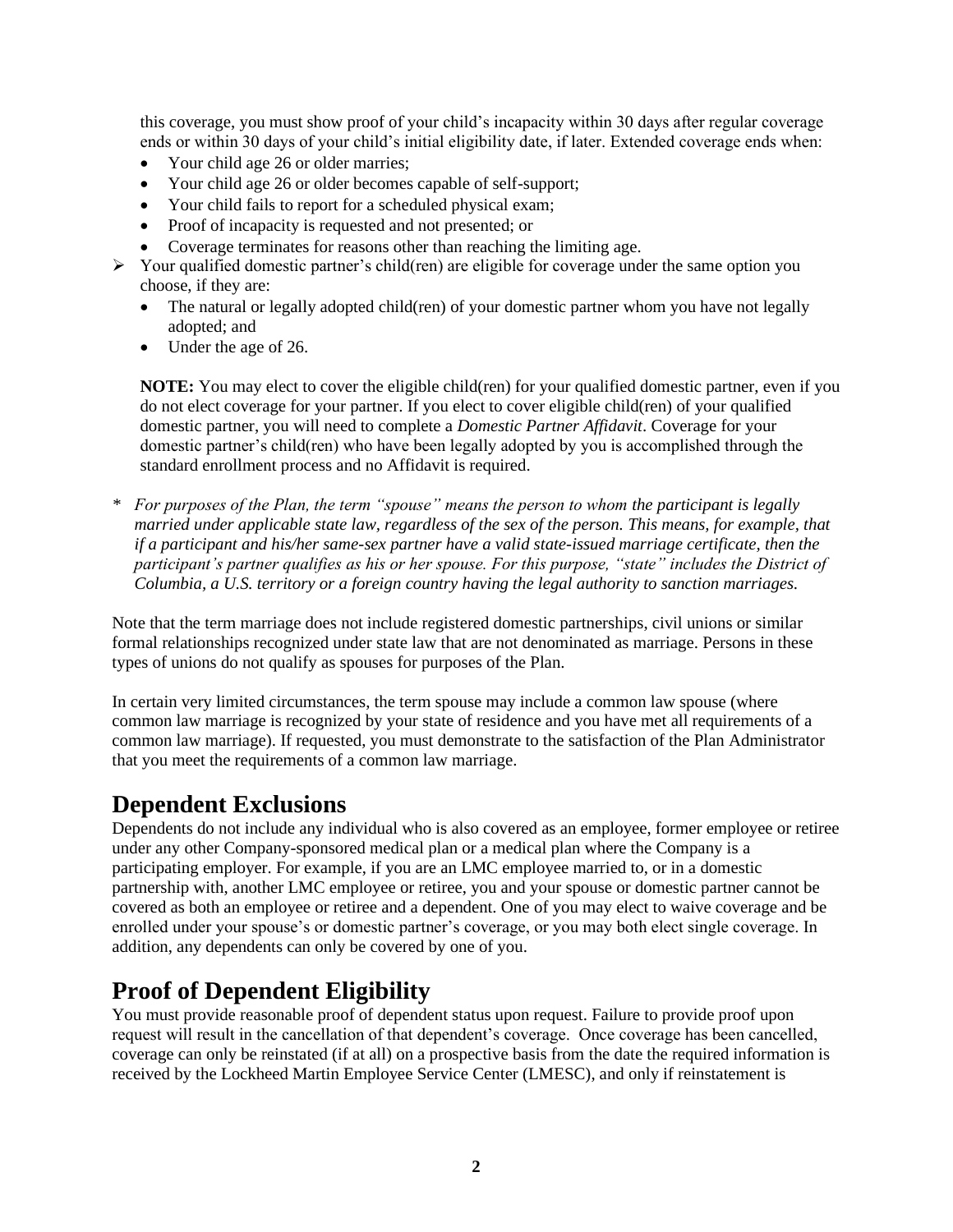permitted under the terms of the Plan (for example, during Annual Enrollment or where there has been a qualifying event).

You are responsible for maintaining accurate and up-to-date information on the eligibility status of your enrolled dependents. You must notify the LMESC within 30 days of a change in a dependent's status. Intentionally falsifying information is also a violation of Company policy.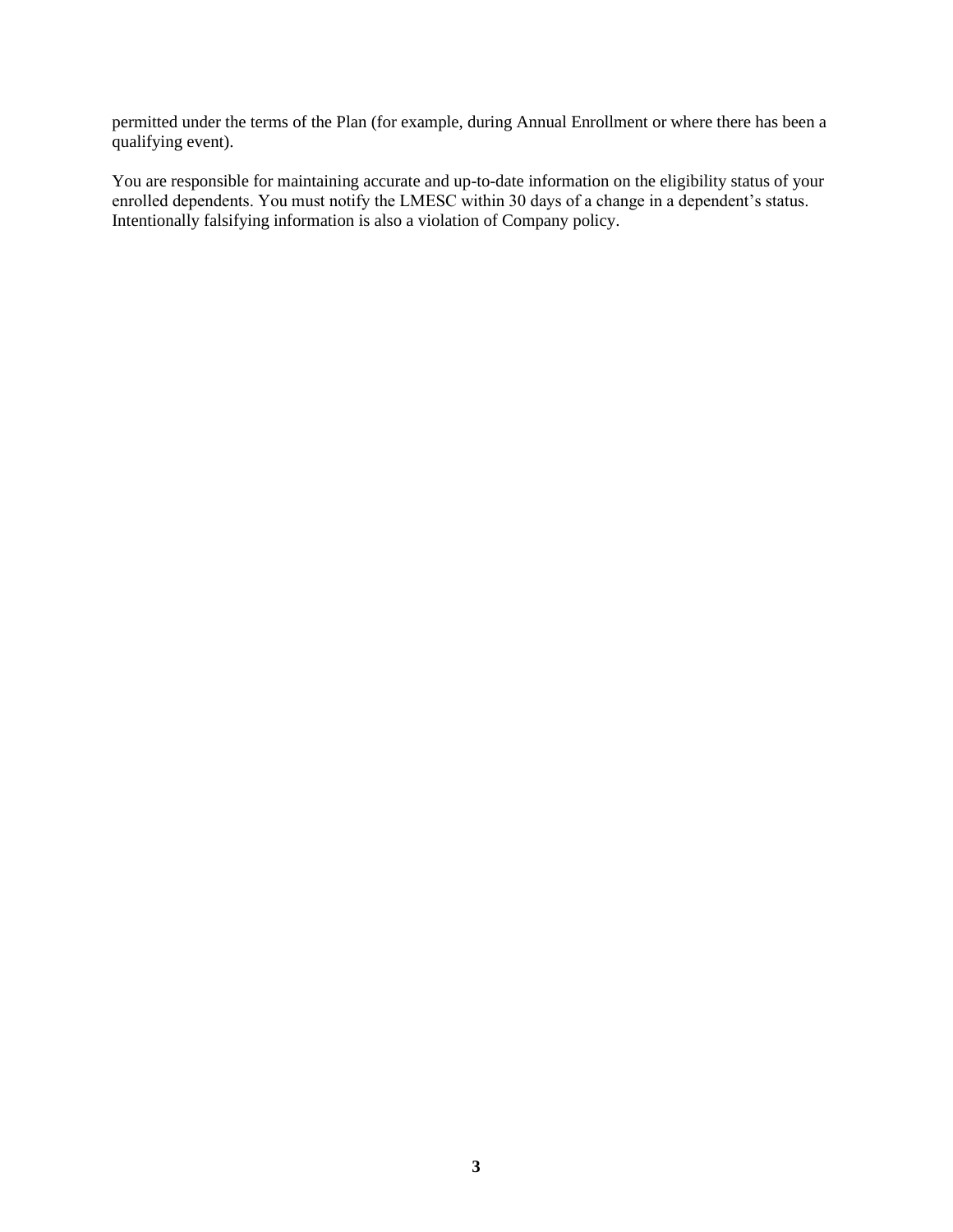# <span id="page-8-0"></span>**Enrolling for Coverage**

The enrollment materials you will receive from the Lockheed Martin Employee Service Center (LMESC) include detailed instructions on how to enroll in the Plans and the resources available to you in the event you have questions.

### <span id="page-8-1"></span>**Cost of Coverage**

You pay the cost for the coverages available to you under the Plan on a post-tax basis. These costs are subject to annual review and change. See your enrollment materials.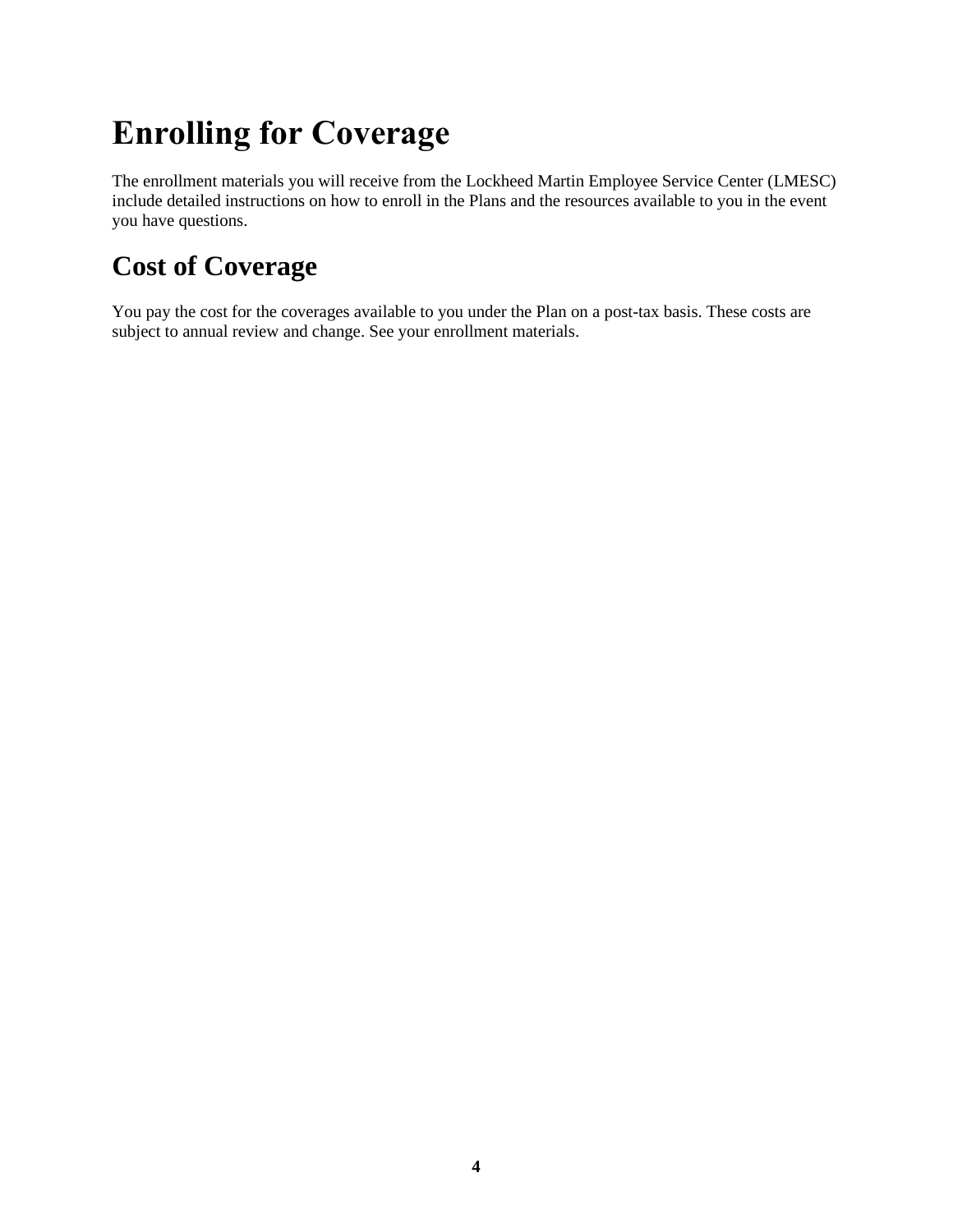# <span id="page-9-0"></span>**When Coverage Begins**

You are eligible for the coverage described in this SPD on your first day of service (or on the first day you meet the eligibility requirements) provided you are actively at work. If you are not actively employed on that date due to temporary layoff, leave of absence or Family and Medical Leave of Absence (or disability, injury or sickness for critical illness coverage), coverage begins on the date you return to active employment. This applies to initial coverage, as well as any increase in coverage that occurs after your initial coverage is effective.

For any change in coverage that is subject to evidence of insurability, the change in coverage is effective on the date the Insurer approves the change. For any change in coverage that is not subject to evidence of insurability, the change in coverage is effective on the date the Insurer receives the request for change.

With respect to critical illness, 24-hour accident and hospital indemnity coverage, any decrease in coverage will take effect on the first day of the calendar month that next follows the date you apply for the decrease, but will not affect a payable claim that occurs prior to the effective date of the decrease.

Subject to all Plan provisions and proper enrollment, the chart below explains when coverage becomes effective.

| <b>When You Enroll</b>                          | <b>Your and Your Dependent's Coverage</b><br><b>Becomes Effective*</b> |
|-------------------------------------------------|------------------------------------------------------------------------|
| Within 30 days of your initial eligibility date | The day you enroll                                                     |
| Within 30 days of a qualified status change     | The day you enroll                                                     |
| During an Annual Enrollment period              | The first day of the following plan year                               |

*\* If you do not enroll within 30 days of your eligibility date, you will not be covered and, except as described below, cannot enroll in coverage until the next Annual Enrollment period unless a qualified status change occurs.*

### <span id="page-9-1"></span>**Changing Your Elections during the Plan Year**

#### <span id="page-9-2"></span>**Birth**

A child born to you or your spouse while you have individual and children or family coverage will be eligible for coverage. This coverage begins at the moment of birth of the child and benefits will be the same as provided for any other child insured under this Plan. No additional premium will be required for newborns added if you already have individual and children or family coverage in force at the time the newborn is added.

If you have individual or individual and spouse coverage, newborn children are automatically covered from the moment of birth for a period of 30 days. If you desire uninterrupted coverage for a newborn child, you must notify the LMESC within 30 days of that child's birth. Upon timely and proper notice, your coverage will be changed to include the additional child and you will be notified of the additional premium due. If you do not notify the LMESC within 30 days of the birth of the child, the temporary automatic coverage ends.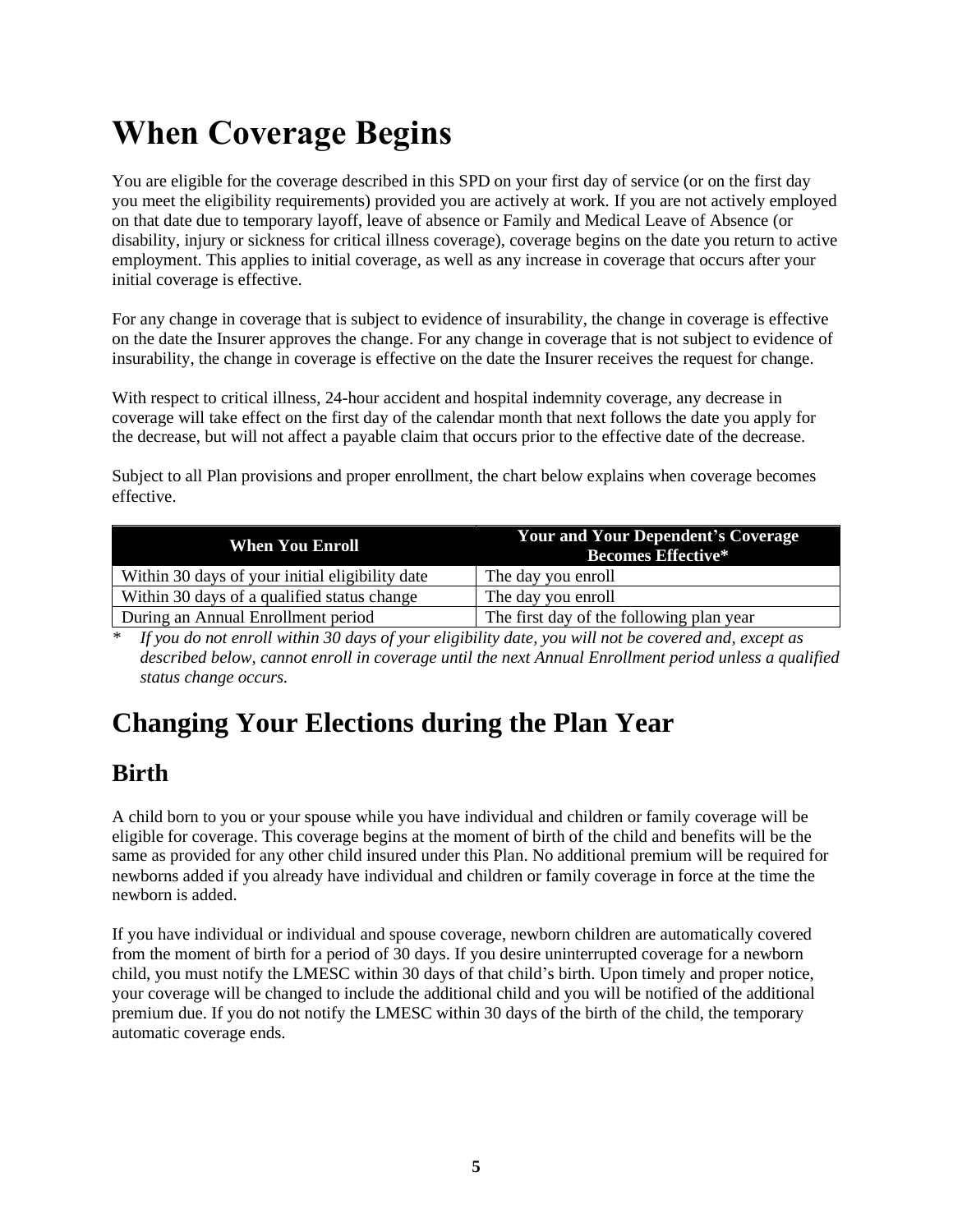### <span id="page-10-0"></span>**Marriage**

If you have individual or individual and children coverage, then marry and desire coverage for your spouse, you must notify the LMESC of the marriage within 30 days of the marriage. Upon timely and proper notice, your coverage will be changed to include your spouse and you will be notified of the additional premium due.

### <span id="page-10-1"></span>**Adoption**

An adopted child or child pending adoption will be covered as follows, as long as individual and children or family coverage is in force:

- ➢ Coverage is retroactive from the moment of birth for a child with respect to whom a decree of adoption by you has been entered within 30 days after the date of birth.
- $\triangleright$  If adoption proceedings have been instituted by you within 30 days after the date of birth and you have temporary custody, coverage is provided from the moment of birth.
- $\triangleright$  With respect to critical illness coverage, for children other than newborns, if adoption proceedings have been completed, and a decree of adoption was entered within one year from the institution of the proceedings, coverage will begin upon temporary custody for one year, unless extended by the order of the court by reasons of the special needs of the child.
- $\triangleright$  With respect to 24-hour accident and hospital indemnity coverage, coverage will begin from the moment of placement.

Coverage will be provided as long as you have custody of the child pursuant to decree of the court and required premiums are paid.

If you do not already have individual and children or family coverage in force, or do not have coverage in force that covers more than one child, adopted children or children pending adoption are automatically covered as described above for a period of 30 days. If you desire uninterrupted coverage for an adopted child or child pending adoption, you must notify the LMESC within 30 days of the moment of placement. Upon timely and proper notice, your coverage will be changed to include the additional adopted child or child pending adoption and you will be notified of the additional premium due.

No additional premium will be required for an adopted child or foster child added if you already have individual and children or family coverage in force at the time the adopted child or foster child is added.

### <span id="page-10-2"></span>**Critical Illness, Hospital Indemnity and 24-Hour Accident Coverage**

You may apply for critical illness, hospital indemnity and 24-hour accident coverage during the annual or initial enrollment period or at any other time, subject to any evidence of insurability requirements. You may increase critical illness, hospital indemnity and 24-hour accident coverage at any time, subject to any evidence of insurability requirements. You may decrease critical Illness, hospital indemnity and 24-hour accident coverage at any time. You may discontinue critical illness, hospital indemnity and 24-hour accident coverage at any time.r

If you wish to make a change during the plan year, you may do so by visiting the Lockheed Martin Employee Service Center Online (LMESC Online) or by calling the LMESC.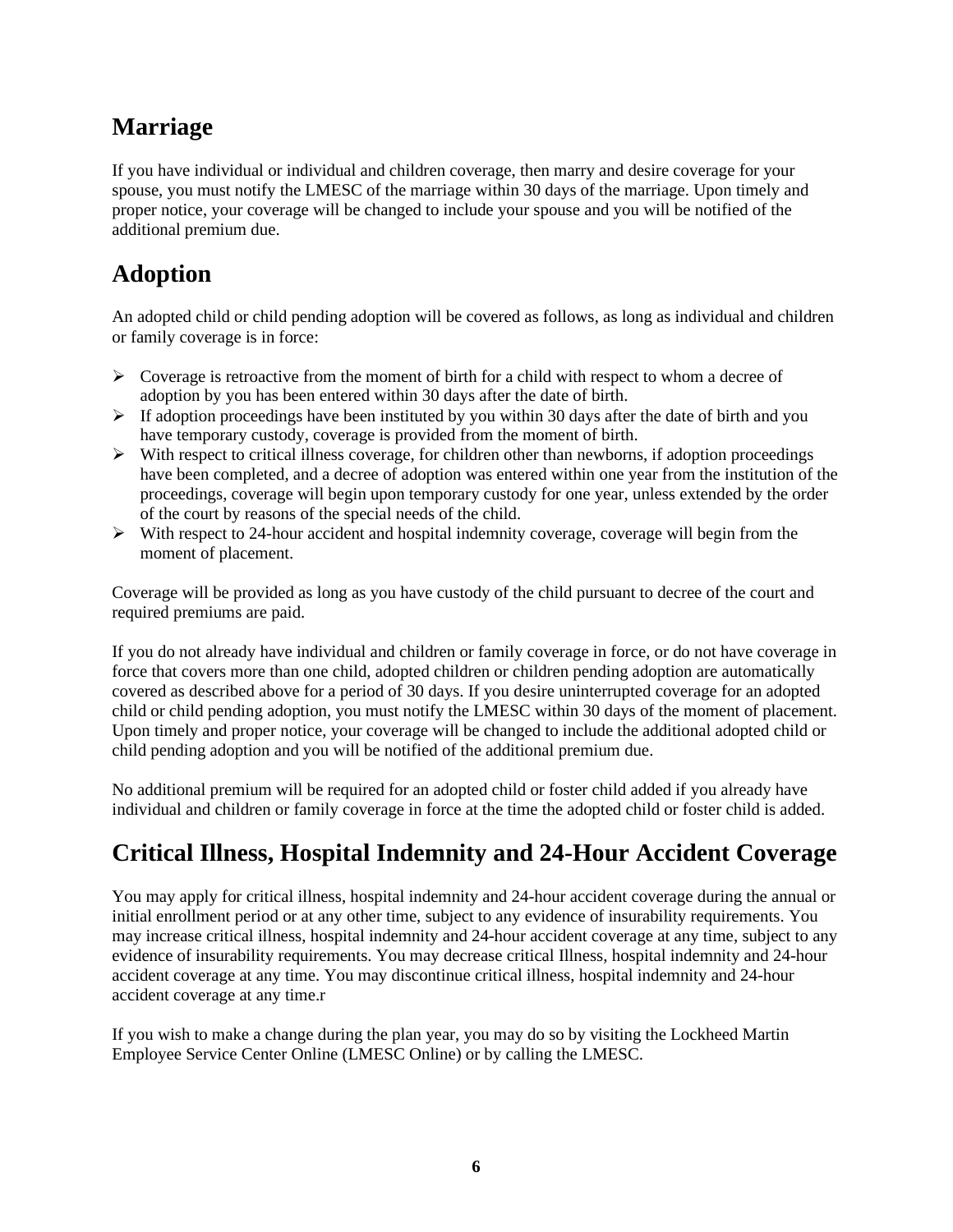# <span id="page-11-0"></span>**Supplemental Medical – 24-Hour Accident Insurance**

The following benefits are paid for a loss if, while the coverage is in force, a covered person sustains an injury as a result of an accident. The injury must be diagnosed by a physician and the services described below must be provided or received within 180 days of the covered accident, or unless otherwise stated. Any loss not stated in the "*Summary of Benefits*" table below is not covered. The services must be received in the United States or its territories, except in the case of an emergency.

The "*Summary of Benefits*" table below outlines what the Plan covers.

### <span id="page-11-1"></span>**Summary of Benefits**

|                                                                                                                                                                                                                                                                                                                                                                                                                                                                                    | <b>Plan Option 1</b> | <b>Plan Option 2</b> |
|------------------------------------------------------------------------------------------------------------------------------------------------------------------------------------------------------------------------------------------------------------------------------------------------------------------------------------------------------------------------------------------------------------------------------------------------------------------------------------|----------------------|----------------------|
| <b>Initial Hospital Confinement</b>                                                                                                                                                                                                                                                                                                                                                                                                                                                | \$2,000              | \$4,000              |
| Paid for the first time a covered person is confined in a hospital<br>after that person's effective date of coverage. This benefit is<br>payable only once per covered person, per calendar year.                                                                                                                                                                                                                                                                                  |                      |                      |
| <b>Daily Hospital Confinement</b>                                                                                                                                                                                                                                                                                                                                                                                                                                                  | \$400                | \$800                |
| Paid for each day a covered person is confined in a hospital, up<br>to a maximum of 365 days for any one accident, starting with<br>the first full day of confinement. This maximum number of days<br>may be used over a 2-year period following the date of the<br>accident.                                                                                                                                                                                                      |                      |                      |
| <b>Intensive Care</b>                                                                                                                                                                                                                                                                                                                                                                                                                                                              | \$800                | \$1,600              |
| Paid for each day a covered person is confined in a hospital<br>intensive care unit, up to 180 days for each period of continuous<br>confinement, starting with the first full day of confinement.                                                                                                                                                                                                                                                                                 |                      |                      |
| <b>Dislocation/Fracture Rider (Closed)</b>                                                                                                                                                                                                                                                                                                                                                                                                                                         | \$6,000              | \$12,000             |
| <b>Dislocation/Fracture Rider (Open)</b>                                                                                                                                                                                                                                                                                                                                                                                                                                           | \$18,000             | \$36,000             |
| Paid for the amount shown multiplied by the applicable factor in<br>the Schedule of Benefit Factors set forth below. If more than<br>one dislocation or fracture is sustained in any one injury, the<br>total amount that will be paid for the multiple dislocations or<br>fractures will not exceed the scheduled maximum benefit<br>amount. No benefit will be paid for any dislocation or fracture<br>that is not listed in the Schedule of Benefit Factors set forth<br>below. |                      |                      |
| <b>Accident Treatment &amp; Urgent Care Rider</b>                                                                                                                                                                                                                                                                                                                                                                                                                                  |                      |                      |
| <b>Ground Ambulance</b>                                                                                                                                                                                                                                                                                                                                                                                                                                                            | \$400                | \$800                |
| Paid if a covered person requires ground ambulance service for<br>the transfer to or from a hospital. This benefit is payable only<br>once per covered person, per accident.                                                                                                                                                                                                                                                                                                       |                      |                      |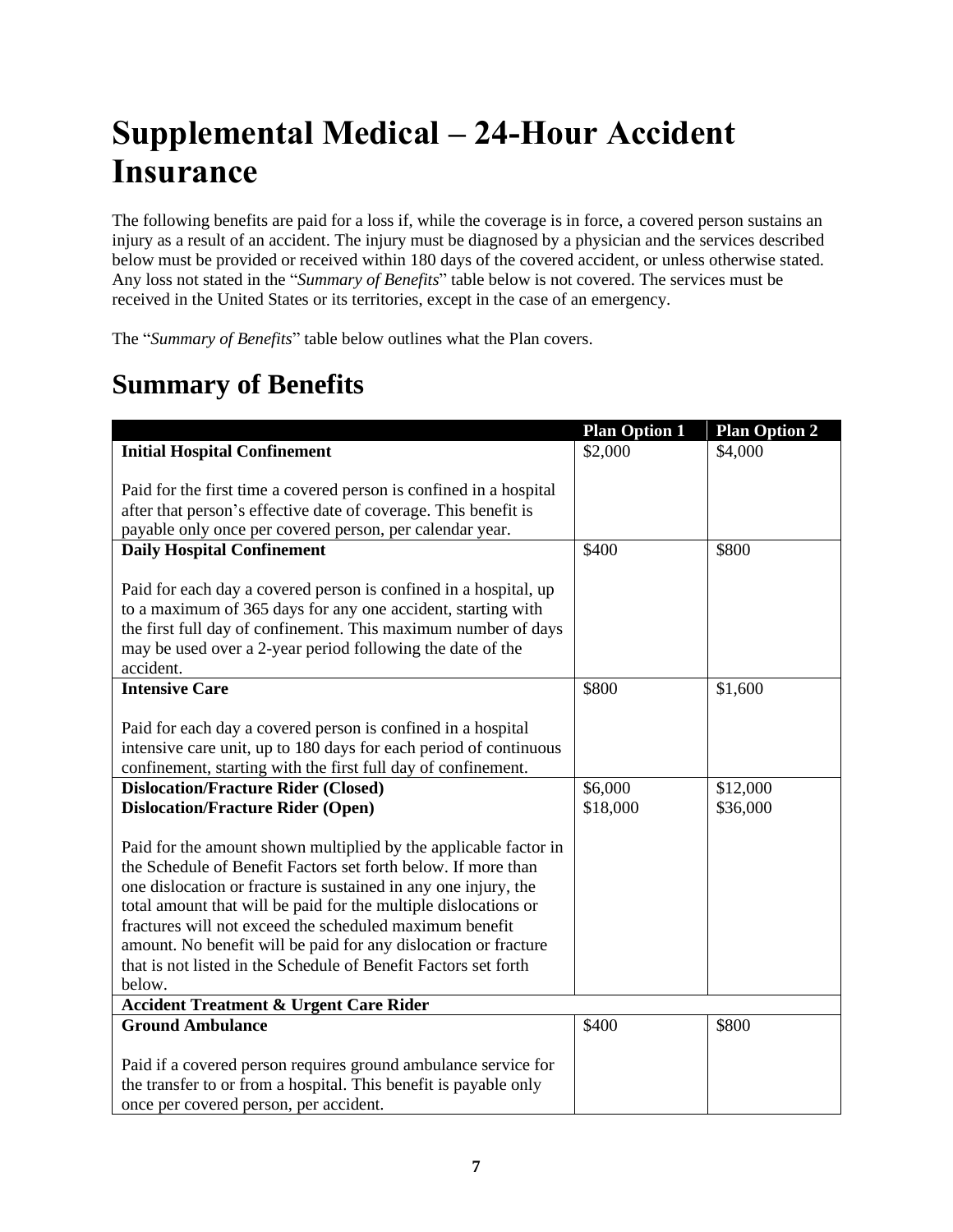|                                                                                                                                  | <b>Plan Option 1</b> | <b>Plan Option 2</b> |
|----------------------------------------------------------------------------------------------------------------------------------|----------------------|----------------------|
| <b>Air Ambulance</b>                                                                                                             | \$1.200              | \$2,400              |
|                                                                                                                                  |                      |                      |
| Paid if a covered person requires air ambulance service for the                                                                  |                      |                      |
| transfer to or from a hospital. This benefit is payable only once                                                                |                      |                      |
| per covered person, per accident.                                                                                                |                      |                      |
| <b>Accident Physicians Treatment</b>                                                                                             | \$200                | \$400                |
|                                                                                                                                  |                      |                      |
| Paid if a covered person receives treatment by a physician. This                                                                 |                      |                      |
| benefit is payable only once per covered person, per accident.<br>X-ray                                                          | \$400                | \$800                |
|                                                                                                                                  |                      |                      |
| Paid if a covered person receives x-rays. This benefit is payable                                                                |                      |                      |
| only once per covered person, per accident.                                                                                      |                      |                      |
| <b>Urgent Care</b>                                                                                                               | \$200                | \$400                |
|                                                                                                                                  |                      |                      |
| Paid if a covered person receives services at an urgent care                                                                     |                      |                      |
| facility. This benefit is payable only once per covered person,                                                                  |                      |                      |
| per accident.                                                                                                                    |                      |                      |
| <b>Emergency Room Services Rider</b>                                                                                             |                      |                      |
| <b>Emergency Room Services</b>                                                                                                   | \$200                | \$400                |
|                                                                                                                                  |                      |                      |
| Paid if a covered person, as a result of an injury, receives                                                                     |                      |                      |
| emergency room services. This benefit is payable only once per                                                                   |                      |                      |
| covered person, per accident.                                                                                                    |                      |                      |
| <b>Benefit Enhancement Rider</b>                                                                                                 |                      |                      |
| <b>Accident Follow-Up Treatment</b>                                                                                              | \$150                | \$300                |
|                                                                                                                                  |                      |                      |
| Paid for each day a covered person receives follow-up                                                                            |                      |                      |
| treatment. The Insurer pays for one follow-up treatment per day<br>for up to a maximum of two treatments per covered person, per |                      |                      |
| accident. Treatments must be administered by a physician in a                                                                    |                      |                      |
| physician's office or in a hospital on an outpatient basis and                                                                   |                      |                      |
| must be for injuries sustained in an accident. This benefit is not                                                               |                      |                      |
| payable for the same visit for which the Physical, Occupational                                                                  |                      |                      |
| or Speech Therapy benefit is paid.                                                                                               |                      |                      |
| <b>Lacerations</b>                                                                                                               | \$150                | \$300                |
|                                                                                                                                  |                      |                      |
| Paid if a covered person receives treatment for one or more                                                                      |                      |                      |
| lacerations (cuts). This benefit is payable only once per covered                                                                |                      |                      |
| person, per accident.                                                                                                            |                      |                      |
| <b>Burns</b>                                                                                                                     |                      |                      |
|                                                                                                                                  |                      |                      |
| $<$ 15% of body                                                                                                                  | \$300                | \$600                |
| $\geq$ 15% of body                                                                                                               | \$1,500              | \$3,000              |
|                                                                                                                                  |                      |                      |
| Paid if a covered person receives treatment for one or more                                                                      |                      |                      |
| burns, other than sun burns. This benefit is payable only once                                                                   |                      |                      |
| per covered person per accident.                                                                                                 |                      |                      |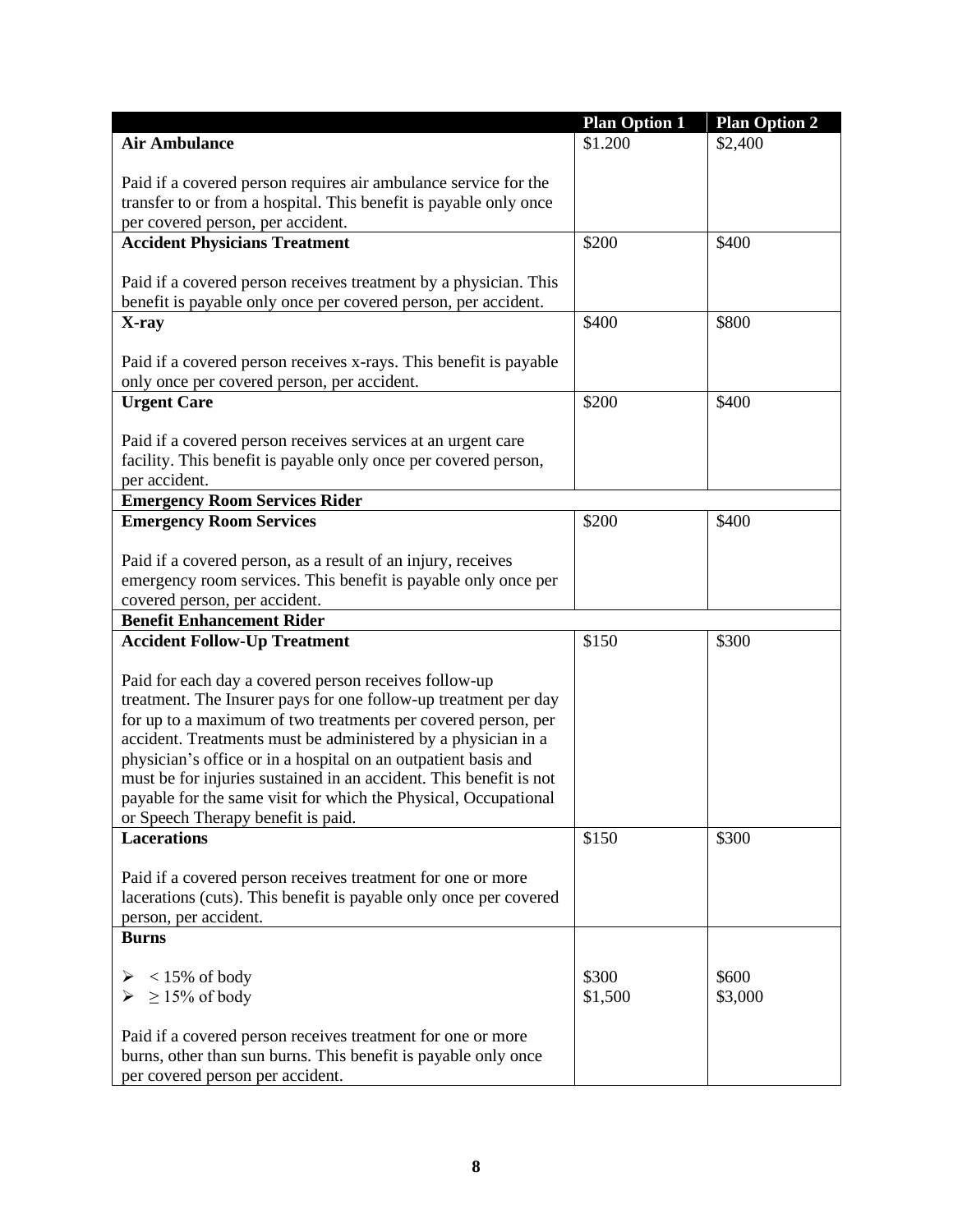|                                                                    | <b>Plan Option 1</b> | <b>Plan Option 2</b> |
|--------------------------------------------------------------------|----------------------|----------------------|
| Skin Graft (% of Burns Benefit)                                    | 50% of burn          | 50% of burn          |
|                                                                    | benefit              | benefit              |
| Paid if a covered person receives a skin graft for a burn for      |                      |                      |
| which a benefit is paid under the Burns benefit. This benefit is   |                      |                      |
| payable only once per covered person per accident.                 |                      |                      |
| <b>Brain Injury Diagnosis</b>                                      | \$900                | \$1,800              |
|                                                                    |                      |                      |
| Paid upon the first diagnosis of one of the following traumatic    |                      |                      |
| brain injuries by a covered person: concussion, cerebral           |                      |                      |
| laceration, cerebral contusion or intracranial hemorrhage. The     |                      |                      |
| covered traumatic brain injury must be diagnosed by computed       |                      |                      |
| tomography (CT) scan, magnetic resonance imaging (MRI),            |                      |                      |
| electroencephalogram (EEG), positron emission tomography           |                      |                      |
| (PET) scan or x-ray. This benefit is payable only once per         |                      |                      |
| covered person, per accident.                                      |                      |                      |
| <b>Computed Tomography (CT) Scan and Magnetic Resonance</b>        | \$300                | \$600                |
| <b>Imaging (MRI) Benefit</b>                                       |                      |                      |
|                                                                    |                      |                      |
| Paid if a covered person receives a CT scan or MRI. The            |                      |                      |
| covered person must be first treated by a physician within 30      |                      |                      |
| days after the accident. This benefit is payable only once per     |                      |                      |
| covered person per accident and is limited to once per calendar    |                      |                      |
| year.                                                              |                      |                      |
| <b>Paralysis Benefit</b>                                           |                      |                      |
|                                                                    |                      |                      |
| Paraplegia<br>➤                                                    | \$22,500             | \$45,000             |
| Quadriplegia<br>➤                                                  | \$45,000             | \$90,000             |
|                                                                    |                      |                      |
| Paid if a covered person receives a spinal cord injury resulting   |                      |                      |
| in the complete and permanent loss of use of two or more limbs     |                      |                      |
| as a result of an injury. Paralysis must be confirmed by the       |                      |                      |
| attending physician after the accident and have a duration of at   |                      |                      |
| least 90 consecutive days. This benefit is payable only once per   |                      |                      |
| covered person.                                                    |                      |                      |
| <b>Coma with Respiratory Assistance</b>                            | \$30,000             | \$60,000             |
|                                                                    |                      |                      |
| Paid if a covered person is in a coma. This benefit is payable     |                      |                      |
| only once per covered person, per accident.                        |                      |                      |
| <b>Open Abdominal or Thoracic Surgery</b>                          | \$3,000              | \$6,000              |
|                                                                    |                      |                      |
| Paid if a covered person undergoes open abdominal or thoracic      |                      |                      |
| surgery for internal injuries. The surgical procedure must be      |                      |                      |
| performed by a physician. This benefit is paid even if no          |                      |                      |
| surgical repair is required. This benefit is payable only once per |                      |                      |
| covered person, per accident. If two or more surgical procedures   |                      |                      |
| are performed through the same incision or entry point, they are   |                      |                      |
| considered one operation.                                          |                      |                      |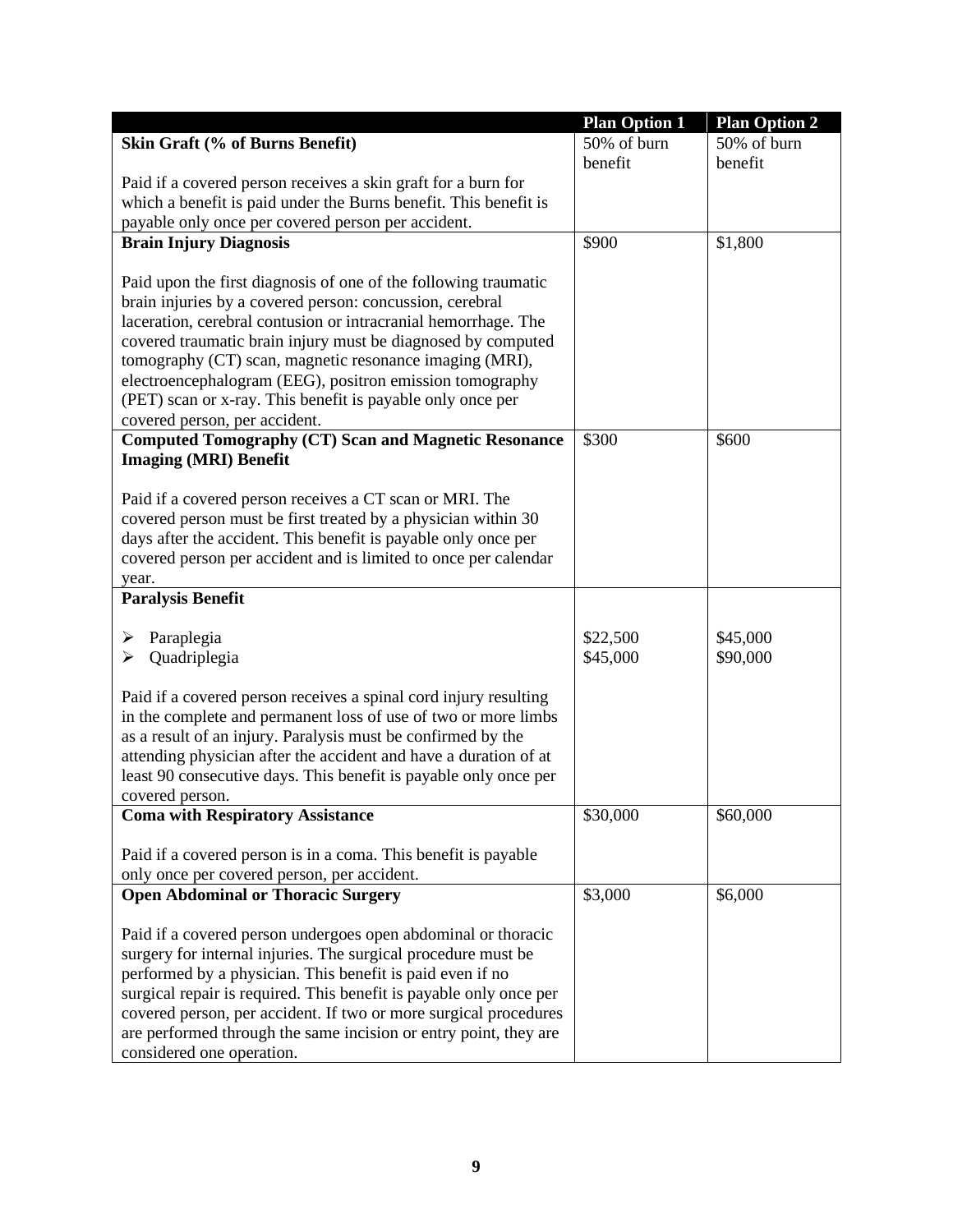|                                                                   | <b>Plan Option 1</b> | Plan Option 2 |
|-------------------------------------------------------------------|----------------------|---------------|
| Tendon, Ligament, Rotator Cuff or Knee Cartilage Surgery          |                      |               |
| <b>Benefit</b>                                                    |                      |               |
|                                                                   |                      |               |
| With Repair<br>➤                                                  | \$1,500              | \$3,000       |
| Without Repair<br>➤                                               | \$450                | \$900         |
|                                                                   |                      |               |
| The first amount is paid if a covered person undergoes a surgical |                      |               |
| procedure to repair an injury to a tendon, ligament, rotator cuff |                      |               |
| or knee cartilage. The injured site must be torn, ruptured or     |                      |               |
| severed and the surgical procedure must be performed by a         |                      |               |
| physician. This benefit is payable only once per covered person,  |                      |               |
| per accident. If exploratory surgery using arthroscopy is         |                      |               |
| performed and no surgical repair is required, then the second     |                      |               |
| amount will be paid. If two or more surgical procedures are       |                      |               |
| performed through the same incision or entry point, they are      |                      |               |
| considered one operation, and the amount for the procedure with   |                      |               |
| the largest dollar amount benefit will be paid.                   |                      |               |
| <b>Ruptured Disc Surgery</b>                                      | \$1,500              | \$3,000       |
|                                                                   |                      |               |
| Paid if a covered person undergoes a surgical procedure to        |                      |               |
| repair a ruptured disc of the spine. The ruptured disc must be    |                      |               |
| diagnosed and the surgical procedure must be performed by a       |                      |               |
| physician. This benefit is payable only once per covered person,  |                      |               |
| per accident. If two or more surgical procedures are performed    |                      |               |
| through the same incision or entry point, they are considered     |                      |               |
| one operation.                                                    |                      |               |
| <b>Eye Surgery</b>                                                | \$300                | \$600         |
|                                                                   |                      |               |
| Paid for surgery or removal of a foreign object from the eye of a |                      |               |
| covered person. The procedure must be performed by a              |                      |               |
| physician. An examination with or without anesthesia is not       |                      |               |
| considered surgery. This benefit is payable only once per         |                      |               |
| covered person, per accident.                                     |                      |               |
| <b>General Anesthesia</b>                                         | \$300                | \$600         |
|                                                                   |                      |               |
| Paid if a covered person received general anesthesia              |                      |               |
| administered by a nurse anesthetist or physician for surgery      |                      |               |
| required to treat an injury provided a benefit is paid for the    |                      |               |
| surgery under one of the Surgery benefits in this Plan. This      |                      |               |
| benefit is payable only once per covered person, per accident.    |                      |               |
| <b>Blood and Plasma</b>                                           | \$900                | \$1,800       |
|                                                                   |                      |               |
| Paid if a covered person receives a blood or plasma transfusion.  |                      |               |
| This benefit is payable only once per covered person, per         |                      |               |
| accident.                                                         |                      |               |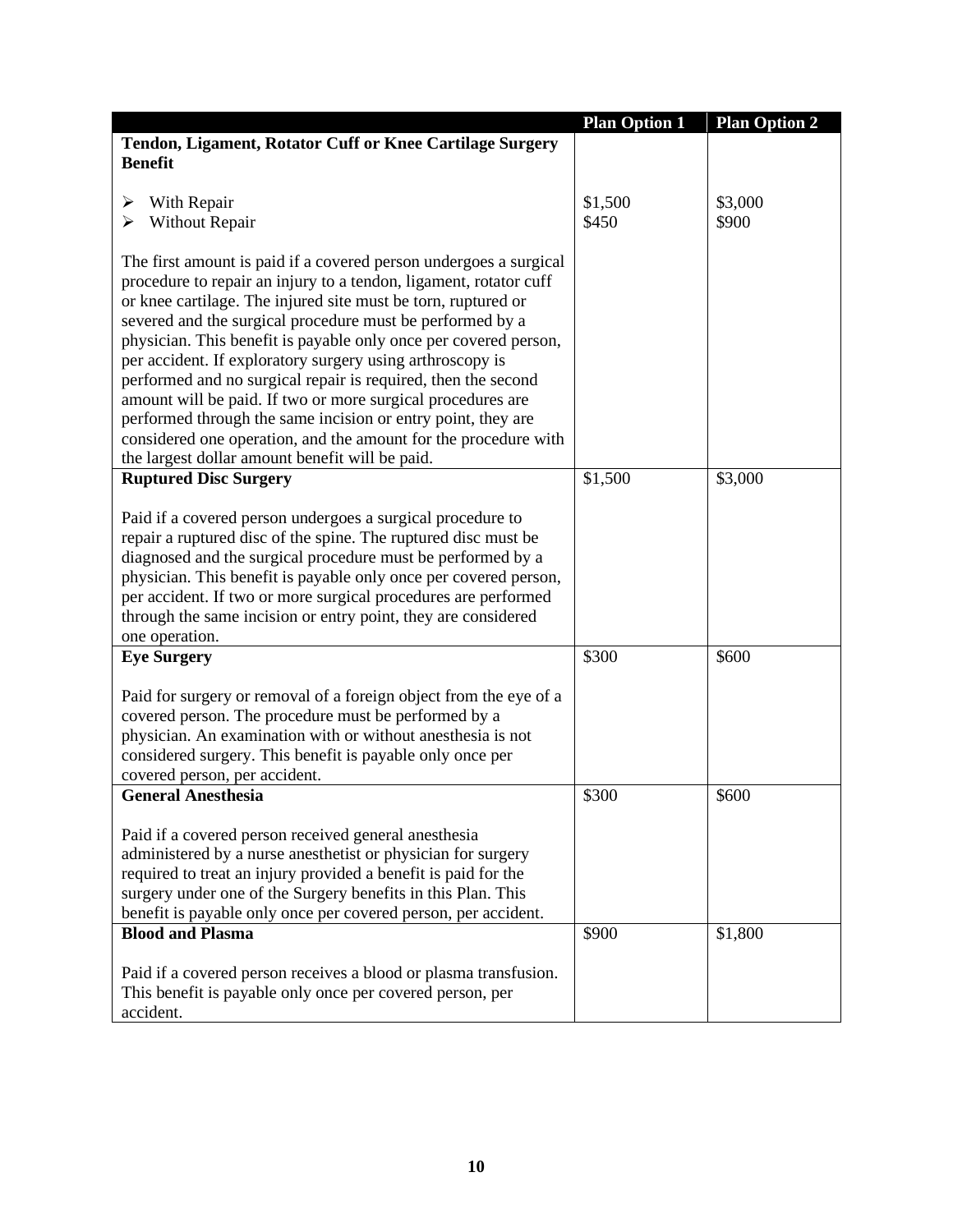| \$375<br><b>Appliance</b><br>\$750<br>Paid if a covered person receives one of the following medical<br>appliances prescribed by a physician as an aid in personal<br>locomotion or mobility: wheelchair, crutches or walker. This<br>benefit is payable only once per covered person per accident.<br>\$15<br><b>Medical Supplies</b><br>\$30<br>Paid for over-the-counter medical supplies purchased for a<br>covered person. This benefit is payable only once per covered<br>person per accident.<br><b>Medicine</b><br>\$15<br>\$30<br>Paid for prescription or over-the-counter medicine purchased for<br>a covered person This benefit is payable only once per covered<br>person per accident.<br><b>Prosthesis</b><br>\$3,000<br>1 Device<br>\$1,500<br>⋗<br>2+ Devices<br>\$3,000<br>\$6,000<br>⋗<br>Paid for a prosthetic arm, leg, hand, foot or eye prescribed by a<br>physician to replace an arm, leg, hand, foot or eye that a covered<br>person loses as a direct result of an accident. This benefit is<br>payable only once per covered person, per accident.<br><b>Physical, Occupational or Speech Therapy</b><br>\$90<br>\$180<br>Paid per day for physical, occupational or speech therapy<br>treatment received by a covered person when prescribed by a<br>physician for an injury. This includes chiropractic treatment.<br>The Insurer will pay for one physical, occupational or speech<br>therapy treatment per day for up to a maximum of six treatments<br>per covered person, per accident. Physical, occupational or<br>speech therapy must be for injuries sustained in an accident.<br>This benefit is not payable for the same visit for which the<br>Accident Follow-Up Treatment benefit is paid.<br><b>Rehabilitation Unit</b><br>\$300<br>\$600<br>Paid per day if a covered person is confined to a rehabilitation<br>unit as a result of an injury, provided that the covered person has<br>been hospital confined immediately prior to being transferred to<br>the rehabilitation unit. This benefit is paid for each day a room<br>charge is incurred, up to 30 days for each covered person per<br>continuous period of rehabilitation unit confinement, for a<br>maximum of 60 days per calendar year. This benefit is not<br>payable for days on which the Daily Hospital Confinement | <b>Plan Option 1</b> | <b>Plan Option 2</b> |
|--------------------------------------------------------------------------------------------------------------------------------------------------------------------------------------------------------------------------------------------------------------------------------------------------------------------------------------------------------------------------------------------------------------------------------------------------------------------------------------------------------------------------------------------------------------------------------------------------------------------------------------------------------------------------------------------------------------------------------------------------------------------------------------------------------------------------------------------------------------------------------------------------------------------------------------------------------------------------------------------------------------------------------------------------------------------------------------------------------------------------------------------------------------------------------------------------------------------------------------------------------------------------------------------------------------------------------------------------------------------------------------------------------------------------------------------------------------------------------------------------------------------------------------------------------------------------------------------------------------------------------------------------------------------------------------------------------------------------------------------------------------------------------------------------------------------------------------------------------------------------------------------------------------------------------------------------------------------------------------------------------------------------------------------------------------------------------------------------------------------------------------------------------------------------------------------------------------------------------------------------------------------------------------------------------------------------------------|----------------------|----------------------|
|                                                                                                                                                                                                                                                                                                                                                                                                                                                                                                                                                                                                                                                                                                                                                                                                                                                                                                                                                                                                                                                                                                                                                                                                                                                                                                                                                                                                                                                                                                                                                                                                                                                                                                                                                                                                                                                                                                                                                                                                                                                                                                                                                                                                                                                                                                                                      |                      |                      |
|                                                                                                                                                                                                                                                                                                                                                                                                                                                                                                                                                                                                                                                                                                                                                                                                                                                                                                                                                                                                                                                                                                                                                                                                                                                                                                                                                                                                                                                                                                                                                                                                                                                                                                                                                                                                                                                                                                                                                                                                                                                                                                                                                                                                                                                                                                                                      |                      |                      |
|                                                                                                                                                                                                                                                                                                                                                                                                                                                                                                                                                                                                                                                                                                                                                                                                                                                                                                                                                                                                                                                                                                                                                                                                                                                                                                                                                                                                                                                                                                                                                                                                                                                                                                                                                                                                                                                                                                                                                                                                                                                                                                                                                                                                                                                                                                                                      |                      |                      |
|                                                                                                                                                                                                                                                                                                                                                                                                                                                                                                                                                                                                                                                                                                                                                                                                                                                                                                                                                                                                                                                                                                                                                                                                                                                                                                                                                                                                                                                                                                                                                                                                                                                                                                                                                                                                                                                                                                                                                                                                                                                                                                                                                                                                                                                                                                                                      |                      |                      |
|                                                                                                                                                                                                                                                                                                                                                                                                                                                                                                                                                                                                                                                                                                                                                                                                                                                                                                                                                                                                                                                                                                                                                                                                                                                                                                                                                                                                                                                                                                                                                                                                                                                                                                                                                                                                                                                                                                                                                                                                                                                                                                                                                                                                                                                                                                                                      |                      |                      |
|                                                                                                                                                                                                                                                                                                                                                                                                                                                                                                                                                                                                                                                                                                                                                                                                                                                                                                                                                                                                                                                                                                                                                                                                                                                                                                                                                                                                                                                                                                                                                                                                                                                                                                                                                                                                                                                                                                                                                                                                                                                                                                                                                                                                                                                                                                                                      |                      |                      |
|                                                                                                                                                                                                                                                                                                                                                                                                                                                                                                                                                                                                                                                                                                                                                                                                                                                                                                                                                                                                                                                                                                                                                                                                                                                                                                                                                                                                                                                                                                                                                                                                                                                                                                                                                                                                                                                                                                                                                                                                                                                                                                                                                                                                                                                                                                                                      |                      |                      |
|                                                                                                                                                                                                                                                                                                                                                                                                                                                                                                                                                                                                                                                                                                                                                                                                                                                                                                                                                                                                                                                                                                                                                                                                                                                                                                                                                                                                                                                                                                                                                                                                                                                                                                                                                                                                                                                                                                                                                                                                                                                                                                                                                                                                                                                                                                                                      |                      |                      |
|                                                                                                                                                                                                                                                                                                                                                                                                                                                                                                                                                                                                                                                                                                                                                                                                                                                                                                                                                                                                                                                                                                                                                                                                                                                                                                                                                                                                                                                                                                                                                                                                                                                                                                                                                                                                                                                                                                                                                                                                                                                                                                                                                                                                                                                                                                                                      |                      |                      |
|                                                                                                                                                                                                                                                                                                                                                                                                                                                                                                                                                                                                                                                                                                                                                                                                                                                                                                                                                                                                                                                                                                                                                                                                                                                                                                                                                                                                                                                                                                                                                                                                                                                                                                                                                                                                                                                                                                                                                                                                                                                                                                                                                                                                                                                                                                                                      |                      |                      |
|                                                                                                                                                                                                                                                                                                                                                                                                                                                                                                                                                                                                                                                                                                                                                                                                                                                                                                                                                                                                                                                                                                                                                                                                                                                                                                                                                                                                                                                                                                                                                                                                                                                                                                                                                                                                                                                                                                                                                                                                                                                                                                                                                                                                                                                                                                                                      |                      |                      |
|                                                                                                                                                                                                                                                                                                                                                                                                                                                                                                                                                                                                                                                                                                                                                                                                                                                                                                                                                                                                                                                                                                                                                                                                                                                                                                                                                                                                                                                                                                                                                                                                                                                                                                                                                                                                                                                                                                                                                                                                                                                                                                                                                                                                                                                                                                                                      |                      |                      |
|                                                                                                                                                                                                                                                                                                                                                                                                                                                                                                                                                                                                                                                                                                                                                                                                                                                                                                                                                                                                                                                                                                                                                                                                                                                                                                                                                                                                                                                                                                                                                                                                                                                                                                                                                                                                                                                                                                                                                                                                                                                                                                                                                                                                                                                                                                                                      |                      |                      |
|                                                                                                                                                                                                                                                                                                                                                                                                                                                                                                                                                                                                                                                                                                                                                                                                                                                                                                                                                                                                                                                                                                                                                                                                                                                                                                                                                                                                                                                                                                                                                                                                                                                                                                                                                                                                                                                                                                                                                                                                                                                                                                                                                                                                                                                                                                                                      |                      |                      |
|                                                                                                                                                                                                                                                                                                                                                                                                                                                                                                                                                                                                                                                                                                                                                                                                                                                                                                                                                                                                                                                                                                                                                                                                                                                                                                                                                                                                                                                                                                                                                                                                                                                                                                                                                                                                                                                                                                                                                                                                                                                                                                                                                                                                                                                                                                                                      |                      |                      |
|                                                                                                                                                                                                                                                                                                                                                                                                                                                                                                                                                                                                                                                                                                                                                                                                                                                                                                                                                                                                                                                                                                                                                                                                                                                                                                                                                                                                                                                                                                                                                                                                                                                                                                                                                                                                                                                                                                                                                                                                                                                                                                                                                                                                                                                                                                                                      |                      |                      |
|                                                                                                                                                                                                                                                                                                                                                                                                                                                                                                                                                                                                                                                                                                                                                                                                                                                                                                                                                                                                                                                                                                                                                                                                                                                                                                                                                                                                                                                                                                                                                                                                                                                                                                                                                                                                                                                                                                                                                                                                                                                                                                                                                                                                                                                                                                                                      |                      |                      |
|                                                                                                                                                                                                                                                                                                                                                                                                                                                                                                                                                                                                                                                                                                                                                                                                                                                                                                                                                                                                                                                                                                                                                                                                                                                                                                                                                                                                                                                                                                                                                                                                                                                                                                                                                                                                                                                                                                                                                                                                                                                                                                                                                                                                                                                                                                                                      |                      |                      |
|                                                                                                                                                                                                                                                                                                                                                                                                                                                                                                                                                                                                                                                                                                                                                                                                                                                                                                                                                                                                                                                                                                                                                                                                                                                                                                                                                                                                                                                                                                                                                                                                                                                                                                                                                                                                                                                                                                                                                                                                                                                                                                                                                                                                                                                                                                                                      |                      |                      |
|                                                                                                                                                                                                                                                                                                                                                                                                                                                                                                                                                                                                                                                                                                                                                                                                                                                                                                                                                                                                                                                                                                                                                                                                                                                                                                                                                                                                                                                                                                                                                                                                                                                                                                                                                                                                                                                                                                                                                                                                                                                                                                                                                                                                                                                                                                                                      |                      |                      |
|                                                                                                                                                                                                                                                                                                                                                                                                                                                                                                                                                                                                                                                                                                                                                                                                                                                                                                                                                                                                                                                                                                                                                                                                                                                                                                                                                                                                                                                                                                                                                                                                                                                                                                                                                                                                                                                                                                                                                                                                                                                                                                                                                                                                                                                                                                                                      |                      |                      |
|                                                                                                                                                                                                                                                                                                                                                                                                                                                                                                                                                                                                                                                                                                                                                                                                                                                                                                                                                                                                                                                                                                                                                                                                                                                                                                                                                                                                                                                                                                                                                                                                                                                                                                                                                                                                                                                                                                                                                                                                                                                                                                                                                                                                                                                                                                                                      |                      |                      |
|                                                                                                                                                                                                                                                                                                                                                                                                                                                                                                                                                                                                                                                                                                                                                                                                                                                                                                                                                                                                                                                                                                                                                                                                                                                                                                                                                                                                                                                                                                                                                                                                                                                                                                                                                                                                                                                                                                                                                                                                                                                                                                                                                                                                                                                                                                                                      |                      |                      |
|                                                                                                                                                                                                                                                                                                                                                                                                                                                                                                                                                                                                                                                                                                                                                                                                                                                                                                                                                                                                                                                                                                                                                                                                                                                                                                                                                                                                                                                                                                                                                                                                                                                                                                                                                                                                                                                                                                                                                                                                                                                                                                                                                                                                                                                                                                                                      |                      |                      |
|                                                                                                                                                                                                                                                                                                                                                                                                                                                                                                                                                                                                                                                                                                                                                                                                                                                                                                                                                                                                                                                                                                                                                                                                                                                                                                                                                                                                                                                                                                                                                                                                                                                                                                                                                                                                                                                                                                                                                                                                                                                                                                                                                                                                                                                                                                                                      |                      |                      |
|                                                                                                                                                                                                                                                                                                                                                                                                                                                                                                                                                                                                                                                                                                                                                                                                                                                                                                                                                                                                                                                                                                                                                                                                                                                                                                                                                                                                                                                                                                                                                                                                                                                                                                                                                                                                                                                                                                                                                                                                                                                                                                                                                                                                                                                                                                                                      |                      |                      |
|                                                                                                                                                                                                                                                                                                                                                                                                                                                                                                                                                                                                                                                                                                                                                                                                                                                                                                                                                                                                                                                                                                                                                                                                                                                                                                                                                                                                                                                                                                                                                                                                                                                                                                                                                                                                                                                                                                                                                                                                                                                                                                                                                                                                                                                                                                                                      |                      |                      |
|                                                                                                                                                                                                                                                                                                                                                                                                                                                                                                                                                                                                                                                                                                                                                                                                                                                                                                                                                                                                                                                                                                                                                                                                                                                                                                                                                                                                                                                                                                                                                                                                                                                                                                                                                                                                                                                                                                                                                                                                                                                                                                                                                                                                                                                                                                                                      |                      |                      |
|                                                                                                                                                                                                                                                                                                                                                                                                                                                                                                                                                                                                                                                                                                                                                                                                                                                                                                                                                                                                                                                                                                                                                                                                                                                                                                                                                                                                                                                                                                                                                                                                                                                                                                                                                                                                                                                                                                                                                                                                                                                                                                                                                                                                                                                                                                                                      |                      |                      |
|                                                                                                                                                                                                                                                                                                                                                                                                                                                                                                                                                                                                                                                                                                                                                                                                                                                                                                                                                                                                                                                                                                                                                                                                                                                                                                                                                                                                                                                                                                                                                                                                                                                                                                                                                                                                                                                                                                                                                                                                                                                                                                                                                                                                                                                                                                                                      |                      |                      |
|                                                                                                                                                                                                                                                                                                                                                                                                                                                                                                                                                                                                                                                                                                                                                                                                                                                                                                                                                                                                                                                                                                                                                                                                                                                                                                                                                                                                                                                                                                                                                                                                                                                                                                                                                                                                                                                                                                                                                                                                                                                                                                                                                                                                                                                                                                                                      |                      |                      |
|                                                                                                                                                                                                                                                                                                                                                                                                                                                                                                                                                                                                                                                                                                                                                                                                                                                                                                                                                                                                                                                                                                                                                                                                                                                                                                                                                                                                                                                                                                                                                                                                                                                                                                                                                                                                                                                                                                                                                                                                                                                                                                                                                                                                                                                                                                                                      |                      |                      |
|                                                                                                                                                                                                                                                                                                                                                                                                                                                                                                                                                                                                                                                                                                                                                                                                                                                                                                                                                                                                                                                                                                                                                                                                                                                                                                                                                                                                                                                                                                                                                                                                                                                                                                                                                                                                                                                                                                                                                                                                                                                                                                                                                                                                                                                                                                                                      |                      |                      |
|                                                                                                                                                                                                                                                                                                                                                                                                                                                                                                                                                                                                                                                                                                                                                                                                                                                                                                                                                                                                                                                                                                                                                                                                                                                                                                                                                                                                                                                                                                                                                                                                                                                                                                                                                                                                                                                                                                                                                                                                                                                                                                                                                                                                                                                                                                                                      |                      |                      |
|                                                                                                                                                                                                                                                                                                                                                                                                                                                                                                                                                                                                                                                                                                                                                                                                                                                                                                                                                                                                                                                                                                                                                                                                                                                                                                                                                                                                                                                                                                                                                                                                                                                                                                                                                                                                                                                                                                                                                                                                                                                                                                                                                                                                                                                                                                                                      |                      |                      |
|                                                                                                                                                                                                                                                                                                                                                                                                                                                                                                                                                                                                                                                                                                                                                                                                                                                                                                                                                                                                                                                                                                                                                                                                                                                                                                                                                                                                                                                                                                                                                                                                                                                                                                                                                                                                                                                                                                                                                                                                                                                                                                                                                                                                                                                                                                                                      |                      |                      |
|                                                                                                                                                                                                                                                                                                                                                                                                                                                                                                                                                                                                                                                                                                                                                                                                                                                                                                                                                                                                                                                                                                                                                                                                                                                                                                                                                                                                                                                                                                                                                                                                                                                                                                                                                                                                                                                                                                                                                                                                                                                                                                                                                                                                                                                                                                                                      |                      |                      |
|                                                                                                                                                                                                                                                                                                                                                                                                                                                                                                                                                                                                                                                                                                                                                                                                                                                                                                                                                                                                                                                                                                                                                                                                                                                                                                                                                                                                                                                                                                                                                                                                                                                                                                                                                                                                                                                                                                                                                                                                                                                                                                                                                                                                                                                                                                                                      |                      |                      |
|                                                                                                                                                                                                                                                                                                                                                                                                                                                                                                                                                                                                                                                                                                                                                                                                                                                                                                                                                                                                                                                                                                                                                                                                                                                                                                                                                                                                                                                                                                                                                                                                                                                                                                                                                                                                                                                                                                                                                                                                                                                                                                                                                                                                                                                                                                                                      |                      |                      |
|                                                                                                                                                                                                                                                                                                                                                                                                                                                                                                                                                                                                                                                                                                                                                                                                                                                                                                                                                                                                                                                                                                                                                                                                                                                                                                                                                                                                                                                                                                                                                                                                                                                                                                                                                                                                                                                                                                                                                                                                                                                                                                                                                                                                                                                                                                                                      |                      |                      |
|                                                                                                                                                                                                                                                                                                                                                                                                                                                                                                                                                                                                                                                                                                                                                                                                                                                                                                                                                                                                                                                                                                                                                                                                                                                                                                                                                                                                                                                                                                                                                                                                                                                                                                                                                                                                                                                                                                                                                                                                                                                                                                                                                                                                                                                                                                                                      |                      |                      |
|                                                                                                                                                                                                                                                                                                                                                                                                                                                                                                                                                                                                                                                                                                                                                                                                                                                                                                                                                                                                                                                                                                                                                                                                                                                                                                                                                                                                                                                                                                                                                                                                                                                                                                                                                                                                                                                                                                                                                                                                                                                                                                                                                                                                                                                                                                                                      |                      |                      |
|                                                                                                                                                                                                                                                                                                                                                                                                                                                                                                                                                                                                                                                                                                                                                                                                                                                                                                                                                                                                                                                                                                                                                                                                                                                                                                                                                                                                                                                                                                                                                                                                                                                                                                                                                                                                                                                                                                                                                                                                                                                                                                                                                                                                                                                                                                                                      |                      |                      |
|                                                                                                                                                                                                                                                                                                                                                                                                                                                                                                                                                                                                                                                                                                                                                                                                                                                                                                                                                                                                                                                                                                                                                                                                                                                                                                                                                                                                                                                                                                                                                                                                                                                                                                                                                                                                                                                                                                                                                                                                                                                                                                                                                                                                                                                                                                                                      |                      |                      |
|                                                                                                                                                                                                                                                                                                                                                                                                                                                                                                                                                                                                                                                                                                                                                                                                                                                                                                                                                                                                                                                                                                                                                                                                                                                                                                                                                                                                                                                                                                                                                                                                                                                                                                                                                                                                                                                                                                                                                                                                                                                                                                                                                                                                                                                                                                                                      |                      |                      |
|                                                                                                                                                                                                                                                                                                                                                                                                                                                                                                                                                                                                                                                                                                                                                                                                                                                                                                                                                                                                                                                                                                                                                                                                                                                                                                                                                                                                                                                                                                                                                                                                                                                                                                                                                                                                                                                                                                                                                                                                                                                                                                                                                                                                                                                                                                                                      |                      |                      |
| benefit in the policy is paid.                                                                                                                                                                                                                                                                                                                                                                                                                                                                                                                                                                                                                                                                                                                                                                                                                                                                                                                                                                                                                                                                                                                                                                                                                                                                                                                                                                                                                                                                                                                                                                                                                                                                                                                                                                                                                                                                                                                                                                                                                                                                                                                                                                                                                                                                                                       |                      |                      |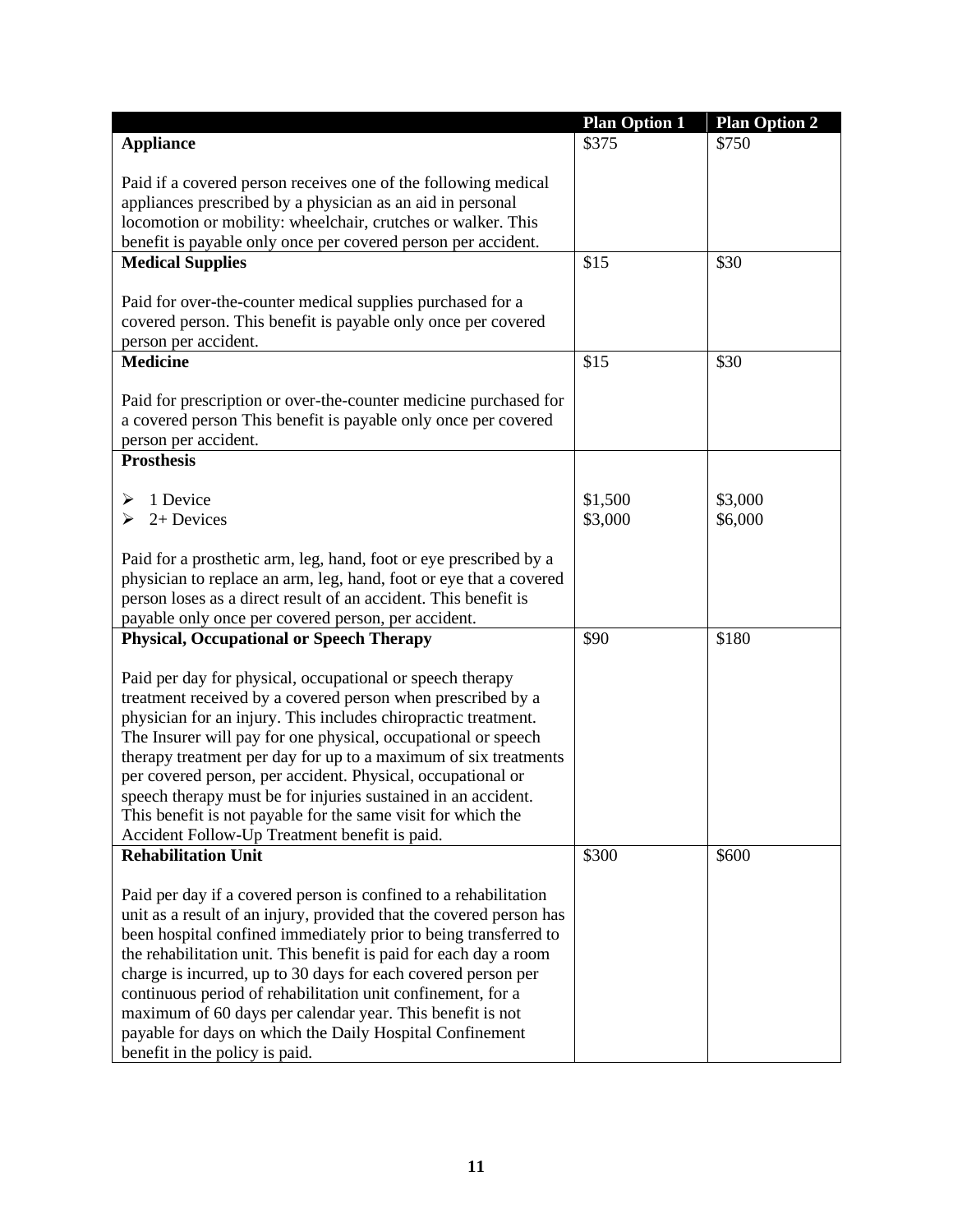|                                                                                                                                                                                                                                                                                                                                                                                                                                                                                                                                                                                                                  | <b>Plan Option 1</b> | <b>Plan Option 2</b> |
|------------------------------------------------------------------------------------------------------------------------------------------------------------------------------------------------------------------------------------------------------------------------------------------------------------------------------------------------------------------------------------------------------------------------------------------------------------------------------------------------------------------------------------------------------------------------------------------------------------------|----------------------|----------------------|
| <b>Non-Local Transportation</b>                                                                                                                                                                                                                                                                                                                                                                                                                                                                                                                                                                                  | \$750                | \$1,500              |
| Paid per trip for non-local treatment of a covered person by a<br>physician when the same or similar treatment cannot be<br>obtained locally. Non-local means a one-way trip of 50 miles or<br>more from the covered person's home to the nearest treatment<br>facility. This benefit is payable up to three times per covered<br>person, per accident. Transportation by ground or air ambulance<br>is not covered under this benefit.                                                                                                                                                                          |                      |                      |
| <b>Family Member Lodging</b>                                                                                                                                                                                                                                                                                                                                                                                                                                                                                                                                                                                     | \$300                | \$600                |
| Paid per day for the lodging of one adult family member of the<br>covered person's family to be with the covered person when a<br>covered person is confined in a hospital. This benefit is payable<br>for up to 30 days for each accident. This benefit is not payable if<br>the family member lives within 50 miles one-way of the<br>hospital.                                                                                                                                                                                                                                                                |                      |                      |
| <b>Post-Accident Transportation</b>                                                                                                                                                                                                                                                                                                                                                                                                                                                                                                                                                                              | \$600                | \$1,200              |
| Paid if a covered person is hospital confined for at least three<br>consecutive days due to an injury resulting from an accident<br>which occurs more than 250 miles from his or her place of<br>residence and the covered person is brought home by a common<br>carrier. Travel to the place of residence must take place within<br>48 hours following discharge from the hospital. This benefit is<br>payable for the injured covered person only, and only if the<br>Daily Hospital Confinement benefit in the policy is paid. This<br>benefit is payable only once per covered person, per calendar<br>year. |                      |                      |
| <b>Broken Tooth</b>                                                                                                                                                                                                                                                                                                                                                                                                                                                                                                                                                                                              | \$300                | \$600                |
| Paid if a covered person sustains a broken tooth that is repaired<br>by a dental crown or filling or is extracted. This benefit is<br>payable for one crown, one filling or one extraction per covered<br>person, per accident, regardless of the number of teeth involved.<br>This benefit is only payable for injury to a sound, natural tooth.<br>This benefit is not payable for injury caused by biting or<br>chewing.                                                                                                                                                                                      |                      |                      |
| <b>Residence/Vehicle Modification</b>                                                                                                                                                                                                                                                                                                                                                                                                                                                                                                                                                                            | \$1,500              | \$3,000              |
| Paid if a covered person requires a permanent structural<br>modification to the covered person's primary residence or<br>vehicle. The modification must be certified by a physician as<br>necessary to help enable the covered person to live in his or her<br>primary residence or travel in his or her primary vehicle, due to<br>the injury. The modification must occur within 365 days after<br>the accident. This benefit is payable only once per covered<br>person, per accident.                                                                                                                        |                      |                      |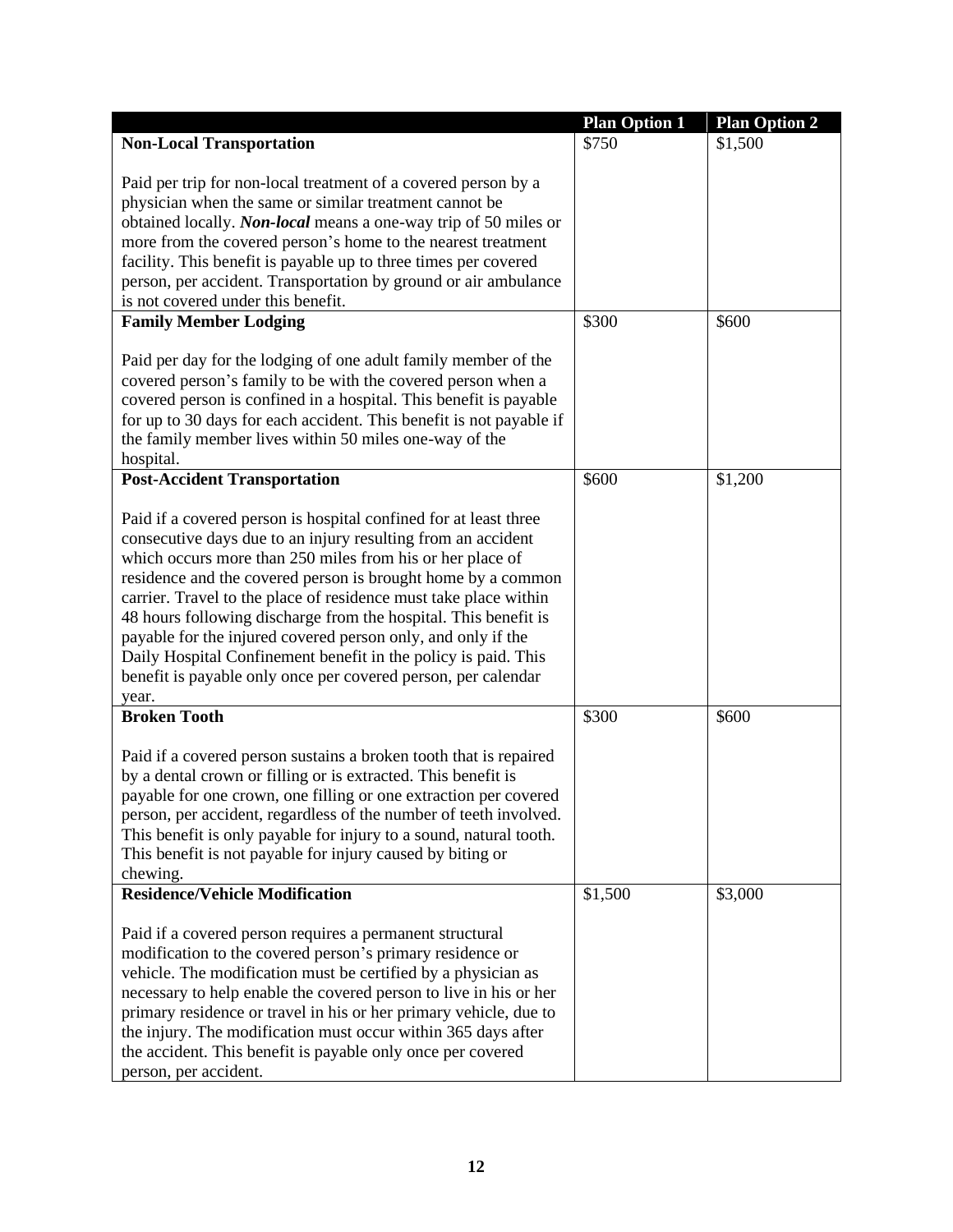|                                                                 | <b>Plan Option 1</b> | <b>Plan Option 2</b> |
|-----------------------------------------------------------------|----------------------|----------------------|
| <b>Pain Management (Epidural Injection)</b>                     | \$150                | \$300                |
|                                                                 |                      |                      |
| Paid if a covered person receives an epidural injection in the  |                      |                      |
| spine to manage pain. This benefit is payable only once per     |                      |                      |
| covered person, per accident. An epidural injection must be for |                      |                      |
| injuries sustained in an accident.                              |                      |                      |
| <b>Miscellaneous Outpatient Surgery</b>                         | \$300                | \$600                |
|                                                                 |                      |                      |
| Paid if a covered person undergoes surgery on an outpatient     |                      |                      |
| basis. The surgical procedure must be performed by a physician. |                      |                      |
| This benefit is payable only once per covered person, per       |                      |                      |
| accident. This benefit is not payable if the Open Abdominal or  |                      |                      |
| Thoracic Surgery, Tendon, Ligament, Rotator Cuff or Knee        |                      |                      |
| Cartilage Surgery, Ruptured Disc Surgery or Eye Surgery         |                      |                      |
| benefit is paid.                                                |                      |                      |

### <span id="page-17-0"></span>**Dislocation/Fracture Rider Schedule of Benefit Factors**

|                                  |               | For Complete, Simple or Closed       |        |
|----------------------------------|---------------|--------------------------------------|--------|
| For the Complete Dislocation of: | <b>Factor</b> | <b>Fracture of Bone or Bones of:</b> | Factor |
| Hip Joint                        | 1.00          | Skull (except bones of face or nose) | 0.95   |
| Knee Joint (except Patella)      | 0.40          | Hip, Thigh (Femur)                   | 1.00   |
| Bone or Bones of the Foot,       | 0.40          | Pelvis (except Coccyx)               | 1.00   |
| other than Toes                  |               |                                      |        |
| Ankle Joint                      | 0.40          | Arm, between Shoulder                | 0.55   |
|                                  |               | and Elbow (shaft)                    |        |
| Wrist Joint                      | 0.35          | Shoulder Blade (Scapula)             | 0.55   |
| Elbow Joint                      | 0.30          | Leg (Tibia or Fibula)                | 0.55   |
| Shoulder Joint                   | 0.20          | Ankle                                | 0.40   |
| Bone or Bones of the Hand,       | 0.15          | Knee Cap (Patella)                   | 0.40   |
| other than Fingers               |               |                                      |        |
| Collar Bone                      | 0.15          | Collar Bone (Clavicle)               | 0.40   |
| Two or more Fingers              | 0.07          | Forearm (Radius or Ulna)             | 0.40   |
| Two or more Toes                 | 0.07          | Foot (except Toes)                   | 0.35   |
| One Finger or One Toe            | 0.03          | Hand or Wrist (except Fingers)       | 0.35   |
|                                  |               | Lower Jaw (except Alveolar Process)  | 0.20   |
|                                  |               | Two or More Ribs, Fingers or Toes    | 0.15   |
|                                  |               | <b>Bones of Face or Nose</b>         | 0.15   |
|                                  |               | One Rib, Finger or Toe               | 0.07   |
|                                  |               | Coccyx                               | 0.07   |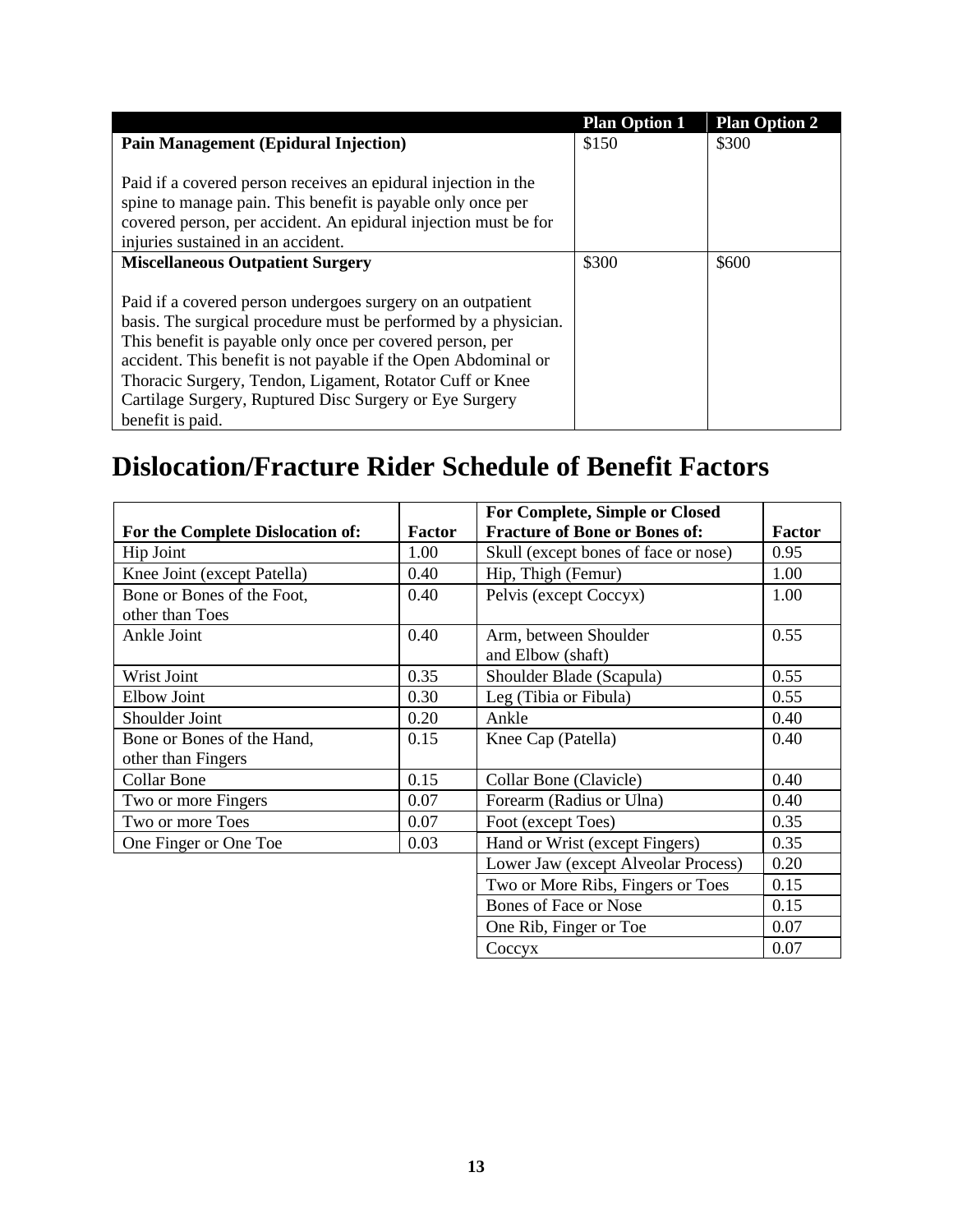### <span id="page-18-0"></span>**What is Not Covered**

Benefits will not be paid for any loss that is caused by, contributed to by or results from:

- $\triangleright$  Injury incurred prior to the covered person's effective date of coverage subject to the "*Incontestability*" provision;
- $\triangleright$  Any act of war whether or not declared, participation in a riot, insurrection or rebellion;
- ➢ Suicide, or any attempt at suicide, whether sane or insane;
- $\triangleright$  Intentionally self-inflicted injury or action;
- $\triangleright$  Any bacterial infection (except pyogenic food poisoning and infections which shall occur with and through an accidental cut or wound);
- ➢ Participation in any form of aeronautics except as a fare-paying passenger in a licensed aircraft provided by a common carrier and operating between definitely established airports;
- ➢ Engaging in an illegal occupation or committing or attempting to commit a felony;
- ➢ Driving in any organized or scheduled race or speed test or while testing an automobile or any vehicle on any racetrack or speedway;
- $\triangleright$  Hernia, including complications due to hernia; or
- ➢ Any injury sustained or contracted in consequence of the covered person's being intoxicated or under the influence of any narcotic, unless administered and taken as prescribed by a physician.

Any injury incurred while a covered person is an active member of the Military, Naval or Air Forces of any country or combination of countries is not covered. Upon notice and proof of service in such forces, the Insurer will return the pro-rata portion of the premium paid for any period of such service.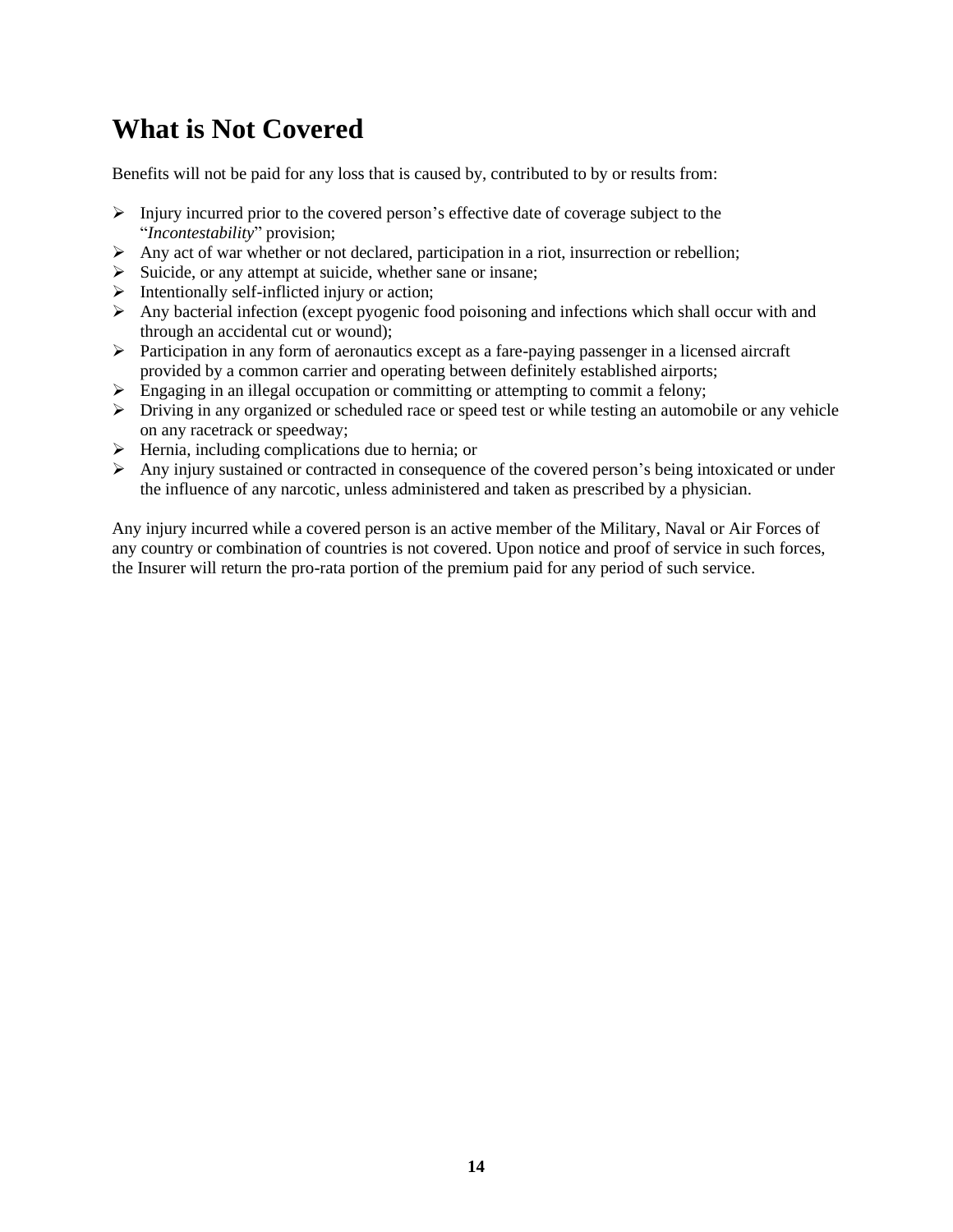# <span id="page-19-0"></span>**Supplemental Medical – Critical Illness**

Subject to the conditions, limitations and exclusions of this coverage, a benefit will be paid when a covered person is diagnosed with a critical illness described in this coverage if the:

- $\triangleright$  Date of diagnosis for the critical illness is while the covered person is insured under the Plan; and
- $\triangleright$  Critical illness is not excluded by name or specific description.

A covered person can receive a benefit for each critical illness only once, unless the Second Event Critical Illness Benefit for that critical illness is included in the coverage. A covered person can receive benefits for different critical illnesses described in the Plan if the dates of diagnosis for each critical illness are separated by at least 90 days.

Coverage for a covered person terminates when the covered person is not eligible for any further benefits.

Each critical illness must be diagnosed by a physician in the United States. Claims for benefits not satisfying all the criteria for diagnosis may be subject to review by an independent physician consultant. Emergency situations that occur while the covered person is outside the United States may be reviewed and considered for approval by a United States physician on foreign soil or when the covered person returns to the United States.

The "*Summary of Benefits*" table below outlines what the Plan covers. Benefits are not paid for any condition or loss not described below. The benefit amounts listed in the table are the amounts payable for covered employees. Covered dependents are eligible for 50% of the employee benefit amount.

| <b>Covered Illnesses</b>                                                                                                                                                                                                                                                                                                                                                                                                                                                                                                                                                                                 | <b>Plan Option 1</b> | <b>Plan Option 2</b> |
|----------------------------------------------------------------------------------------------------------------------------------------------------------------------------------------------------------------------------------------------------------------------------------------------------------------------------------------------------------------------------------------------------------------------------------------------------------------------------------------------------------------------------------------------------------------------------------------------------------|----------------------|----------------------|
| <b>Initial Critical Illness Benefits</b>                                                                                                                                                                                                                                                                                                                                                                                                                                                                                                                                                                 |                      |                      |
| <b>Heart Attack</b>                                                                                                                                                                                                                                                                                                                                                                                                                                                                                                                                                                                      | \$15,000             | \$30,000             |
| The death of a portion of heart muscle as a result of inadequate<br>blood supply to the relevant area. The diagnosis must be based<br>on both: new electrocardiographic changes; and elevation of<br>cardiac enzymes or biochemical markers showing a pattern and<br>to a level consistent with a diagnosis of heart attack. Heart<br>attack does not include an established (old) myocardial<br>infarction. The date of diagnosis for Heart Attack is the date of<br>death (infarction) of a portion of the heart muscle. A cardiac<br>arrest is not a heart attack and is not covered by this benefit. |                      |                      |
| <b>Sudden Cardiac Arrest</b>                                                                                                                                                                                                                                                                                                                                                                                                                                                                                                                                                                             | \$3,750              | \$7,500              |
| Sudden cardiac arrest means the sudden and unexpected loss of<br>normal heart function due to a malfunction in the electrical<br>system of the heart, resulting in serious irregularity (cardiac<br>arrhythmia) and/or cessation (asystole) of a normal heart<br>rhythm.                                                                                                                                                                                                                                                                                                                                 |                      |                      |

### <span id="page-19-1"></span>**Summary of Benefits**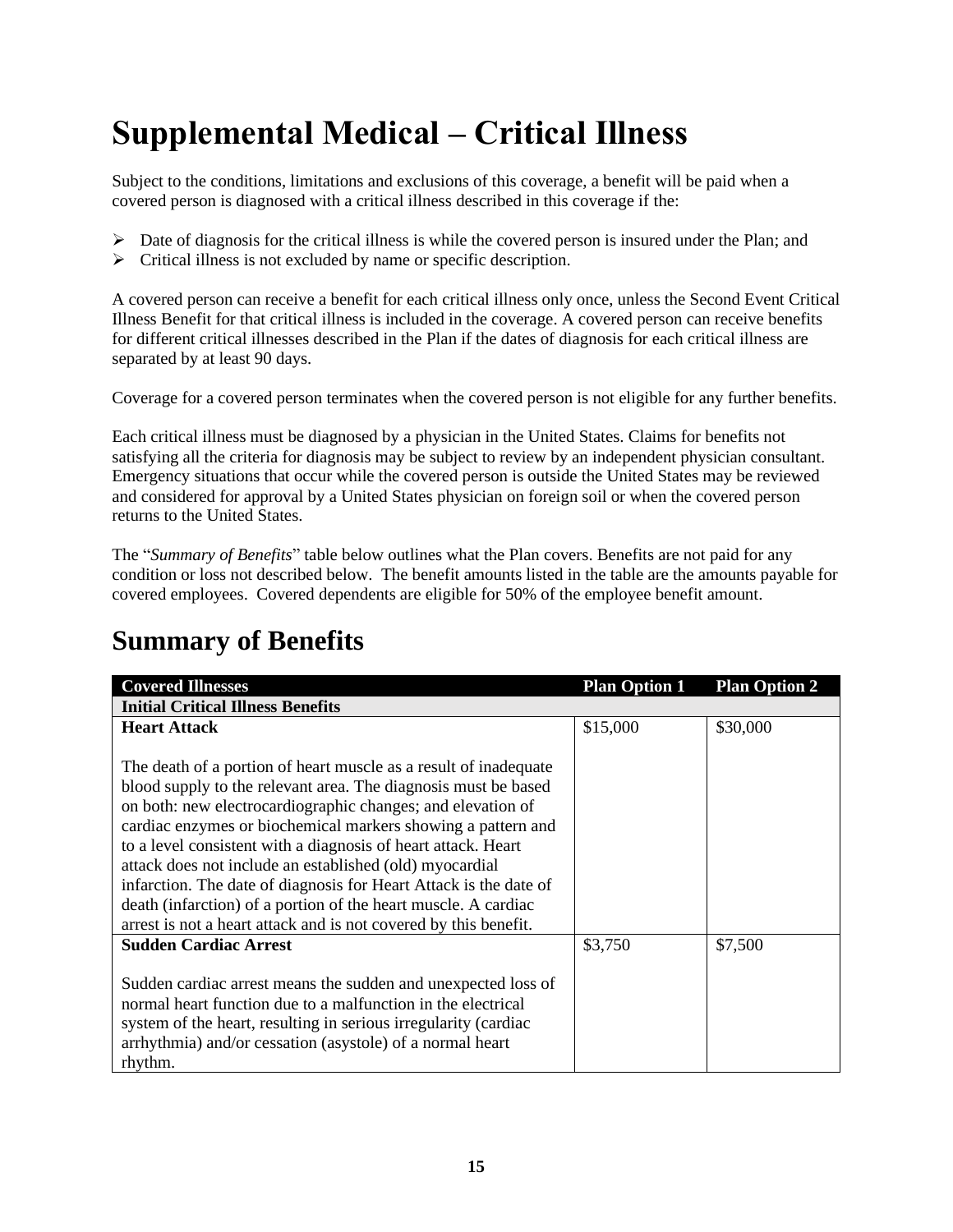| <b>Covered Illnesses</b>                                                                                                                                                                                                                                                                                                                                                                                                                                                                                                                                                                           | <b>Plan Option 1</b> | <b>Plan Option 2</b> |
|----------------------------------------------------------------------------------------------------------------------------------------------------------------------------------------------------------------------------------------------------------------------------------------------------------------------------------------------------------------------------------------------------------------------------------------------------------------------------------------------------------------------------------------------------------------------------------------------------|----------------------|----------------------|
| <b>Pulmonary Embolism</b>                                                                                                                                                                                                                                                                                                                                                                                                                                                                                                                                                                          | \$3,750              | \$7,500              |
| A blockage in one of the pulmonary arteries in your lungs. In<br>most cases, pulmonary embolism is caused by blood clots that<br>travel to the lungs from deep veins in the legs or, rarely, from<br>veins in other parts of the body (deep vein thrombosis).                                                                                                                                                                                                                                                                                                                                      |                      |                      |
| <b>Pulmonary Fibrosis</b>                                                                                                                                                                                                                                                                                                                                                                                                                                                                                                                                                                          | \$3,750              | \$7,500              |
| A lung disease that occurs when lung tissue becomes damaged<br>and scarred. This thickened, stiff tissue makes it more difficult<br>for your lungs to work properly. As pulmonary fibrosis worsens,<br>you become progressively shorter of breath.                                                                                                                                                                                                                                                                                                                                                 |                      |                      |
| <b>Stroke</b>                                                                                                                                                                                                                                                                                                                                                                                                                                                                                                                                                                                      | \$15,000             | \$30,000             |
| The death of a portion of the brain producing neurological<br>sequelae including infarction of brain tissue, hemorrhage and<br>embolization from an extra-cranial source. There must be<br>evidence of permanent neurological deficit. Stroke does not<br>include: transient ischemic attacks (TIA's), head injury, chronic<br>cerebrovascular insufficiency or reversible ischemic<br>neurological deficits. The date of diagnosis for Stroke is the date<br>the stroke occurred based on documented neurological deficits<br>and neuroimaging studies.                                           |                      |                      |
| <b>Coronary Artery Bypass Surgery</b>                                                                                                                                                                                                                                                                                                                                                                                                                                                                                                                                                              | \$3,750              | \$7,500              |
| The surgical operation to correct narrowing or blockage of one<br>or more coronary arteries with bypass grafts on the advice of a<br>cardiologist registered in the United States. Angiographic<br>evidence to support the necessity for this surgery will be<br>required. Coronary artery bypass surgery does not include:<br>abdominal aortic bypass; balloon angioplasty; laser<br>embolectomy; atherectomy; stent placement; or other<br>non-surgical procedures. The date of diagnosis for Coronary<br>Artery Bypass Surgery is the date the actual coronary artery<br>bypass surgery occurs. |                      |                      |
| <b>Major Organ Transplant</b>                                                                                                                                                                                                                                                                                                                                                                                                                                                                                                                                                                      | \$15,000             | \$30,000             |
| The surgical transplantation of a heart, lung, liver, pancreas or<br>kidney. The transplanted organ must come from a human donor.<br>The date of diagnosis for Major Organ Transplant is the date the<br>actual surgery occurs for the covered transplant.                                                                                                                                                                                                                                                                                                                                         |                      |                      |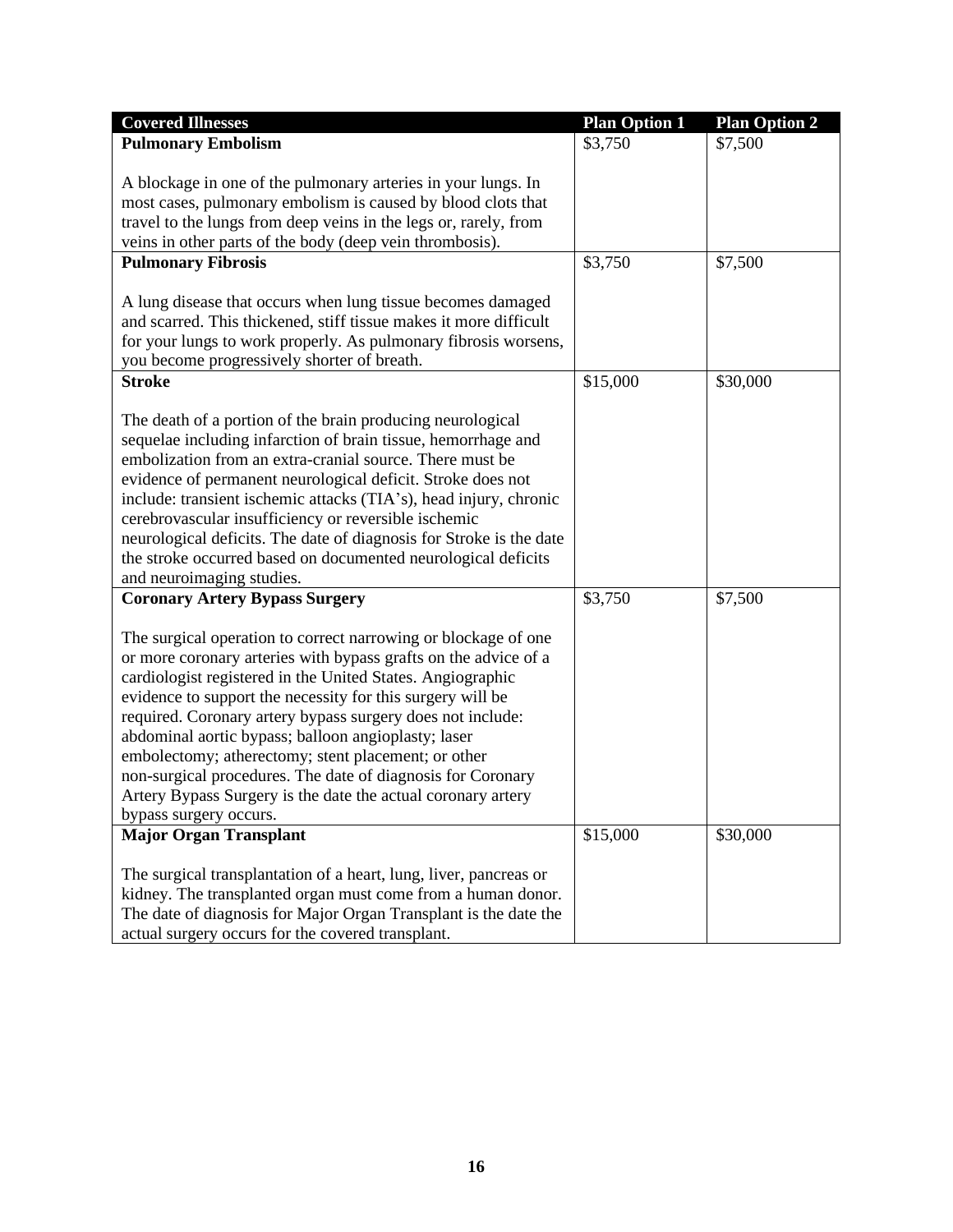| <b>Covered Illnesses</b>                                                                                                                                                                                                                                                                                                                                                                                                                                                    | <b>Plan Option 1</b> | <b>Plan Option 2</b> |
|-----------------------------------------------------------------------------------------------------------------------------------------------------------------------------------------------------------------------------------------------------------------------------------------------------------------------------------------------------------------------------------------------------------------------------------------------------------------------------|----------------------|----------------------|
| <b>End Stage Renal Failure</b>                                                                                                                                                                                                                                                                                                                                                                                                                                              | \$15,000             | \$30,000             |
| The irreversible failure of both kidneys to perform their<br>essential functions, with the covered person undergoing<br>peritoneal dialysis or hemodialysis. End stage renal failure does<br>not include renal failure caused by a traumatic event, including<br>surgical traumas. The date of diagnosis for End Stage Renal<br>Failure is the date renal dialysis first begins due to the<br>irreversible failure of both kidneys to perform their essential<br>functions. |                      |                      |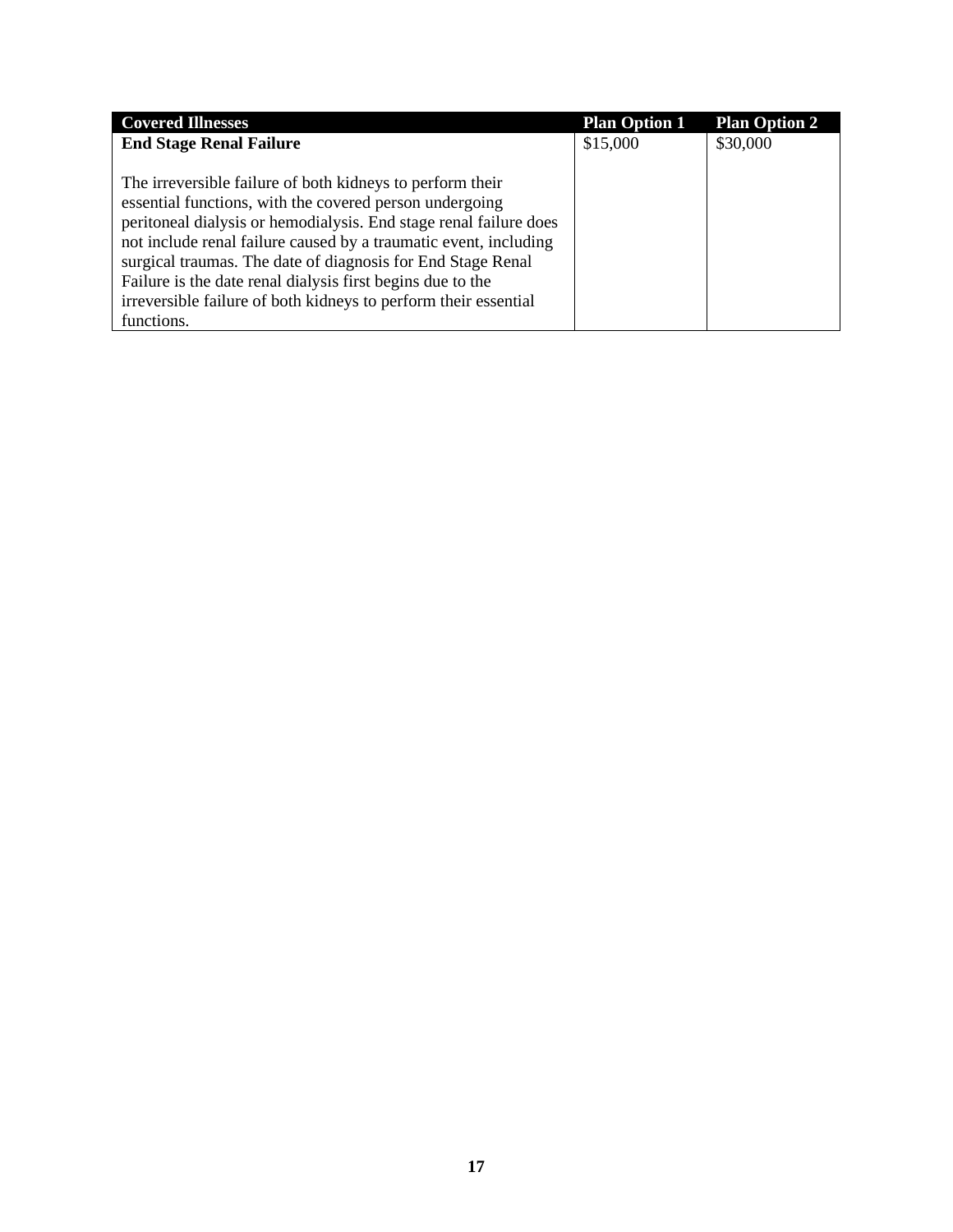|                                                                                                                                                                                                                                                                                                                                                                                                                                                                                                                                                                                                                                                                                                                                                                                       | <b>Plan Option 1</b> | <b>Plan Option 2</b> |
|---------------------------------------------------------------------------------------------------------------------------------------------------------------------------------------------------------------------------------------------------------------------------------------------------------------------------------------------------------------------------------------------------------------------------------------------------------------------------------------------------------------------------------------------------------------------------------------------------------------------------------------------------------------------------------------------------------------------------------------------------------------------------------------|----------------------|----------------------|
| <b>Cancer Critical Illness Benefits</b>                                                                                                                                                                                                                                                                                                                                                                                                                                                                                                                                                                                                                                                                                                                                               |                      |                      |
| <b>Invasive Cancer</b>                                                                                                                                                                                                                                                                                                                                                                                                                                                                                                                                                                                                                                                                                                                                                                | \$15,000             | \$30,000             |
| A malignant tumor characterized by the uncontrolled growth<br>and spread of malignant cells and the invasion of tissue.<br>Invasive Cancer includes Leukemia and Lymphoma. Invasive<br>cancer does not include: carcinoma in situ; or tumors in the<br>presence of any human immuno-deficiency virus; or skin cancer<br>other than invasive malignant melanoma in the dermis or deeper<br>or skin malignancies that have become metastatic; or early<br>prostate (stages A, I or II) cancer.                                                                                                                                                                                                                                                                                          |                      |                      |
| <b>Carcinoma in Situ</b>                                                                                                                                                                                                                                                                                                                                                                                                                                                                                                                                                                                                                                                                                                                                                              | \$3,750              | \$7,500              |
| A cancer wherein the tumor cells still lie within the tissue of<br>origin without having invaded neighboring tissue. Carcinoma in<br>situ includes: early prostate cancer diagnosed as stages A, I or II<br>or equivalent staging; and melanoma not invading the dermis.<br>Carcinoma in situ does not include: other skin malignancies; or<br>pre-malignant lesions (such as intraepithelial neoplasia); or<br>benign tumors or polyps.                                                                                                                                                                                                                                                                                                                                              |                      |                      |
| Skin Cancer - Skin cancer includes basal cell carcinoma and                                                                                                                                                                                                                                                                                                                                                                                                                                                                                                                                                                                                                                                                                                                           | \$250 per            | $$250$ per           |
| squamous cell carcinoma of the skin.                                                                                                                                                                                                                                                                                                                                                                                                                                                                                                                                                                                                                                                                                                                                                  | calendar year        | calendar year        |
| Positive diagnosis of skin cancer means a diagnosis by a<br>$\bullet$<br>licensed Doctor of Medicine certified by the American<br>Board of Pathology to practice Pathological Anatomy,<br>or an Osteopathic Pathologist. Diagnosis is based on<br>microscopic examination of skin biopsy samples.<br>The date of diagnosis for skin cancer is the earliest date<br>tissue specimen, culture and/or titer(s) are taken upon<br>which the positive diagnosis of Skin Cancer is based.<br>Skin cancer does not include: malignant melanoma. It<br>also does not include any conditions which may be<br>considered pre-cancerous, such as: leukoplakia; actinic<br>keratosis; carcinoid; hyperplasia; polycythemia; non-<br>malignant melanoma; moles; or similar diseases or<br>lesions. |                      |                      |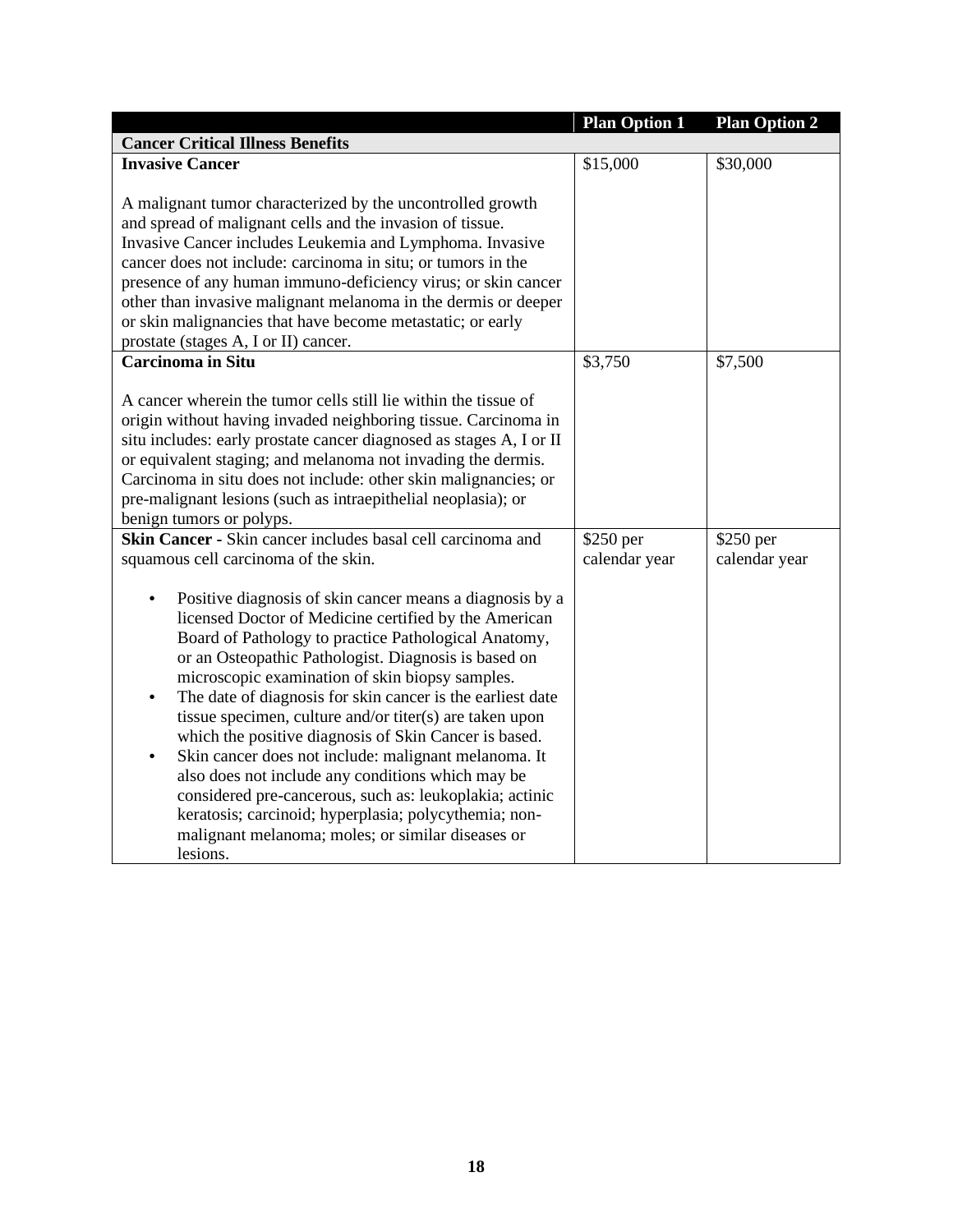|                                                                                                                                                                                                                                                                                                                                                                                                                                                                                                                                                                                                                                                                                                                                                                                                                                                                                                                                                                       | <b>Plan Option 1</b> | <b>Plan Option 2</b> |  |  |
|-----------------------------------------------------------------------------------------------------------------------------------------------------------------------------------------------------------------------------------------------------------------------------------------------------------------------------------------------------------------------------------------------------------------------------------------------------------------------------------------------------------------------------------------------------------------------------------------------------------------------------------------------------------------------------------------------------------------------------------------------------------------------------------------------------------------------------------------------------------------------------------------------------------------------------------------------------------------------|----------------------|----------------------|--|--|
| <b>Supplemental Critical Illness Benefits</b>                                                                                                                                                                                                                                                                                                                                                                                                                                                                                                                                                                                                                                                                                                                                                                                                                                                                                                                         |                      |                      |  |  |
| <b>Benign Brain Tumor</b>                                                                                                                                                                                                                                                                                                                                                                                                                                                                                                                                                                                                                                                                                                                                                                                                                                                                                                                                             | \$15,000             | \$30,000             |  |  |
| A non-cancerous brain tumor: confirmed by the examination of<br>tissue (biopsy or surgical excision) or specific neuroradiological<br>examination; and resulting in persistent neurological deficits<br>including but not limited to: loss of vision; loss of hearing; or<br>balance disruption. Benign brain tumor does not include: tumors<br>of the skull; or pituitary adenomas; or germinomas. The date of<br>diagnosis for Benign Brain Tumor is the date a physician<br>determines a benign brain tumor is present based on<br>examination of tissue (biopsy or surgical excision) or specific<br>neuroradiological examination.                                                                                                                                                                                                                                                                                                                               |                      |                      |  |  |
| Coma                                                                                                                                                                                                                                                                                                                                                                                                                                                                                                                                                                                                                                                                                                                                                                                                                                                                                                                                                                  | \$15,000             | \$30,000             |  |  |
| A continuous profound state of unconsciousness lasting 14 or<br>more consecutive days due to an underlying sickness or<br>traumatic brain injury. It is associated with severe neurologic<br>dysfunction and unresponsiveness prolonged nature requiring<br>significant medical intervention and life support measures.<br>Coma does not include a medically induced coma. The date of<br>diagnosis for Coma is the first day of the period for which a<br>physician confirms a coma has lasted for 14 consecutive days.<br><b>Complete Blindness</b><br>A clinically proven irreversible reduction of sight in both eyes<br>certified by an ophthalmologist with: sight in the better eye<br>reduced to a best corrected visual acuity of less than 6/60<br>(Metric Acuity) or 20/200 (snellen or E-chart Acuity); or visual<br>field restriction to 20 degrees or less in both eyes. The date of<br>diagnosis for Complete Blindness is the date an ophthalmologist | \$15,000             | \$30,000             |  |  |
| makes an accurate certification of complete blindness.<br><b>Complete Loss of Hearing</b>                                                                                                                                                                                                                                                                                                                                                                                                                                                                                                                                                                                                                                                                                                                                                                                                                                                                             | \$15,000             | \$30,000             |  |  |
| The total and irreversible loss of hearing in both ears. Complete<br>Loss of Hearing does not include loss of hearing that can be<br>corrected by the use of any hearing aid or device. The date of<br>diagnosis for Complete Loss of Hearing is the date the<br>audiologist makes an accurate certification of total and<br>permanent hearing loss.                                                                                                                                                                                                                                                                                                                                                                                                                                                                                                                                                                                                                  |                      |                      |  |  |
| Loss of Speech - Complete loss of speech means the total and<br>irreversible loss of the ability to speak or communicate verbally<br>without the assistance of a medical device. The diagnosis of<br>Complete Loss of Speech must be made by a physician.<br>The date of diagnosis for Complete Loss of Speech is<br>the date a physician makes accurate certification of total<br>and permanent loss of speech.                                                                                                                                                                                                                                                                                                                                                                                                                                                                                                                                                      | \$15,000             | \$30,000             |  |  |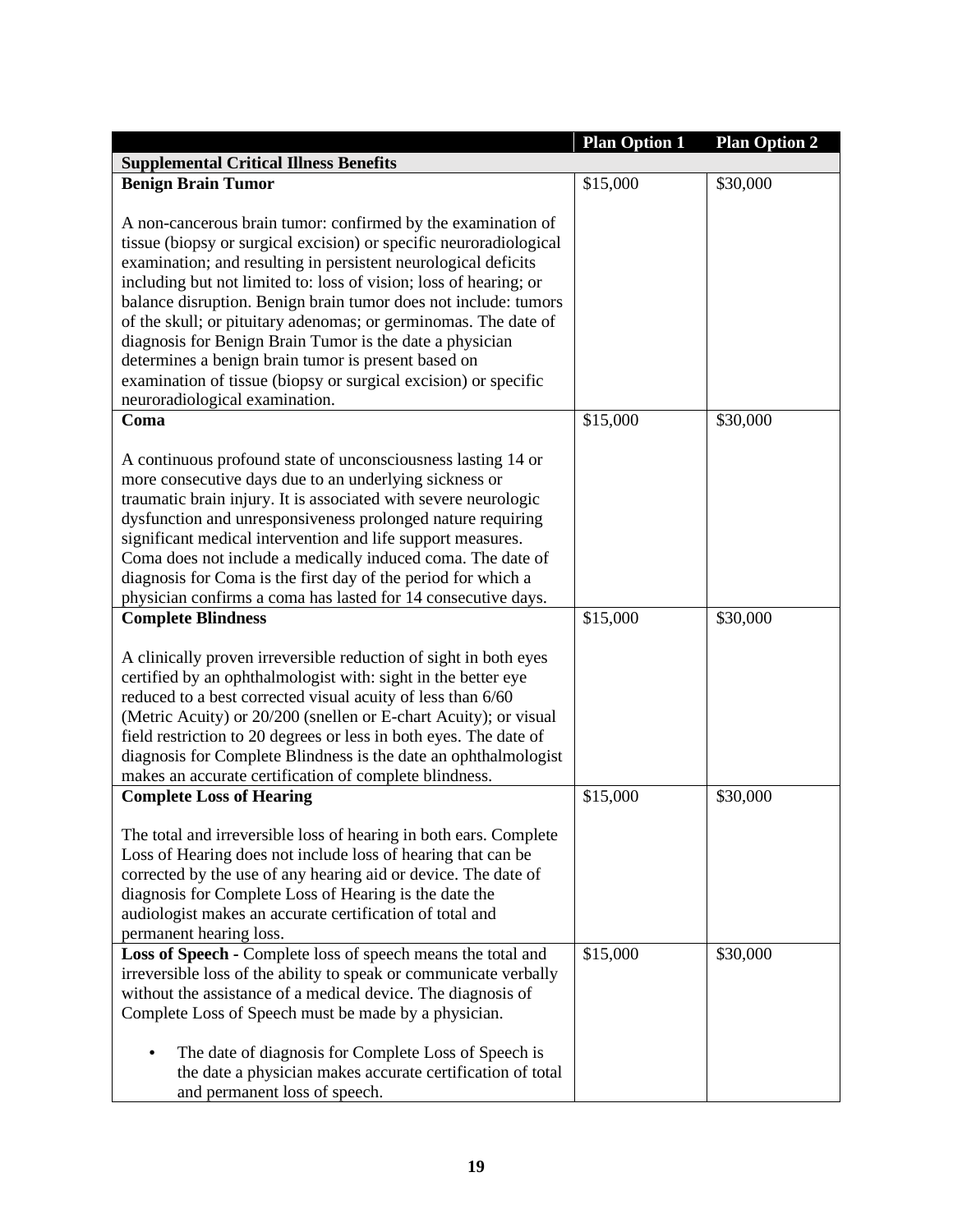| <b>Paralysis</b>                                                                                                             | <b>Plan Option 1</b><br>\$15,000 | <b>Plan Option 2</b><br>\$30,000 |
|------------------------------------------------------------------------------------------------------------------------------|----------------------------------|----------------------------------|
|                                                                                                                              |                                  |                                  |
| The total and permanent loss of voluntary movement or motor                                                                  |                                  |                                  |
| function of two or more limbs. The date of diagnosis for                                                                     |                                  |                                  |
| Paralysis is the date a physician establishes the diagnosis of                                                               |                                  |                                  |
| paralysis based on clinical and/or laboratory findings as                                                                    |                                  |                                  |
| supported by medical records.                                                                                                |                                  |                                  |
| <b>Advanced Alzheimer's Disease</b>                                                                                          | \$15,000                         | \$30,000                         |
| A progressive degenerative disease of the brain that is diagnosed                                                            |                                  |                                  |
| by a psychiatrist or neurologist as Alzheimer's disease that                                                                 |                                  |                                  |
| causes the covered person to be incapacitated as defined in the                                                              |                                  |                                  |
| policy and unable to perform at least three of the activities of                                                             |                                  |                                  |
| daily living: bathing, dressing, toileting, bladder and bowel                                                                |                                  |                                  |
| continence, transferring or eating. The date of diagnosis for                                                                |                                  |                                  |
| Advanced Alzheimer's Disease is the date a physician diagnoses                                                               |                                  |                                  |
| the covered person as incapacitated due to Alzheimer's disease.                                                              |                                  |                                  |
| We will not pay benefits for Advanced Alzheimer's Disease if                                                                 |                                  |                                  |
| the covered person was diagnosed with Alzheimer's disease,                                                                   |                                  |                                  |
| regardless of the covered person's symptoms or incapacities,                                                                 |                                  |                                  |
| prior to the effective date of coverage.                                                                                     |                                  |                                  |
| <b>Advanced Parkinson's Disease</b>                                                                                          | \$15,000                         | \$30,000                         |
|                                                                                                                              |                                  |                                  |
| A brain disorder that is diagnosed by a psychiatrist or                                                                      |                                  |                                  |
| neurologist as Parkinson's disease that causes the covered                                                                   |                                  |                                  |
| person to be incapacitated as defined in the policy and unable to                                                            |                                  |                                  |
| perform at least three of the activities of daily living: bathing,                                                           |                                  |                                  |
| dressing, toileting, bladder and bowel continence, transferring or                                                           |                                  |                                  |
| eating. The date of diagnosis for Advanced Parkinson's Disease                                                               |                                  |                                  |
| is the date a physician diagnoses the covered person as                                                                      |                                  |                                  |
| incapacitated due to Parkinson's disease. We will not pay                                                                    |                                  |                                  |
| benefits for Advanced Parkinson's Disease if the covered person                                                              |                                  |                                  |
| was diagnosed with Parkinson's disease, regardless of the                                                                    |                                  |                                  |
| covered person's symptoms or incapacities, prior to the effective                                                            |                                  |                                  |
| date of coverage.<br><b>Additional Benefits</b>                                                                              |                                  |                                  |
| <b>Second Event Initial Critical Illness Benefit</b>                                                                         | Yes                              | Yes                              |
|                                                                                                                              |                                  |                                  |
| This benefit will be paid if the covered person is diagnosed for a                                                           |                                  |                                  |
| second time with an initial critical illness for which a benefit                                                             |                                  |                                  |
| was previously paid under the Initial Critical Illness Benefit                                                               |                                  |                                  |
| provision if the second date of diagnosis is:                                                                                |                                  |                                  |
|                                                                                                                              |                                  |                                  |
| ➤<br>More than 6 months after the first date of diagnosis for the                                                            |                                  |                                  |
| initial critical illness; and                                                                                                |                                  |                                  |
| While the covered person is insured under the policy.<br>➤                                                                   |                                  |                                  |
|                                                                                                                              |                                  |                                  |
| A covered person can receive a Second Event Initial Critical<br>Illness Benefit only once for each initial critical illness. |                                  |                                  |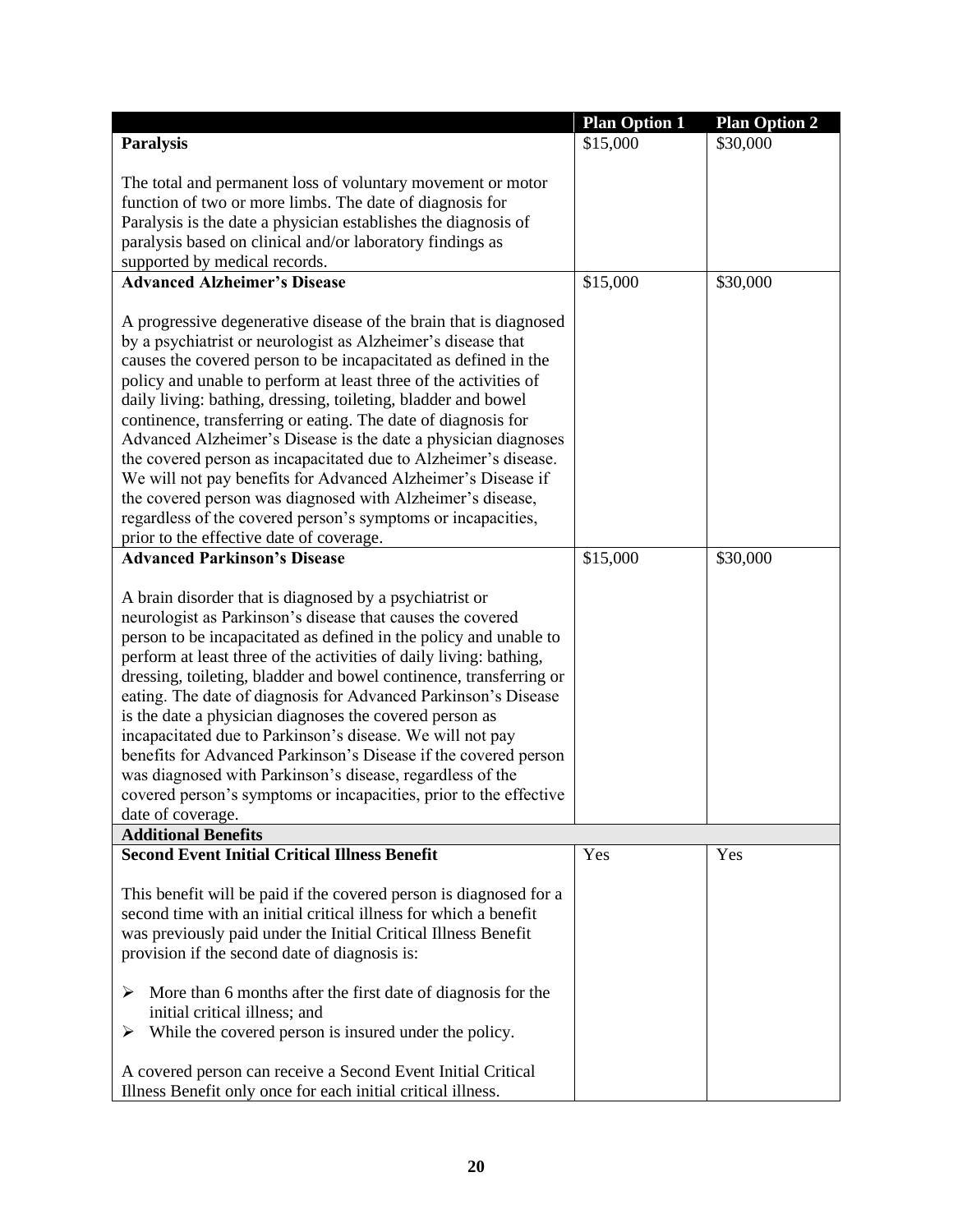|                                                                                                                                                                                                                                                                                                                                                                                                                                                      | <b>Plan Option 1</b> | <b>Plan Option 2</b> |
|------------------------------------------------------------------------------------------------------------------------------------------------------------------------------------------------------------------------------------------------------------------------------------------------------------------------------------------------------------------------------------------------------------------------------------------------------|----------------------|----------------------|
| <b>Second Event Cancer Critical Illness Benefit</b>                                                                                                                                                                                                                                                                                                                                                                                                  | Yes                  | Yes                  |
| This benefit will be paid if the covered person is diagnosed for a<br>second time with a cancer critical illness for which a benefit was<br>previously paid under the Cancer Critical Illness Benefit<br>provision if:                                                                                                                                                                                                                               |                      |                      |
| ➤<br>The second date of diagnosis is more than 6 months after<br>the first date of diagnosis for the cancer critical illness; and<br>The covered person did not receive treatment during that 6<br>➤<br>month period; and<br>The second date of diagnosis is while the covered person is<br>➤<br>insured under the policy.                                                                                                                           |                      |                      |
| For the purposes of this benefit, "treatment" does not include<br>maintenance drug therapy or routine follow-up visits to verify if<br>the cancer critical illness has returned. A covered person can<br>receive a Second Event Cancer Critical Illness Benefit only once<br>for each cancer critical illness.                                                                                                                                       |                      |                      |
| <b>Remove Pre-existing Condition Limitation</b>                                                                                                                                                                                                                                                                                                                                                                                                      | Yes                  | Yes                  |
| Cancer critical illness benefits are payable for a diagnosis of a<br>new or a recurrence of cancer, as long as the insured is<br>diagnosed after the effective date of coverage, and has been free<br>of any symptoms and treatment of cancer for 12 consecutive<br>months immediately preceding the effective date of coverage, or<br>any 12 consecutive months thereafter. The date of diagnosis for<br>each illness must be separated by 90 days. |                      |                      |

### <span id="page-25-0"></span>**What Is Not Covered**

Benefits will not be paid for a critical illness that is, or is caused by, contributed to by or results from:

- $\triangleright$  War, declared or undeclared, during military service.
- ➢ Participation in a riot, insurrection or rebellion.
- ➢ Intentionally self-inflicted injury or action.
- ➢ Illegal activities or committing or attempting to commit a felony.
- ➢ Suicide while sane, or self-destruction while insane, or any attempt at either.
- ➢ Substance abuse, to include abuse of alcohol, alcoholism, drug addiction or dependence upon any controlled substance.

### <span id="page-25-1"></span>**When Evidence of Insurability Is Required**

Evidence of insurability is required if:

- ➢ You:
	- **•** Voluntarily canceled coverage and are reapplying;
	- **•** Are applying for an amount of coverage over the guaranteed issue limit; or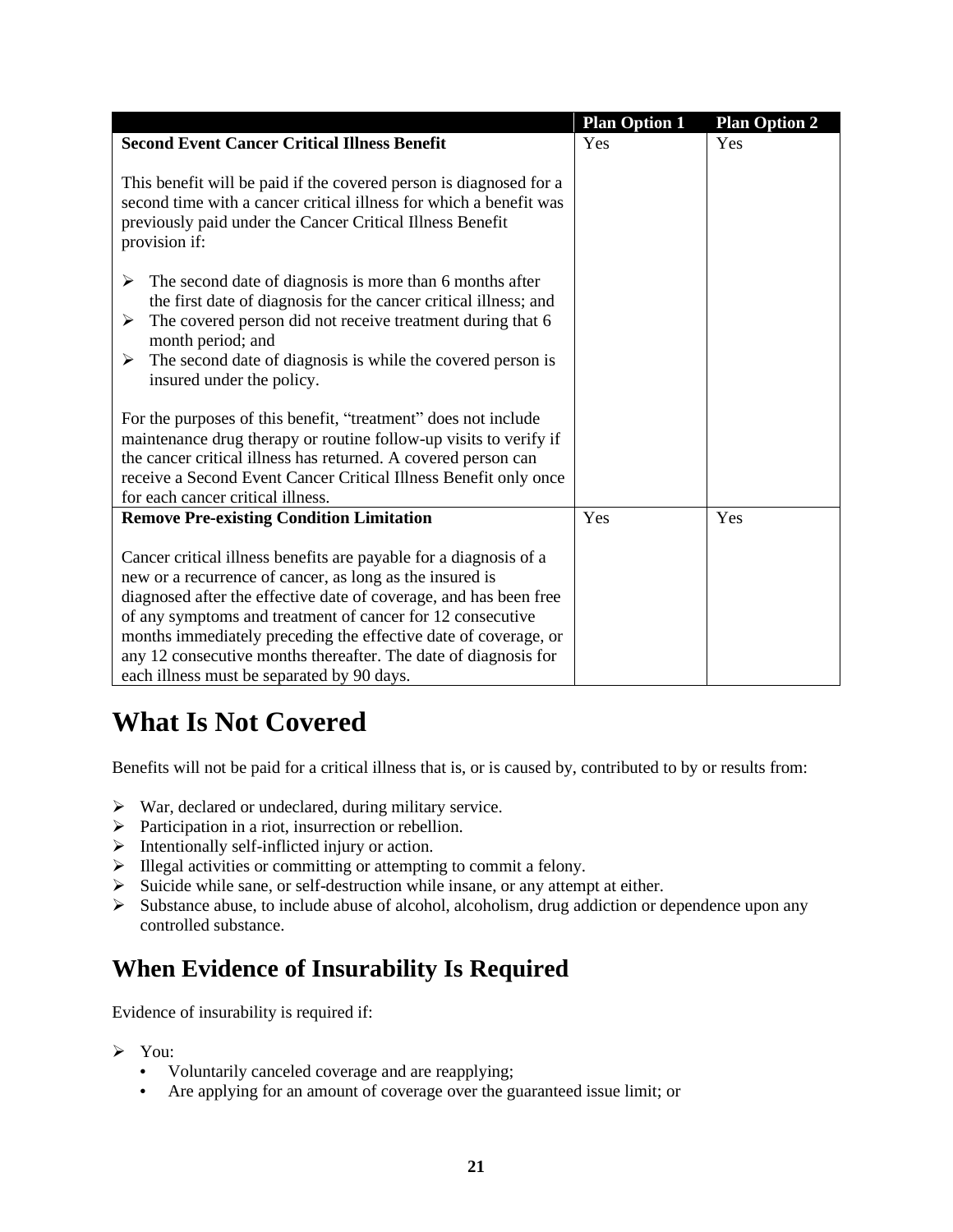- **•** Are applying for the coverage, or an increase in the amount of coverage, at any time after your initial enrollment period; or
- $\triangleright$  An eligible dependent did not enroll within 30 days of eligibility.

#### <span id="page-26-0"></span>**Waiver of Premium Benefit**

Your premiums for this coverage will be waived if, while covered under the Plan, you:

- ➢ Become disabled due to a critical illness for which a benefit is paid; and
- ➢ Remain disabled for at least 90 consecutive days.

After the 90th day, the premiums due will be waived for the first 90 days and each consecutive day thereafter you are disabled, until the earliest of:

- $\triangleright$  The date you are no longer disabled;
- $\triangleright$  Two years from the first day of disability; or
- ➢ The date coverage ends according to the "*Termination of Coverage*" provision.

**Disabled** means you are:

- $\triangleright$  Unable to work;
- $\triangleright$  Not working at any job for pay or benefits; and
- ➢ Under the care of a physician for the treatment of a covered critical illness.

#### **Unable to work** means:

- $\triangleright$  During the first 365 days of disability, you are unable to work at the occupation you were performing when your disability began; and
- ➢ During the second 365 days of disability, you are unable to work at any gainful occupation for which you are suited by education, training or experience.

This benefit is payable only for the disability of the insured employee. It does not apply to any other covered person. You must provide sufficient proof of disability at least once every six months.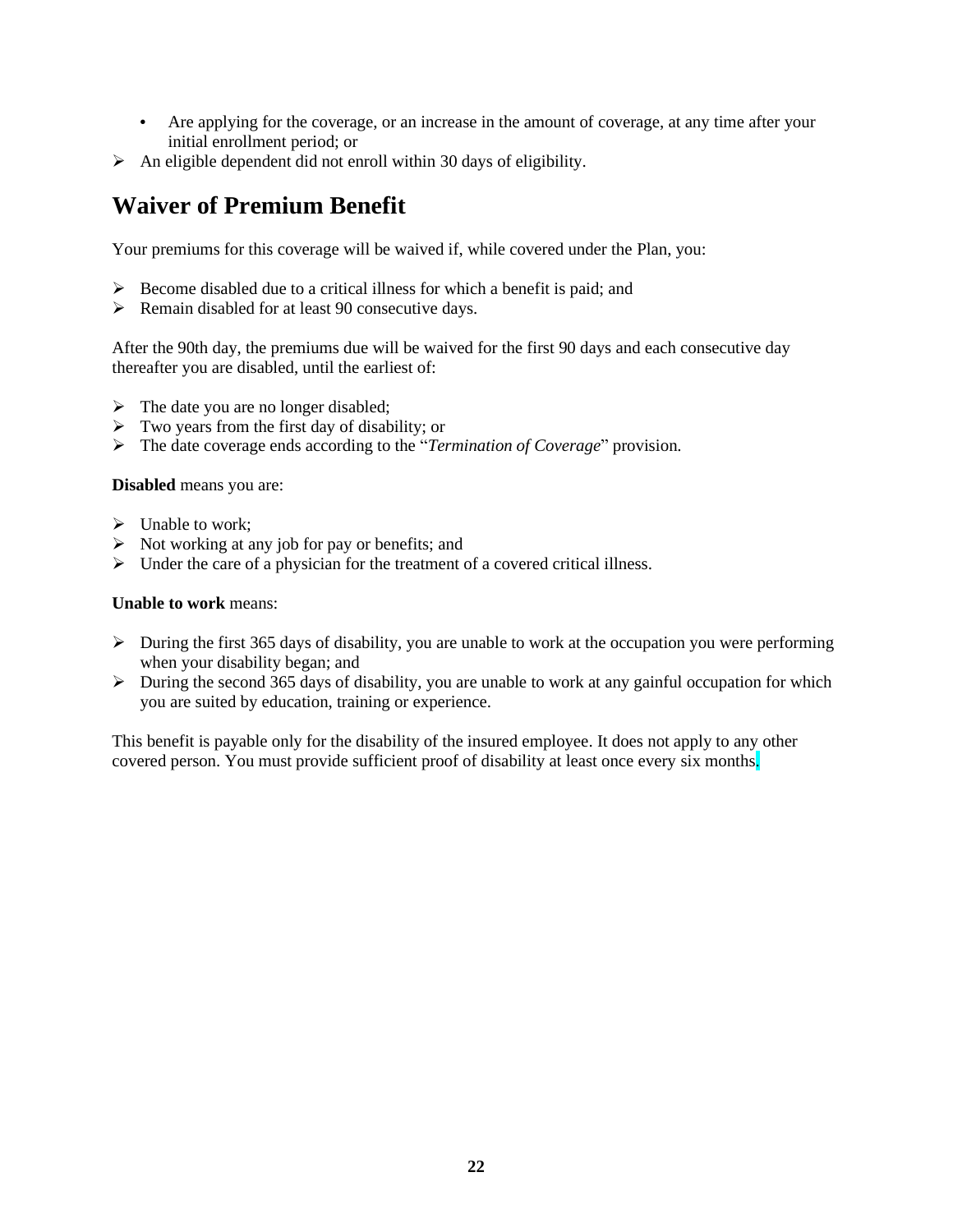# <span id="page-27-0"></span>**Supplemental Medical – Hospital Indemnity**

The following benefit(s) are paid for service and treatment administered to or received by a covered person. Such service or treatment must be:

- ➢ Incurred by a covered person while coverage is in force on that person; and
- ➢ Provided for the care and treatment of sickness or injury of a covered person.

Any loss not stated in the "*Summary of Benefits*" table is not covered under this Plan. Treatment must be received in the United States or its territories, except in the case of an emergency.

The "*Summary of Benefits*" table below outlines what the Plan covers.

### <span id="page-27-1"></span>**Summary of Benefits**

|                                                                                                                                                                                                                                                                                                                                                                                                                 | <b>Plan Option 1</b> | <b>Plan Option 2</b> |
|-----------------------------------------------------------------------------------------------------------------------------------------------------------------------------------------------------------------------------------------------------------------------------------------------------------------------------------------------------------------------------------------------------------------|----------------------|----------------------|
| <b>First Day Hospital Confinement Benefit</b>                                                                                                                                                                                                                                                                                                                                                                   | \$500                | \$1,000              |
| The Insurer pays the benefit amount shown for the first day a<br>covered person is confined in a hospital. This benefit is payable<br>only once per continuous confinement in a hospital per covered<br>person. The benefit is not paid for a newborn child's initial<br>confinement in a hospital. The covered person must provide<br>proof for each day that a hospital room and board charge is<br>incurred. |                      |                      |
| <b>Limit to Number of Occurrences</b>                                                                                                                                                                                                                                                                                                                                                                           | No limit             | No limit             |
| <b>Daily Hospital Confinement Benefit</b><br>The Insurer pays the benefit amount shown per day when a<br>covered person is confined in a hospital. If the First Day Hospital<br>Confinement benefit is payable, this benefit pays for each day<br>after the first day of a continuous confinement in a hospital for<br>one day less than the maximum stated number of days. If the                              | \$250                | \$350                |
| First Day Hospital Confinement benefit is not payable, this<br>benefit pays for each day of a continuous confinement in a<br>hospital for the maximum stated number of days.                                                                                                                                                                                                                                    |                      |                      |
| This benefit is not payable for:                                                                                                                                                                                                                                                                                                                                                                                |                      |                      |
| Any day for which the First Day Hospital Confinement<br>➤<br>benefit is payable; or<br>A newborn child's routine nursing or routine well baby care<br>≻<br>during the initial confinement in a hospital.                                                                                                                                                                                                        |                      |                      |
| The covered person must provide proof for each day that a<br>hospital room and board charge is incurred.                                                                                                                                                                                                                                                                                                        |                      |                      |
| <b>Maximum Number of Days*</b>                                                                                                                                                                                                                                                                                                                                                                                  | 30 days max          | 30 days max          |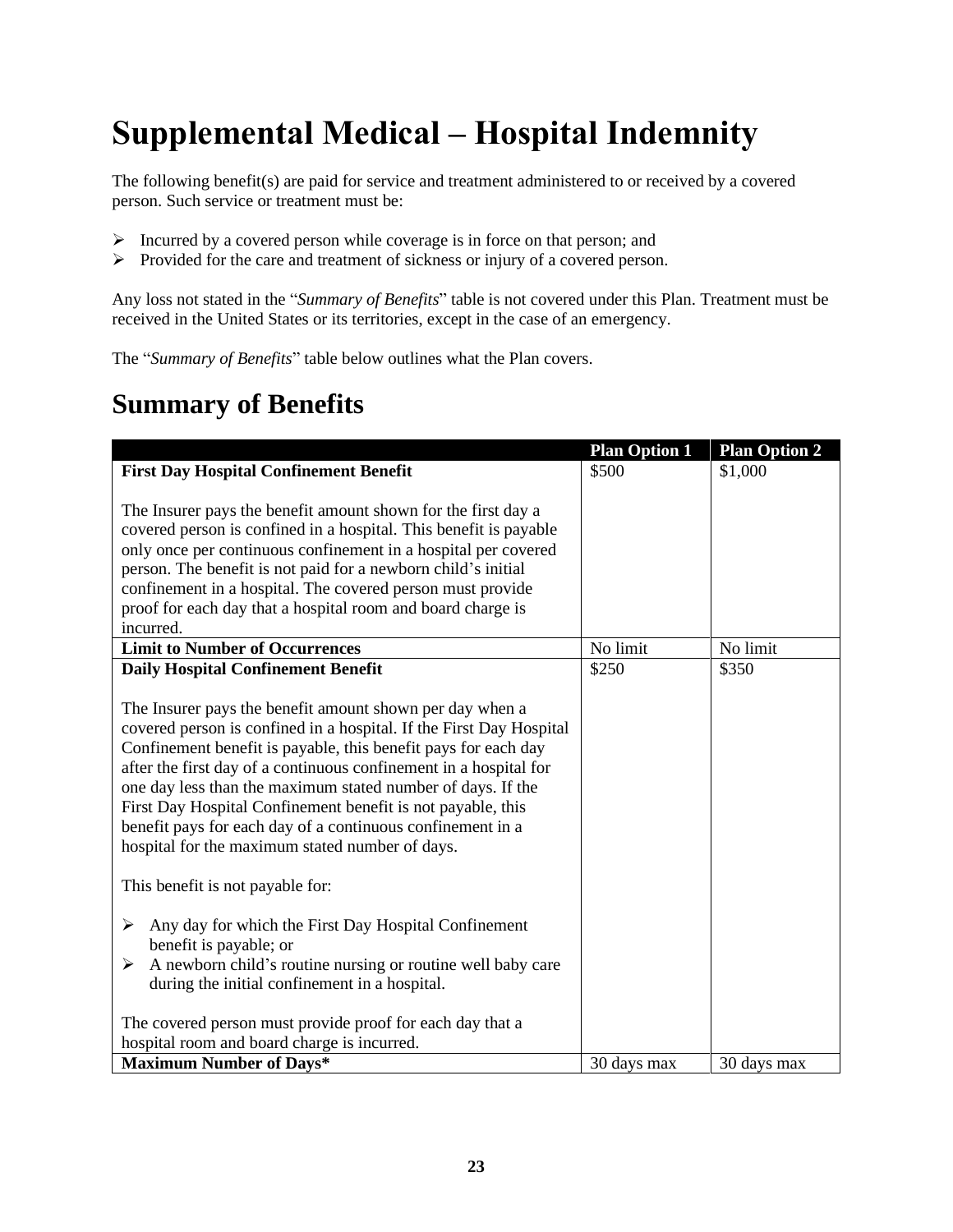|                                                                     | <b>Plan Option 1</b> | <b>Plan Option 2</b> |
|---------------------------------------------------------------------|----------------------|----------------------|
| <b>Hospital Intensive Care Benefit</b>                              | \$200                | \$300                |
|                                                                     |                      |                      |
| The Insurer pays the benefit amount shown for each day a            |                      |                      |
| covered person is confined in a hospital intensive care unit, up to |                      |                      |
| the maximum stated number of days. This benefit is paid in          |                      |                      |
| addition to the First Day Hospital Confinement benefit and Daily    |                      |                      |
| Hospital Confinement benefit. The covered person must provide       |                      |                      |
| proof for each day that a hospital room and board charge is         |                      |                      |
| incurred.                                                           |                      |                      |
| <b>Maximum Number of Days**</b>                                     | 30 days max          | 30 days max          |
| <b>Mental and Nervous Disorders Covered</b>                         | N <sub>0</sub>       | N <sub>0</sub>       |
| <b>Drug Addiction and Alcoholism Covered</b>                        | N <sub>0</sub>       | N <sub>0</sub>       |
| <b>Pregnancy Waiting Period</b>                                     | None                 | None                 |
| <b>Pregnancy (Normal and Complications) Covered</b>                 | Yes                  | Yes                  |
| <b>Removal of Pre-Existing Conditions Limitation</b>                | Yes                  | Yes                  |

*\* Payable for each day, up to the max per continuous confinement in a hospital; not paid for any day the First Day Hospital Confinement Benefit is paid.*

*\*\* Payable for each day, up to the max per continuous confinement in a hospital intensive care unit; pays in addition to the First Day Hospital Confinement Benefit and Daily Hospital Confinement Benefit.*

### <span id="page-28-0"></span>**What Is Not Covered**

No benefits will be paid for any loss caused by or resulting from (directly or indirectly):

- $\triangleright$  Any act of war whether or not declared, during military service;
- ➢ Participation in a riot, insurrection or rebellion;
- ➢ Suicide, or any attempt at suicide, whether sane or insane;
- $\triangleright$  Injury incurred while committing or attempting to commit a felony;
- $\triangleright$  Dental or plastic surgery for cosmetic purposes except when such surgery is required to:
	- **•** Treat an injury;
	- **•** Correct a disorder of normal bodily function; or
	- **•** Congenital defects;
- $\triangleright$  Intentionally self-inflicted injuries;
- ➢ Confinement that begins before the covered person's effective date of coverage;
- $\triangleright$  The reversal of a tubal ligation or vasectomy;
- $\triangleright$  Artificial insemination, in vitro fertilization and test tube fertilization, including any related testing, medications or physician services, unless required by law;
- $\triangleright$  Participation in any form of aeronautics (including parachuting and hang gliding) except as a fare-paying passenger in a licensed aircraft provided by a common carrier and operating between definitely established airports;
- ➢ A newborn child's routine nursing or routine well baby care during the initial confinement in a hospital;
- $\triangleright$  Mental or nervous disorders; or
- ➢ Alcoholism, drug addiction or dependence upon any controlled substance.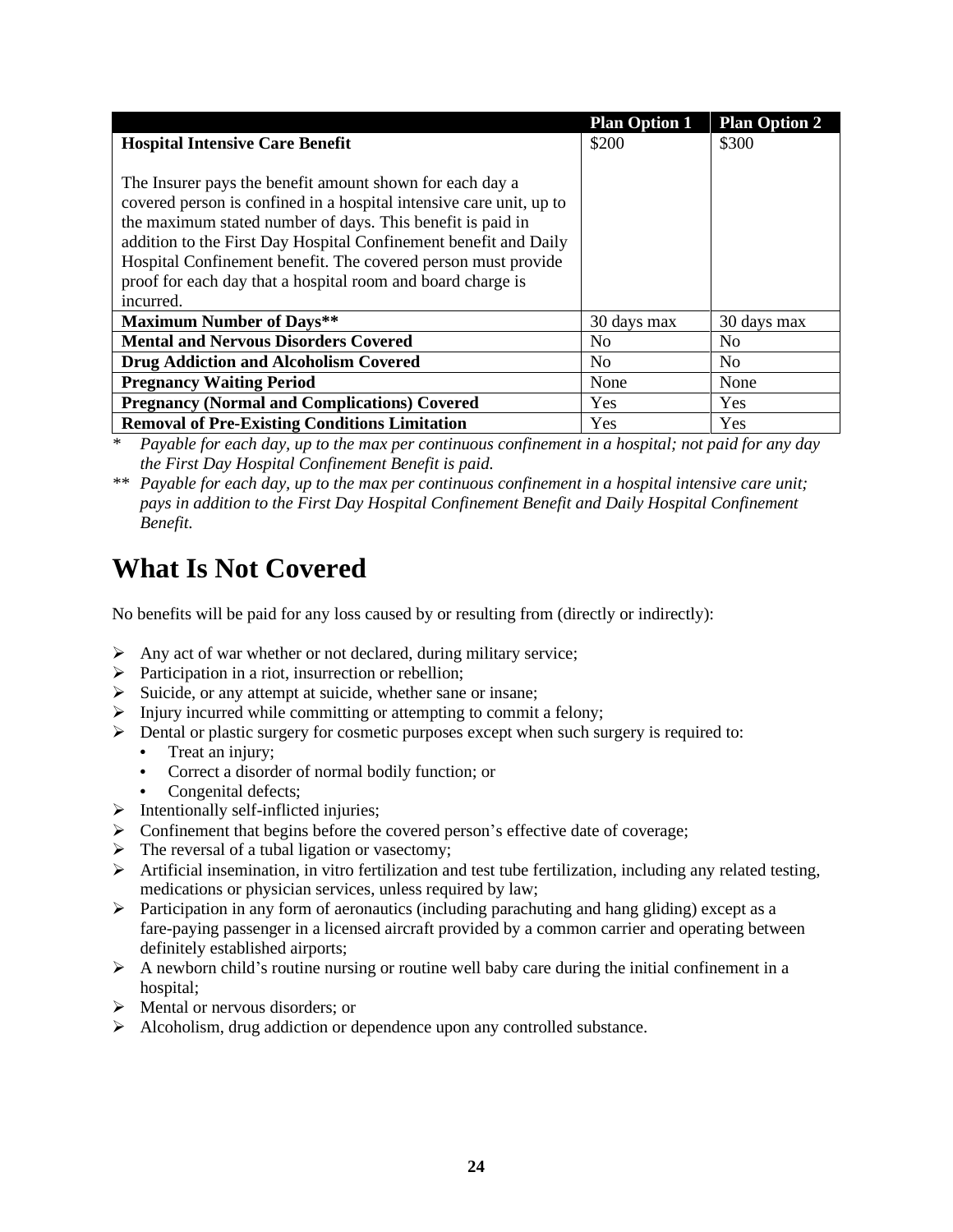## <span id="page-29-0"></span>**When Coverage Ends**

Generally, when your employment terminates for any reason, including voluntary termination, involuntary termination, retirement, layoff, or death, coverage ends on the last day of the pay week in which your employment ends. Otherwise, your coverage ends when any of the following occur:

- ➢ You are no longer eligible for coverage;
- $\triangleright$  You stop making required contributions;
- $\triangleright$  You decline coverage (following an election at annual enrollment or upon a qualifying life event or special enrollment right);
- $\triangleright$  The plan is terminated or is amended such that you do not meet the requirements for coverage under the plan.
- $\triangleright$  With respect to critical illness coverage, the date you have received the maximum total percentage of the basic benefit amount for each critical illness; or
- $\triangleright$  A discovery of fraud or material misrepresentation in the presentation of a claim under this Plan.

Your coverage may also be terminated if you fail to comply with a reasonable plan rule, if you intentionally provide false information, or for other plan-related misconduct.

Coverage for your dependents will end when any of the following occur:

- ➢ Your coverage ends;
- $\triangleright$  Your spouse, domestic partner or other dependent(s) no longer meet the dependent eligibility requirements under the plan (If your dependent child reaches the age limitation requirement for a dependent child, coverage will end at the end of the month in which he or she turns 26);
- $\triangleright$  You decline coverage for your dependents (following an election at annual enrollment or upon a qualifying life event or special enrollment right);
- $\triangleright$  You stop making the required contributions for you or your dependents;
- ➢ You die; or
- $\triangleright$  The plan is terminated or is amended such that you or your dependents do not meet the requirements for coverage under the plan.

If a premium is accepted for coverage extending beyond the date, age or event specified for termination as to a covered person, such premium will be refunded, coverage will terminate, and claims will not be paid. There may be no refund due if you have coverage in force that covers more than one child and there are other eligible dependents still insured under the Plan.

Coverage may be eligible for continuation as outlined in the "*Continuation of Insurance*" and "*Portability Privilege*" sections below.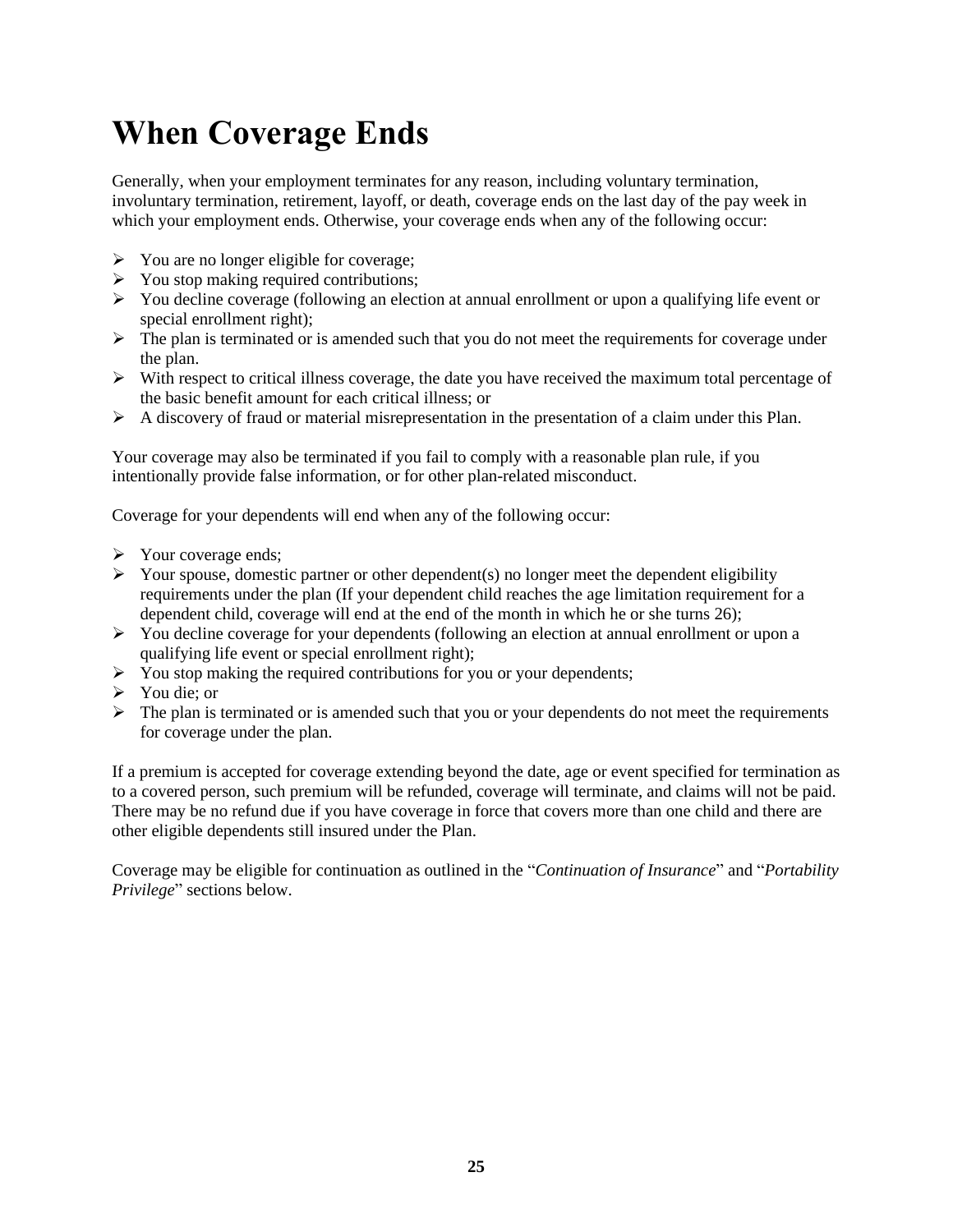### <span id="page-30-0"></span>**Temporary Layoff, Leave of Absence or Family and Medical Leave of Absence**

If you cease active employment because of a temporary layoff or leave of absence while coverage is in force, coverage will be continued in accordance with the personnel practices of the Company, if premium payments continue (whether through payroll deduction or direct payment to the Insurer) and the Company approved the leave in writing. Coverage will be continued for three months following the date you ceased active employment.

If your coverage ends while on a Family and Medical Leave of Absence, the coverage will be reinstated when you return to active status.

The Insurer will not require evidence of insurability.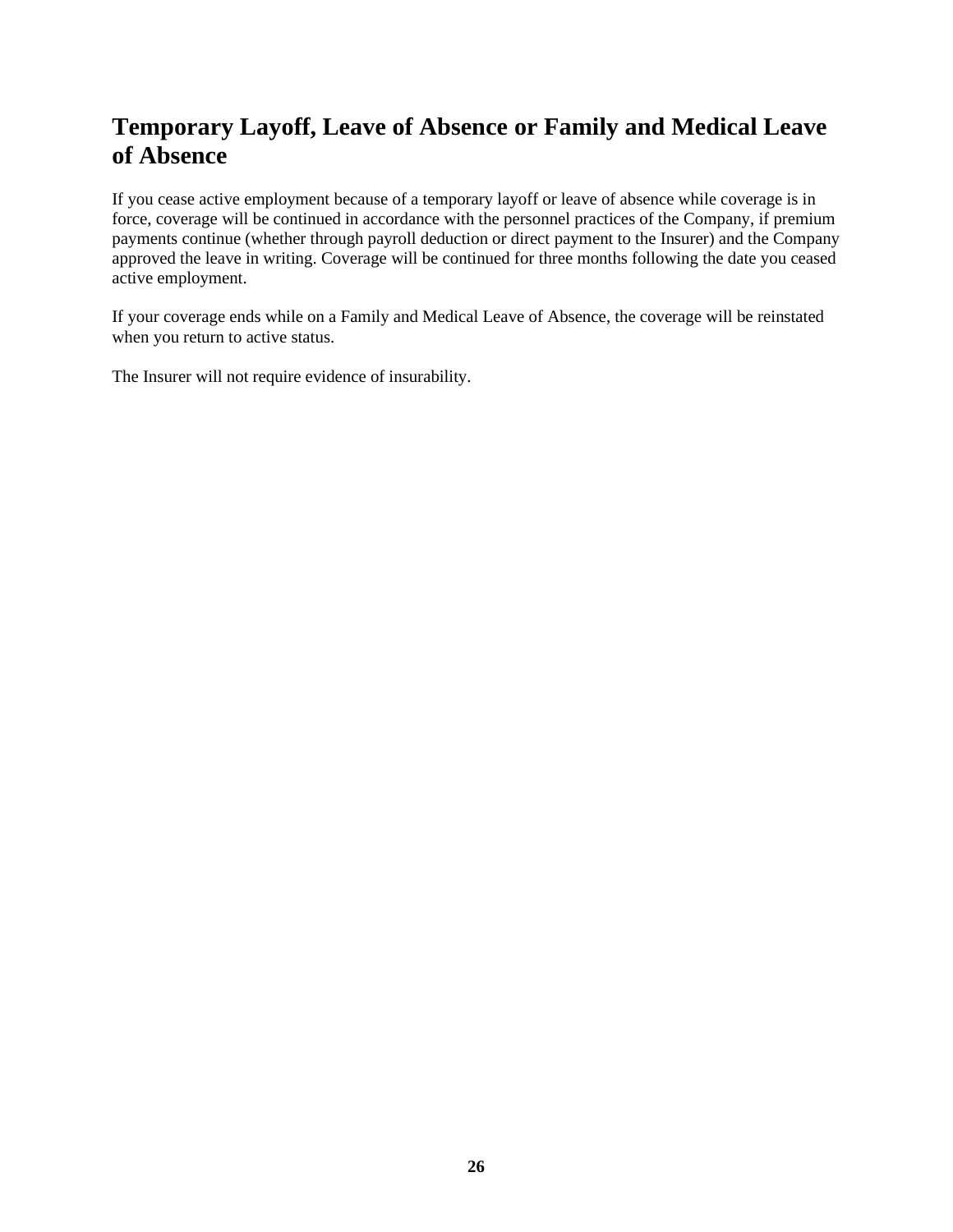## <span id="page-31-0"></span>**Continuation of Critical Illness and 24-Hour Accident Insurance Coverage**

This section provides for automatic continuation of insurance coverage (Continuation Coverage). It applies if a covered person suffers the loss of critical illness or 24-hour accident insurance coverage under the Plan due to one of the following events:

- $\triangleright$  Termination of your employment; or your eligibility due to reduction in your hours; or the date you are no longer in an eligible class; or the date your class is no longer eligible. Insurance may be continued for any covered person.
- ➢ Your death. Insurance may be continued for any covered person.
- $\triangleright$  Divorce or legal separation. Insurance may be continued for any covered person whose insurance would otherwise end.
- $\triangleright$  Your becoming eligible for Medicare. Insurance may be continued for any covered person who is not entitled to Medicare.
- $\triangleright$  A child ceasing to be an eligible dependent as defined in the Plan. Insurance may continue for that child.
- $\triangleright$  The Company filing a Chapter 11 Bankruptcy petition. Insurance may be continued for any insured retiree and his or her covered dependents. But this only applies if the insurance ends or is substantially reduced within one year before or after the filing of the bankruptcy.
- $\triangleright$  Termination of the Plan. (Benefits will be determined as if the Plan had remained in full force and effect)
- ➢ Strike, layoff, leave of absence for personal reasons (not Family or Medical Leave Act (FMLA)). Insurance may be continued for any covered person.
- ➢ Military Service. Your leave of absence due to military service. Insurance may be continued for any covered person, except for the person who is in active military service.

Continuation Coverage is not available for any person if coverage under the Plan terminated due to your failure to make required premium payments. Continuation Coverage is not available to any person who is on FMLA. Continuation Coverage is also not available if a person fails to pay premium while on FMLA.

To be eligible for Continuation Coverage, a person must be insured under the Plan on the day before the event that caused loss of coverage. In the case of bankruptcy, the person must also be:

- $\triangleright$  An employee who retired on or before the date insurance ends or is substantially reduced; or
- $\triangleright$  A dependent of the retiree on the day before the bankruptcy.

A person will not be denied Continuation Coverage solely because he or she is covered under another group health plan like this one, or eligible for Medicare on the date of the event that caused loss of coverage.

The Continuation Coverage may include any eligible dependents who were covered under the Plan. The coverage being continued is subject to all terms and provisions of the Plan that do not conflict with this section. The coverage will be the same as that provided under the Plan for other persons in the same insurance class in which such person would have been if the loss of coverage had not occurred. The coverage will be subject to any changes to the Plan affecting the benefits of such class. The coverage will be effective on the day after the insurance under the Plan terminates.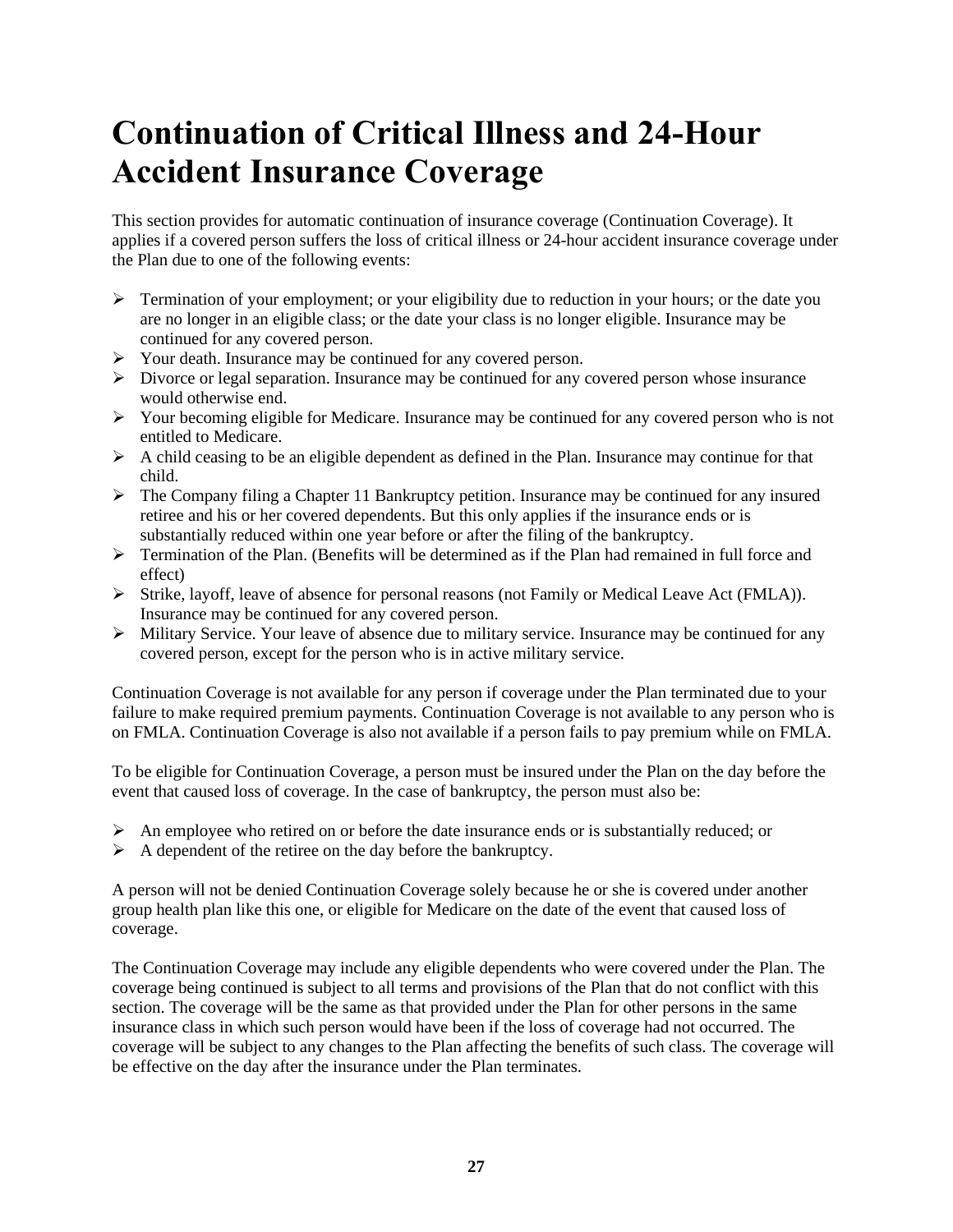#### <span id="page-32-0"></span>**Notification and Payment Requirements**

You or other qualifying dependents have the responsibility to inform the Insurer of divorce, legal separation or a child losing eligibility under the Plan. This notice must be made within 60 days of these events. Failure to provide this notification within 60 days will result in the loss of the right to continue the insurance.

The Company has the responsibility of notifying the Insurer of an insured's death, termination of employment or reduction in hours or the Company's bankruptcy. This notice must be made within 30 days of the event.

The Insurer will notify the qualifying person of the right to continue within 14 days of the notice described above. The qualifying person will be required to pay a premium for the Continuation Coverage to the Insurer.

#### <span id="page-32-1"></span>**Premiums**

Premiums are due and payable in advance to the Insurer. Premium due dates are the first day of each calendar month. The premium rate for the first 36 months of Continuation Coverage will not exceed 102% of the rate in effect under the Plan covering similarly situated class of employees who have not elected Continuation Coverage. After the first 36 months, the premium rate may change for the class of persons covered under Continuation Coverage. Written notice will be given at least 60 days before any change is to take effect

#### <span id="page-32-2"></span>**Termination of Insurance**

Insurance under Continuation Coverage will automatically end on the earliest of the following dates:

- $\triangleright$  The date the person again becomes eligible for insurance under the Plan.
- $\triangleright$  The last day for which premiums have been paid, if the insured fails to pay premiums when due, subject to the grace period.
- $\triangleright$  With respect to insurance for dependents:
	- **•** The date your insurance terminates; or
	- The date the dependent ceases to be an eligible dependent under the Plan.
- ➢ With respect to critical illness coverage, the later of:
	- **•** The date you reach age 70; or
	- **•** 36 months after the date Continuation Coverage became effective.

A dependent child whose Continuation Coverage terminates when he or she reaches the age limit may apply for Continuation Coverage in his or her own name, if he or she is otherwise eligible.

Continuation Coverage for critical illness coverage will remain in effect for no longer than 36 months, or until you reach age 70, whichever occurs later.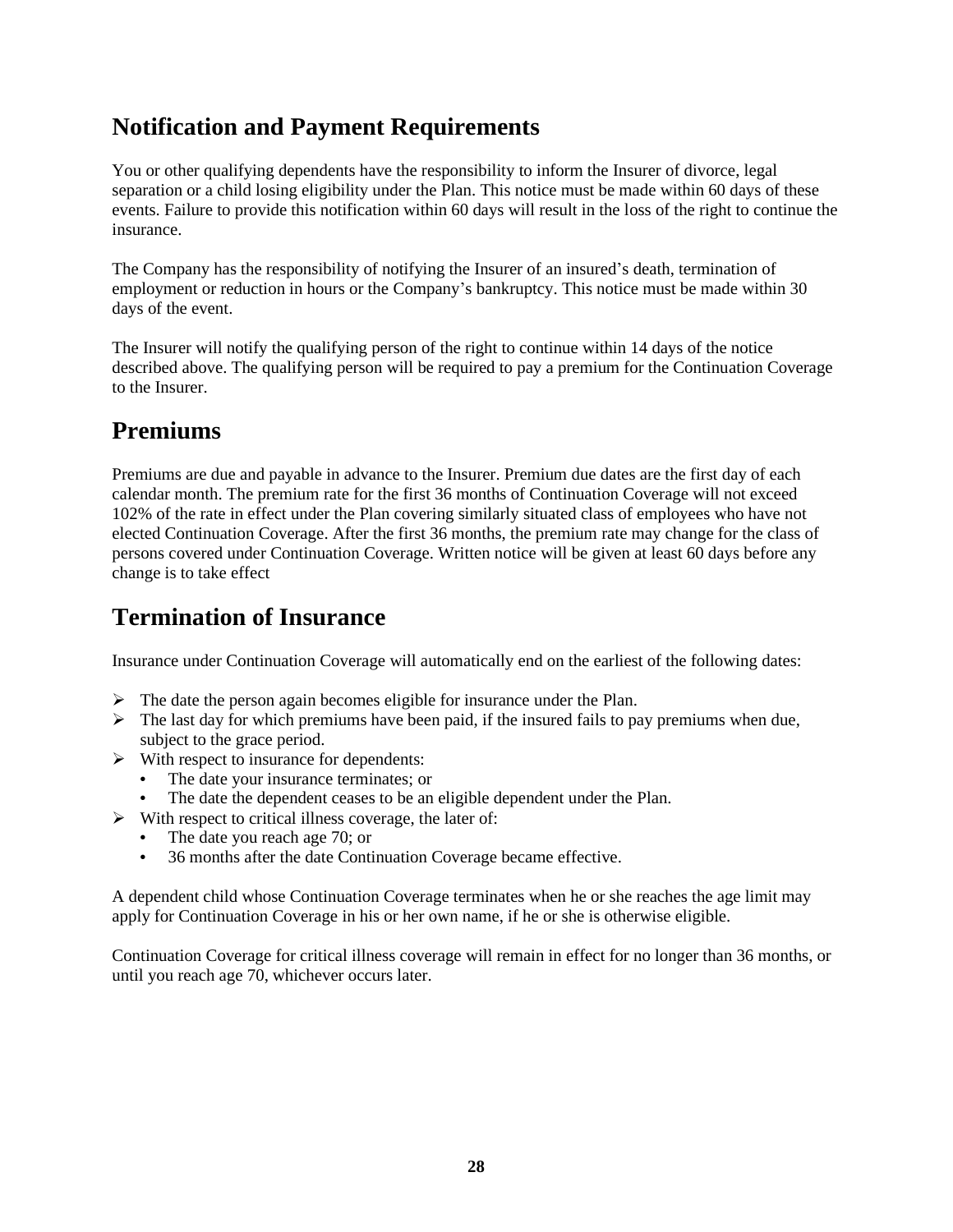## <span id="page-33-0"></span>**Portability Privilege for Hospital Indemnity Insurance Coverage**

Portability coverage will be provided for hospital indemnity insurance coverage under the Plan, subject to these provisions.

Such coverage will not be available to you, unless:

- ➢ Coverage under the Plan terminates under the "*Termination of Coverage*;"
- $\triangleright$  The Insurer receives a written request and payment of the first premium for the portability coverage no later than 30 days after such termination; and
- $\triangleright$  the request is made for that purpose.

No portability coverage will be provided for any person, if his or her insurance under the Plan terminated due to his or her failure to make required premium payments.

### <span id="page-33-1"></span>**Portability Coverage**

The benefits, terms and conditions of the portability coverage will be the same as those provided under the Plan when your coverage terminated. Portability coverage may include any eligible dependents who were covered under the Plan. Any change made to the Plan after a person is insured under the portability privilege will not apply to that covered person unless it is required by law.

Portability coverage will be effective on the day after your coverage under the Plan terminates.

### <span id="page-33-2"></span>**Portability Premiums**

Premiums for portability coverage are due and payable in advance to the Insurer. Premium due dates are the first day of each calendar month. The portability premium rate may differ from the premium rate in effect for active employees and may change on any premium due date. Written notice will be given at least 60 days before a change is to take effect.

### <span id="page-33-3"></span>**Termination of Insurance**

Coverage under this portability privilege ends on the earliest of:

- ➢ The date the person again becomes eligible for coverage under the Plan.
- $\triangleright$  The last day for which premiums have been paid, if you fail to pay premiums when due, subject to the grace period.
- $\triangleright$  With respect to coverage for dependents:
	- **•** The date your coverage terminates; or
	- The date the dependent ceases to be an eligible dependent, as defined.
- $\geq$  36 months after the date portability coverage became effective.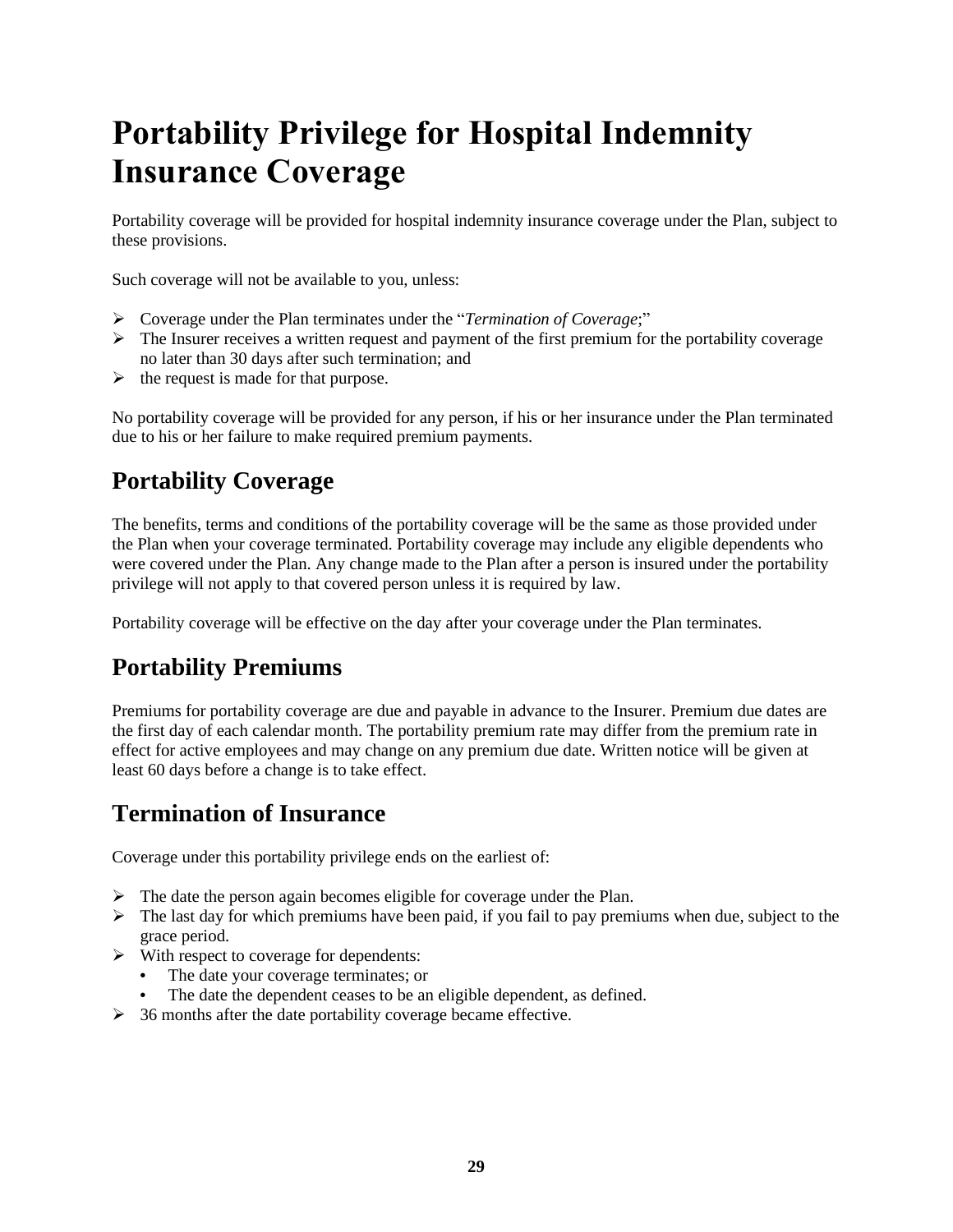A dependent child whose portability coverage terminates when he or she reaches the age limit may apply for portability coverage in his or her own name, if he or she is otherwise eligible.

Portability coverage will remain in effect for no longer than 36 months.

#### <span id="page-34-0"></span>**Termination of the Plan**

If the Plan terminates, you and your covered dependents will be eligible to exercise the portability privilege on the termination date of the Plan. Portability coverage may continue beyond the termination date of the Plan, subject to the timely payment of premiums. Benefits for portability coverage will be determined as if the Plan had remained in full force and effect.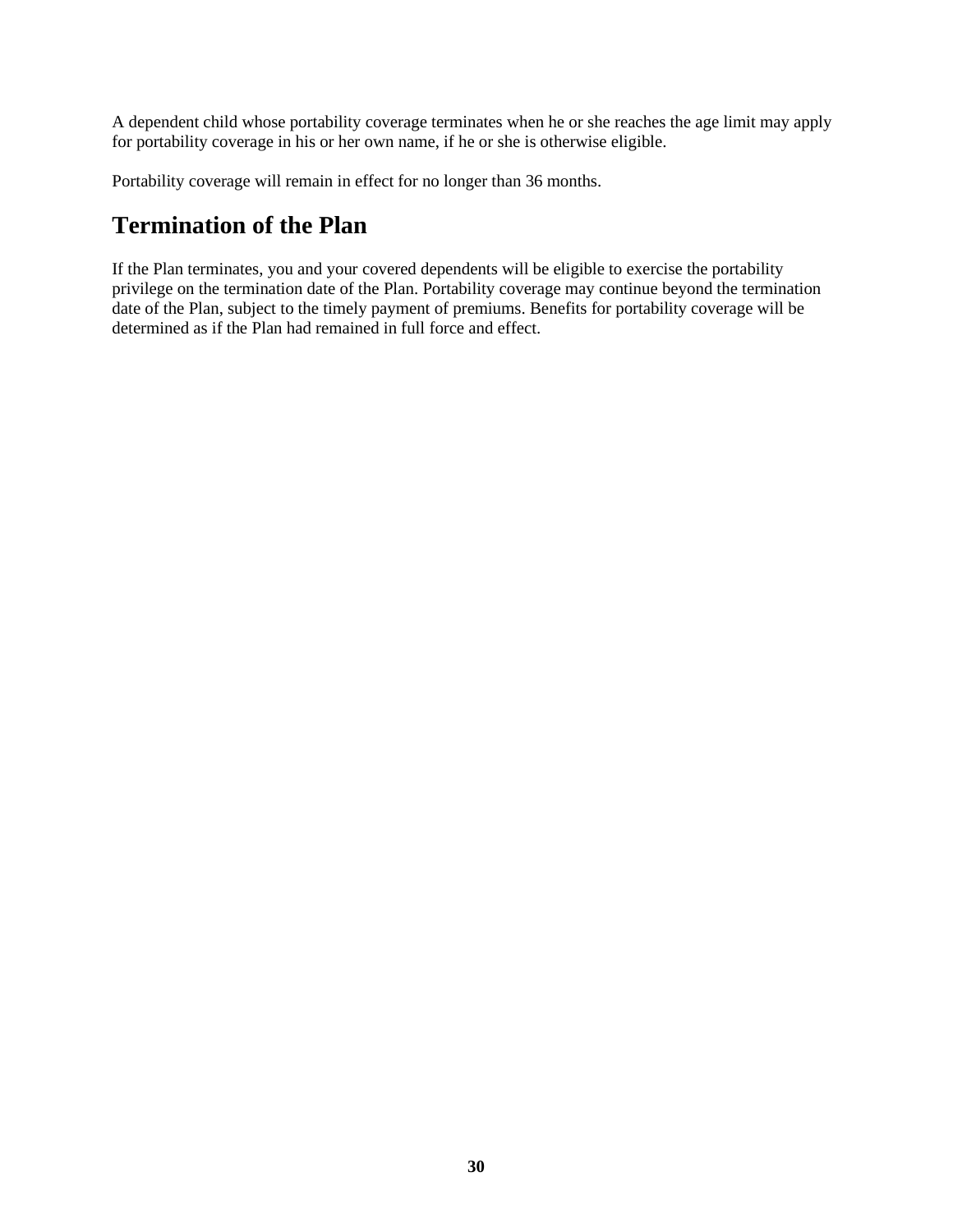## <span id="page-35-0"></span>**Claims and Appeals Procedures**

*This section includes the general claims and appeals procedures for plans sponsored by the Company.*

You or your authorized representative may file a claim for eligibility and/or a claim for benefits. An authorized representative is any person (such as a spouse, parent, medical provider, executor of your estate or attorney) whom you authorize in writing to act on your behalf. The Plan will also recognize representatives authorized through a court order giving a person authority to submit claims on your behalf.

### <span id="page-35-1"></span>**Claims for Eligibility**

The Plan Administrator is generally responsible for determining whether someone is eligible for the Plan and for deciding appeals of denied **claims involving questions of eligibility** to participate in the Plan or changes in coverage elections, such as the addition or deletion of dependents (these will be referred to as Eligibility Claims). In carrying out these functions, the Plan Administrator has full discretionary authority to interpret and construe the terms of the Plan, to decide questions regarding eligibility for the Plan and to make any related findings of fact. The Plan Administrator can act through its delegate. The decision of the Plan Administrator shall be final and binding to the full extent permitted by law.

Where the claim involves eligibility to participate or addition or deletion of dependents, you should contact the Lockheed Martin Employee Service Center (LMESC) at:

Lockheed Martin Employee Service Center (LMESC) P.O. Box 18020 Norfolk, VA 23501-1848 **866-562-2363** – Toll-free calls in the U.S. **201-242-4397** – International callers **800-833-8334** – Hearing impaired

### <span id="page-35-2"></span>**Eligibility Claim Denials**

If your Eligibility Claim is denied in whole or in part, you will be notified in writing within 90 days of the receipt of your claim. The notice will state the following:

- $\triangleright$  Specific reasons for the denial.
- $\triangleright$  Plan provisions that support the denial.
- $\triangleright$  A description of any additional information needed to review your Eligibility Claims request.
- ➢ Instructions for requesting a review of your claim denial and the applicable time limits, including information regarding your right to bring a civil lawsuit under Section 502(a) of ERISA following a benefit claim denial on review.

#### <span id="page-35-3"></span>**Internal Appeals Process**

If your Eligibility Claim is denied in whole or in part, you or your authorized representative can request an internal review of (or appeal) the denied Eligibility. The review will take into account all comments, documents, records and other information you submit relating to the claim, without regard to whether such information was submitted or considered in the initial benefit determination. If you wish, you or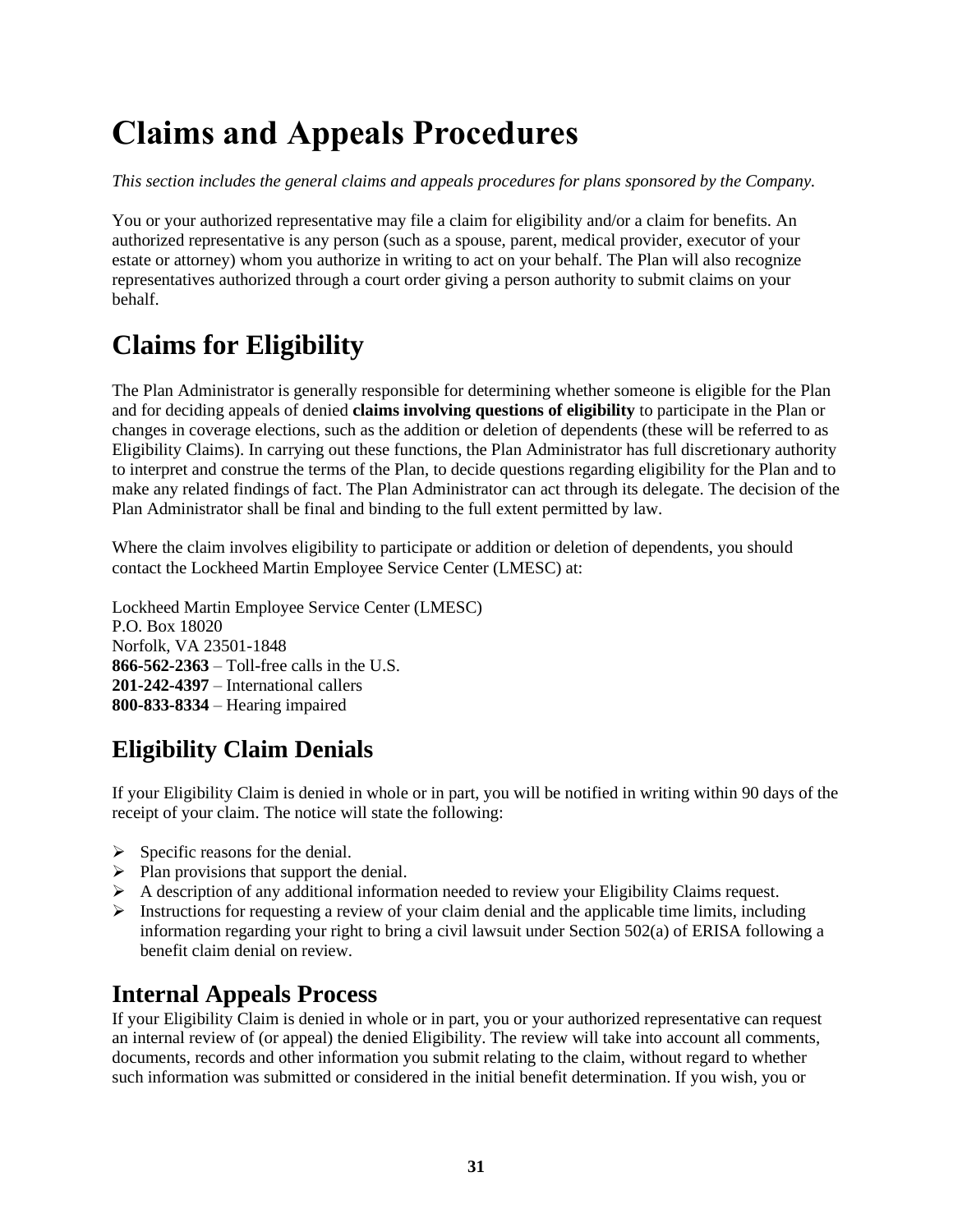your authorized representative may review the appropriate Plan documents and submit written information supporting your claim to the Plan Administrator.

You will be provided, upon request and free of charge, reasonable access to and copies of all documents, records or other information relevant to your Eligibility Claim. You will be able to review your file and present information as part of the review.

Additional rules apply if the appeal relates to an Eligibility Claim that either has a direct adverse effect on a specific benefit claim or involves a retroactive termination of coverage (other than for failure to pay premiums).

Your internal appeal will be reviewed and decided independently to the original claim process. The appeal decision will not be made by someone who was involved in the original decision or by someone who reports to the initial decision maker. The Plan Administrator, as applicable, will ensure that all eligibility claims and appeals are handled impartially. The person involved in making the decision will not receive compensation, promotion, continued employment or other similar items based upon the likelihood he or she will support a denial of the Eligibility Claim.

#### **Time Limits**

With respect to Eligibility Claims, you or your authorized representative have 180 calendar days from the date of the claim denial to make a written request for an internal review or appeal to the Plan Administrator. For appeals regarding eligibility to participate or changes in coverage elections such as the addition or deletion of dependents, there is one level of internal appeal.

The Plan Administrator or delegate will give you a written decision regarding the review of your claim within 45 calendar days of receipt of your request for review. If more time is needed to make the determination, the Plan Administrator will notify you in writing of the need for an extension of up to 45 calendar days.

If, after exhausting your rights under these claim and appeal procedures, you want to initiate a lawsuit to challenge a denied claim, you must do so within 12 months of the claim denial. You must file any lawsuit in connection with the Plan in the United States District Court for the District of Maryland.

#### **Decision on Internal Appeal**

If your Eligibility Claim is denied on internal appeal, in whole or in part, you will receive a written notice from the Plan Administrator within the review period outlined above. The notice will provide the following:

- $\triangleright$  The specific reasons for the decision.
- $\triangleright$  A reference to the specific Plan provisions upon which the decision is based.
- $\triangleright$  A statement that you are entitled to receive, upon request and free of charge, reasonable access to and copies of all documents, records and other information relevant to your claim for benefits.
- $\triangleright$  A statement describing any voluntary appeal procedures offered by the Plan and your right to obtain these procedures.

Where required, a statement that there may be other voluntary alternative dispute resolution options. The written denial on appeal will include a statement regarding your right to bring a timely civil lawsuit under Section 502(a) of ERISA following a benefit claim denial on appeal.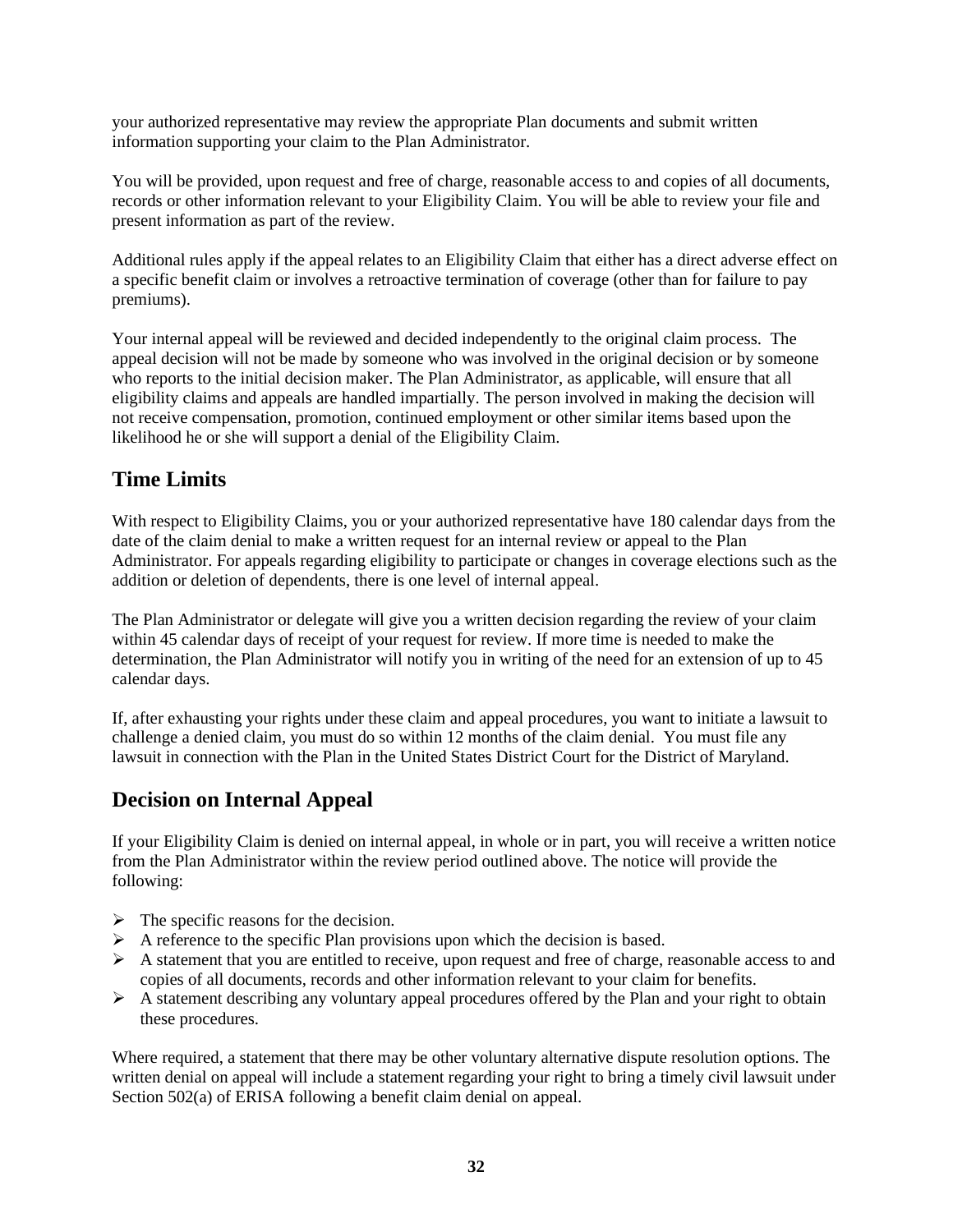### <span id="page-37-0"></span>**Claims for Benefits**

The applicable claims administrator for the particular benefit (see the "*Claims Administrators*" section) is responsible for determining whether benefits are payable under the Plan, determining the amount of benefits payable, if any, and deciding appeals of denied claims for benefits (these will be referred to as Benefit Claims).

In carrying out these functions, including conducting a full and fair review of denied claims, the claims administrator has the full discretionary authority to interpret and construe the terms of the Plan and to decide questions related to the payment of benefits. The decision of the claims administrator shall be final and binding to the full extent permitted by law.

You or your authorized representative should file a written claim for benefits with the claims administrator. To ensure timely processing of your claim, you should contact the claims administrator to confirm the claim filing address.

#### <span id="page-37-1"></span>**Time Frame for Claim Reviews**

You will normally be notified of the decision within 30 calendar days after receipt of the claim.

This time period may be extended up to an additional 15 calendar days due to circumstances outside the Plan's control. If an extension is required, you will be notified of the need for the extension before the end of the initial 30-day period. The notice will set forth the circumstances requiring the extension of time and the date by which the claims administrator expects to make a decision. For example, the 30-day time period may be extended because you have not submitted sufficient information, in which case, you will be notified of the specific information necessary and given an additional period of at least 45 calendar days after receiving the notice to furnish that information.

#### <span id="page-37-2"></span>**Benefit Claim Denials**

If your claim is denied in whole or in part, you will be notified in writing within the time period outlined above. The notice will state the following:

- $\triangleright$  Specific reasons for the denial.
- $\triangleright$  Plan provisions that support the denial.
- $\triangleright$  A description of any additional information needed to review your claim request.
- $\triangleright$  If an internal rule, guideline, protocol or similar criterion was relied on in making the benefit claim denial, either the specific rule, guideline, protocol or similar criterion that was relied on, or a statement that one was relied on and that a copy will be provided free of charge upon request.
- $\triangleright$  If the denial is based on a medical necessity or experimental treatment or similar exclusion or limit, either an explanation of the scientific or clinical judgment for the determination, applying the terms of the Plan to your medical circumstances, or a statement that such explanation will be provided free of charge upon request.
- $\triangleright$  Instructions for requesting a review of your claim denial and the applicable time limits, including information regarding your right to bring a civil lawsuit under Section 502(a) of ERISA following a benefit claim denial on review.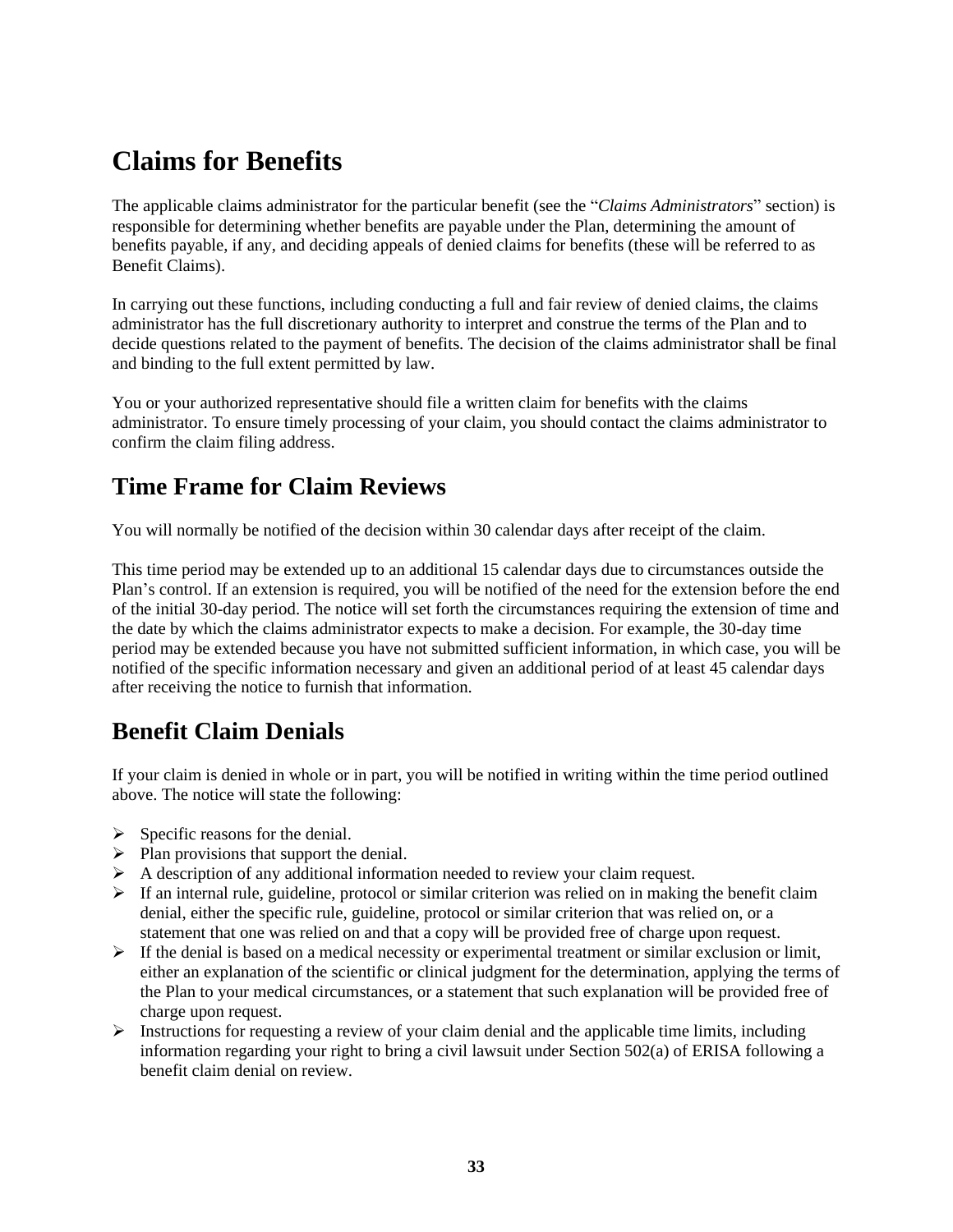### <span id="page-38-0"></span>**Appeals Process**

If your claim is denied in whole or in part, you or your authorized representative can request a review of (or appeal) the denied claim within the time limit set forth in this section. The review will take into account all comments, documents, records and other information you submit relating to the claim, without regard to whether such information was submitted or considered in the initial benefit determination. If you wish, you or your authorized representative may review the appropriate Plan documents and submit written information supporting your claim to the claims administrator (if related to a Benefit Claim) or Plan Administrator (if related to an Eligibility Claim).

If the Plan fails to meet the requirements of the internal claims and appeals process for your claim, you are deemed to have exhausted the internal process.

You will be provided, upon request and free of charge, reasonable access to and copies of all documents, records or other information relevant to your claim for benefits. You will be able to review your file and present information as part of the review.

Your appeal will be reviewed and decided independently to the original claim process. The appeal decision will not be made by someone who was involved in the original decision or by someone who reports to the initial decision maker. The claims administrator or Plan Administrator, as applicable, will ensure that all claims and appeals are handled impartially. The person involved in making the decision will not receive compensation, promotion, continued employment or other similar items based upon the likelihood he or she will support a denial of Plan benefits.

In deciding an appeal of a claim that was denied based on a medical judgment, a provider with appropriate training and experience in the field of medicine involved will be consulted (such provider will not be someone who was consulted in connection with the original claim denial nor someone who reports to the original consultant). You may request the identity of any medical or vocational experts consulted in making a determination of your appeal.

#### **Time Limits for Appeals**

You or your authorized representative have 180 calendar days from the date of the claims denial to make a written request for an internal review or appeal to the claims administrator (for Benefit Claims) or Plan Administrator (where the claim involves an Eligibility Claim).

The claims administrator will respond in writing with a decision within 60 calendar days (45 days for any disability claims) after it receives an appeal for a claim determination.

If, after exhausting your rights under these claim and appeal procedures, you want to initiate a lawsuit to challenge a denied claim, you must do so within 12 months of the claim denial. You must file any lawsuit in connection with the Plan in the United States District Court for the District of Maryland.

#### **Decision on Appeal**

If your claim is approved, you will receive the appropriate benefit from the Plan.

If your claim is denied on appeal, in whole or in part, you will receive a written notice from the claims administrator (if related to a Benefit Claim) or Plan Administrator (if related to an Eligibility Claim) within the review period outlined above. The notice will provide the following:

 $\triangleright$  The specific reasons for the decision.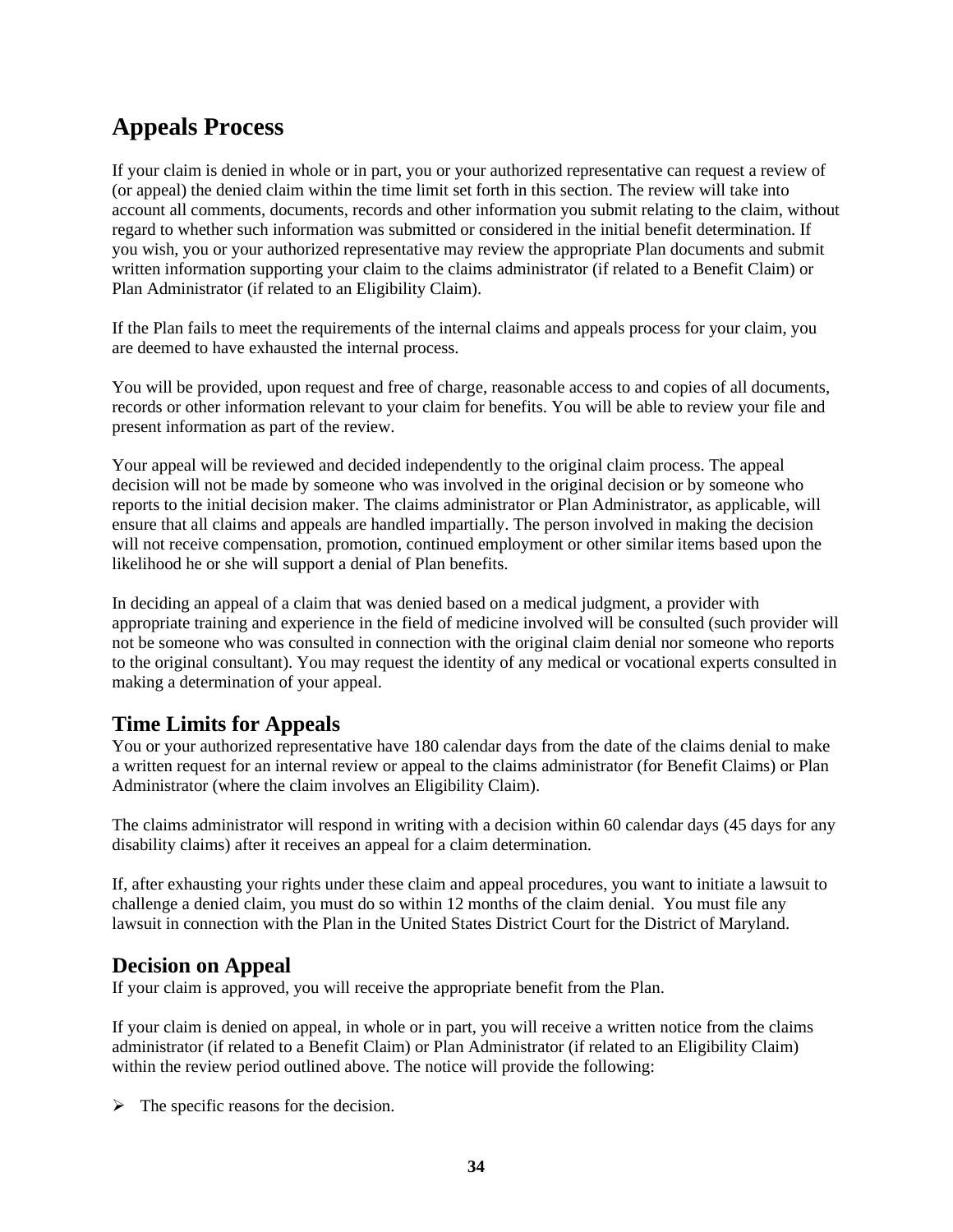- $\triangleright$  A reference to the specific Plan provisions upon which the decision is based.
- ➢ A statement that you are entitled to receive, upon request and free of charge, reasonable access to and copies of all documents, records and other information relevant to your claim for benefits.
- $\triangleright$  If an internal rule, guideline, protocol or similar criterion was relied on in making the benefit claim denial, either the specific rule, guideline, protocol or similar criterion that was relied on, or a statement that one was relied on and that a copy will be provided free of charge upon request.
- $\triangleright$  If the adverse decision is based on a medical necessity or experimental treatment or similar exclusion or limit, either an explanation of the scientific or clinical judgment for the determination, applying the terms of the Plan to your medical circumstances, or a statement that such explanation will be provided free of charge.
- $\triangleright$  Where required, a statement that there may be other voluntary alternative dispute resolution options. The written denial on appeal will include a statement regarding your right to bring a timely civil lawsuit under Section 502(a) of ERISA following a benefit claim denial on appeal.

### <span id="page-39-0"></span>**Claims and Appeals Time Limits – At a Glance**

| Event                                          |                                                  |
|------------------------------------------------|--------------------------------------------------|
| How long does the Plan have to make an initial | No later than 30 days after receipt of the claim |
| claim decision?                                |                                                  |
| How long does a participant have to appeal the | 180 days after receipt of the adverse decision   |
| decision?                                      |                                                  |
| How long does the Plan have to determine the   | 60 days after receipt of the appeal (45 days for |
| appeal?                                        | any disability claims)                           |

The time limits applicable to claims and appeals are summarized in the chart below.

### <span id="page-39-1"></span>**Physical Examination and Autopsy**

The Insurer has the right, at its own expense, to have you examined by a physician of its choosing, as often as may be reasonably required while a claim is pending. The Insurer may have an autopsy performed during the period of incontestability, where it is not forbidden by law.

#### <span id="page-39-2"></span>**Payment of Claims**

After receiving written proof of claim, the Insurer will pay all benefits then due under this Plan and will make payment to you. Any amounts unpaid at your death may, at the Insurer's option, be paid either to the named beneficiary or to your estate. If benefits are payable to your estate or a beneficiary who cannot execute a valid release, up to \$1,000 can be paid to someone related to you or your beneficiary by blood or marriage whom the Insurer considers to be entitled to the benefits. The Insurer will be discharged to the extent of any such payment made in good faith. There may be cases where a law requires any benefits be paid to an agency of government. The Insurer will abide by any such law that may apply. The Insurer will not be liable to you or anyone else for such law that may apply. The Insurer will not be liable to you or anyone else for such benefits to the extent it is required by law to pay them to such agency.

#### <span id="page-39-3"></span>**Overpaid Claim**

The Insurer has the right to recover any overpayments due to:

➢ Fraud; or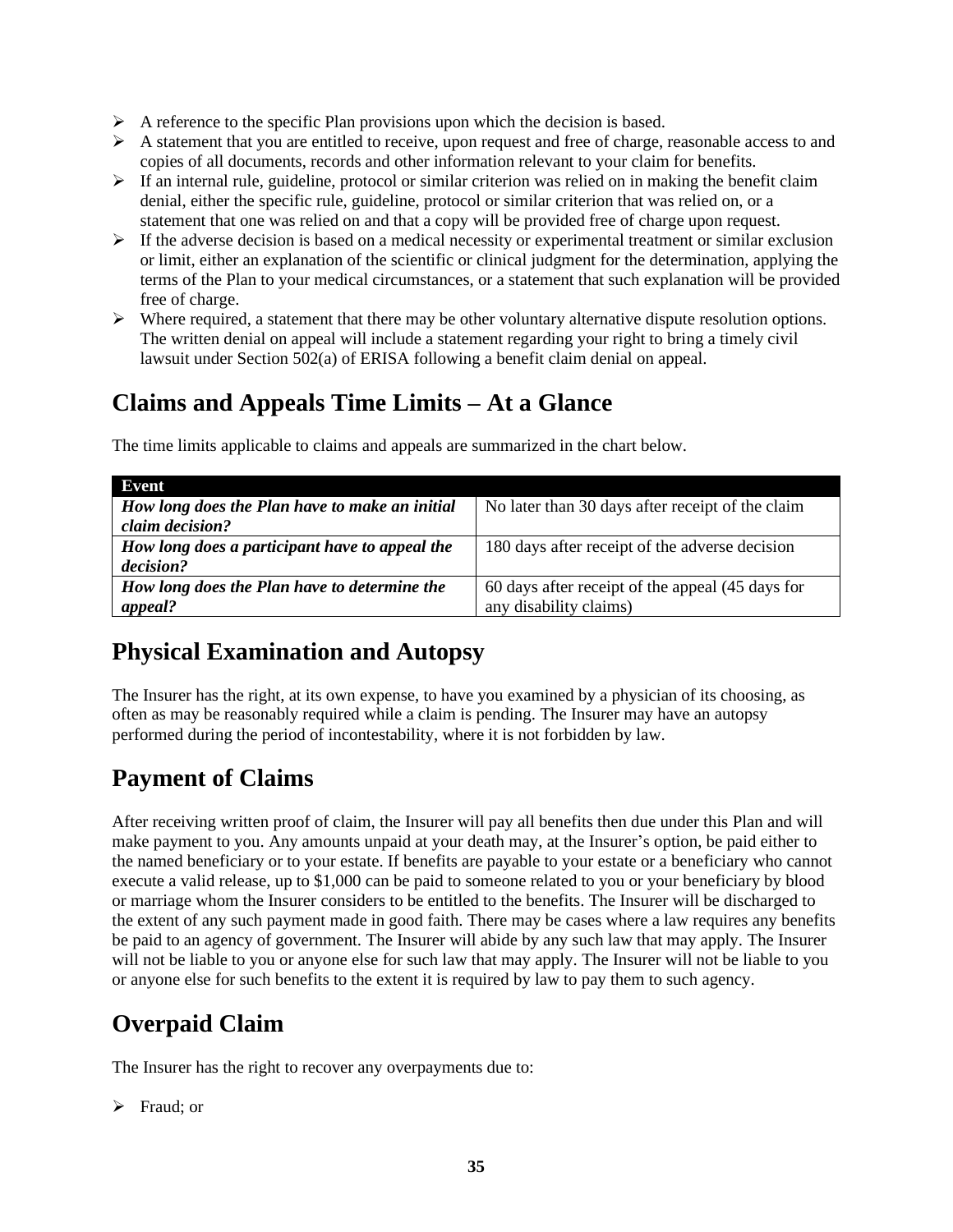$\triangleright$  Any error it makes in processing a claim.

You must reimburse the Insurer in full. The Insurer will work with you to develop a reasonable method of repayment if you are financially unable to repay it in a lump sum. The Insurer will not recover more money than the amount it overpaid you.

### <span id="page-40-0"></span>**Unpaid Premium**

Upon the payment of a claim under Plan, any unpaid premium may be deducted.

### <span id="page-40-1"></span>**Legal Action**

No legal action may be brought to obtain benefits under the Plan:

- $\triangleright$  For at least 60 days after proof of loss has been furnished; or
- $\triangleright$  After the expiration of three years from the time written proof of loss is required to have been furnished

#### <span id="page-40-2"></span>**Incontestability**

After two years from the effective date of coverage, no misstatement of a covered person, made in writing, can be used to void coverage or deny a claim. With respect to 24-hour accident and hospital indemnity coverage, after two years, the validity of the coverage may not be contested except for nonpayment of premiums.

### <span id="page-40-3"></span>**Clerical Error**

Clerical error on the part of the Company or the Insurer will not invalidate insurance otherwise in force nor continue insurance otherwise terminated. Upon discovery of any error, an adjustment will be made in the premiums and/or benefits available. Complete proof must be supplied by the Insurer or the Company documenting any clerical errors.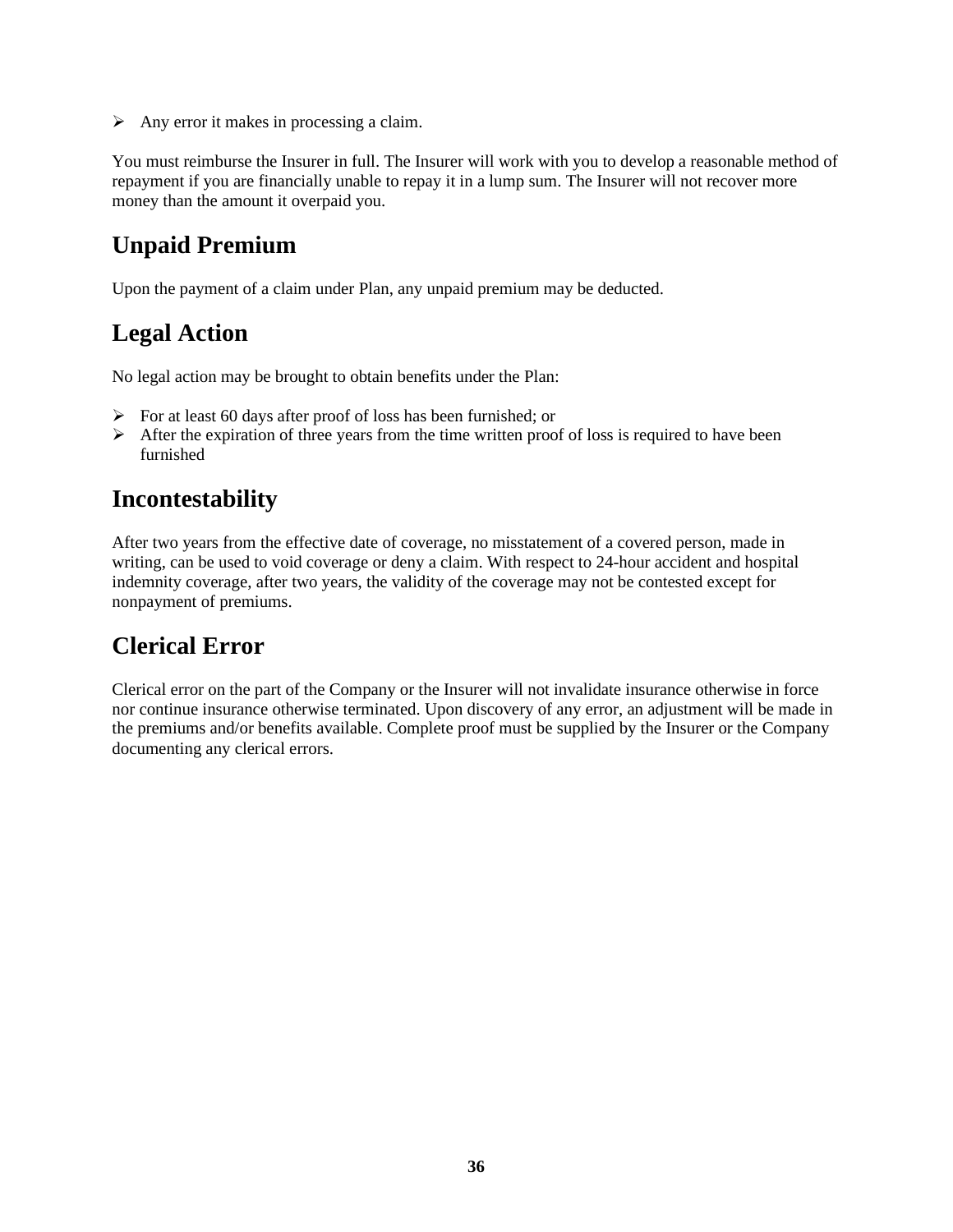# <span id="page-41-0"></span>**Plan Administration**

This section provides you with important information about the Plan as required by the Employee Retirement Income Security Act of 1974, as amended (ERISA). While ERISA does not require the Company to provide you with benefits, it does mandate that the Company clearly communicate to you how the plans subject to the provisions of ERISA operate and what rights you have under the law regarding Plan benefits.

## <span id="page-41-1"></span>**General Information**

The following summarizes important administrative information about the Plan. NOTE: The Plan can be identified by a specific plan number, which is on file with the U.S. Department of Labor.

### <span id="page-41-2"></span>**Plan Information Overview**

| <b>Plan Names and Numbers</b>             | Lockheed Martin Group Benefits Plan, which is identified by<br>the number 594.                                                                                                            |  |
|-------------------------------------------|-------------------------------------------------------------------------------------------------------------------------------------------------------------------------------------------|--|
|                                           | Plan 594 is a welfare benefit plan within the meaning of the<br>Employee Retirement Income and Security Act (ERISA),<br>and provides health and welfare benefits to covered<br>employees. |  |
|                                           | The Company assigns the plan numbers. Please use this<br>number whenever you correspond with anyone about the<br>Plan.                                                                    |  |
| <b>Employer Identification Number</b>     | Lockheed Martin Corporation: 52-1893632                                                                                                                                                   |  |
| <b>Plan Sponsor and Plan</b>              | <b>Lockheed Martin Corporation</b>                                                                                                                                                        |  |
| <b>Administrator</b>                      | 6801 Rockledge Drive                                                                                                                                                                      |  |
|                                           | Bethesda, MD 20817                                                                                                                                                                        |  |
|                                           | 301-548-2320                                                                                                                                                                              |  |
| <b>Plan Year</b>                          | January 1 - December 31                                                                                                                                                                   |  |
| <b>Claims Administrator</b>               | The contact information for the claims administrator for each<br>benefit plan can be found in the "Claims Administrators"<br>section.                                                     |  |
| <b>Agent for Service of Legal Process</b> | The Company's agent for service of legal process is:                                                                                                                                      |  |
|                                           | <b>Corporation Service Company</b><br>7. St. Paul Street<br>Suite 820<br>Baltimore, MD 21202                                                                                              |  |
|                                           | Alternatively, you can serve legal process on the Plan<br>Administrator at the address listed under Plan Sponsor and<br>Plan Administrator.                                               |  |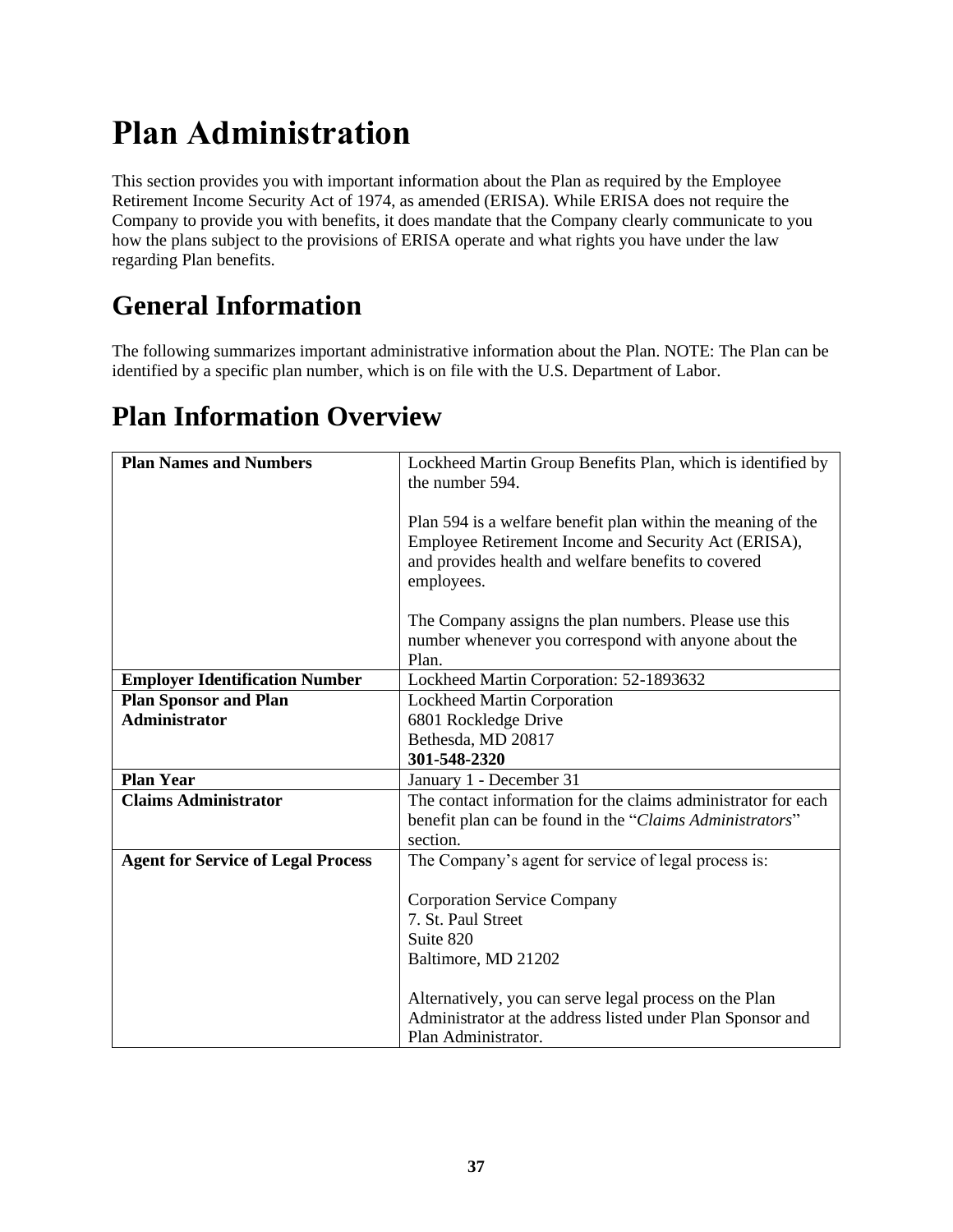### <span id="page-42-0"></span>**Claims Administrators**

This section provides specific contact information for the Plans described in this SPD.

| For Issues on:                | <b>Contact:</b>                | At:                                        |
|-------------------------------|--------------------------------|--------------------------------------------|
| <b>General Information</b>    |                                |                                            |
| General Plan                  | <b>Lockheed Martin</b>         | Lockheed Martin Employee Service Center    |
| administration and            | <b>Employee Service Center</b> | (LMESC)                                    |
| eligibility to participate in | (LMESC)                        | P.O. Box 18020                             |
| the Plan                      |                                | Norfolk, VA 23501-1848                     |
|                               |                                | 866-562-2363 – Toll-free calls in the U.S. |
|                               |                                | $201-242-4397$ – International callers     |
|                               |                                | $800 - 833 - 8334 -$ Hearing impaired      |
| <b>Supplemental Medical</b>   |                                |                                            |
| Filing an initial claim,      | American Heritage Life         | American Heritage Life Insurance           |
| benefit provisions, payment   | <b>Insurance Company</b>       | Company                                    |
| of benefits, denial of        |                                | 1776 American Heritage Life Drive,         |
| benefits                      |                                | Jacksonville, Florida 32224-6687           |
|                               |                                | 866-828-8501                               |
|                               |                                | Or visit                                   |
|                               |                                | www.allstatebenefits.com/mybenefits to     |
|                               |                                | register and file a claim online           |

### <span id="page-42-1"></span>**Plan Funding**

The benefits described in this booklet are guaranteed under a contract or policy issued by the Insurer. In the event there is a discrepancy between this booklet and the contract or policy of insurance, the contract or policy of insurance will govern.

## <span id="page-42-2"></span>**Future of the Plan**

The Company reserves the right to amend, suspend or terminate the Plan in whole or part at any time. The collective bargaining agreement(s), if any, may restrict the Company's right to amend or terminate the benefit plans during the term(s) of the agreement(s). If the Plan is terminated, coverage under the Plan for you and your covered dependents will end, and payments under the Plan will generally be limited to covered expenses incurred before the termination.

## <span id="page-42-3"></span>**No Right to Continued Employment**

Participation in the Plan is not a contract of employment and does not constitute a contract for, nor guarantee of, continued or future employment with the Company. The Plan provisions also do not prohibit changes in the terms of your employment.

## <span id="page-42-4"></span>**Collective Bargaining Agreements**

The Plan may be maintained pursuant to collective bargaining agreements. Copies of the agreements are available to employees covered by the particular agreement and may be requested from your Human Resources office. If you wish to obtain your own copy, submit a written request to your Human Resources office.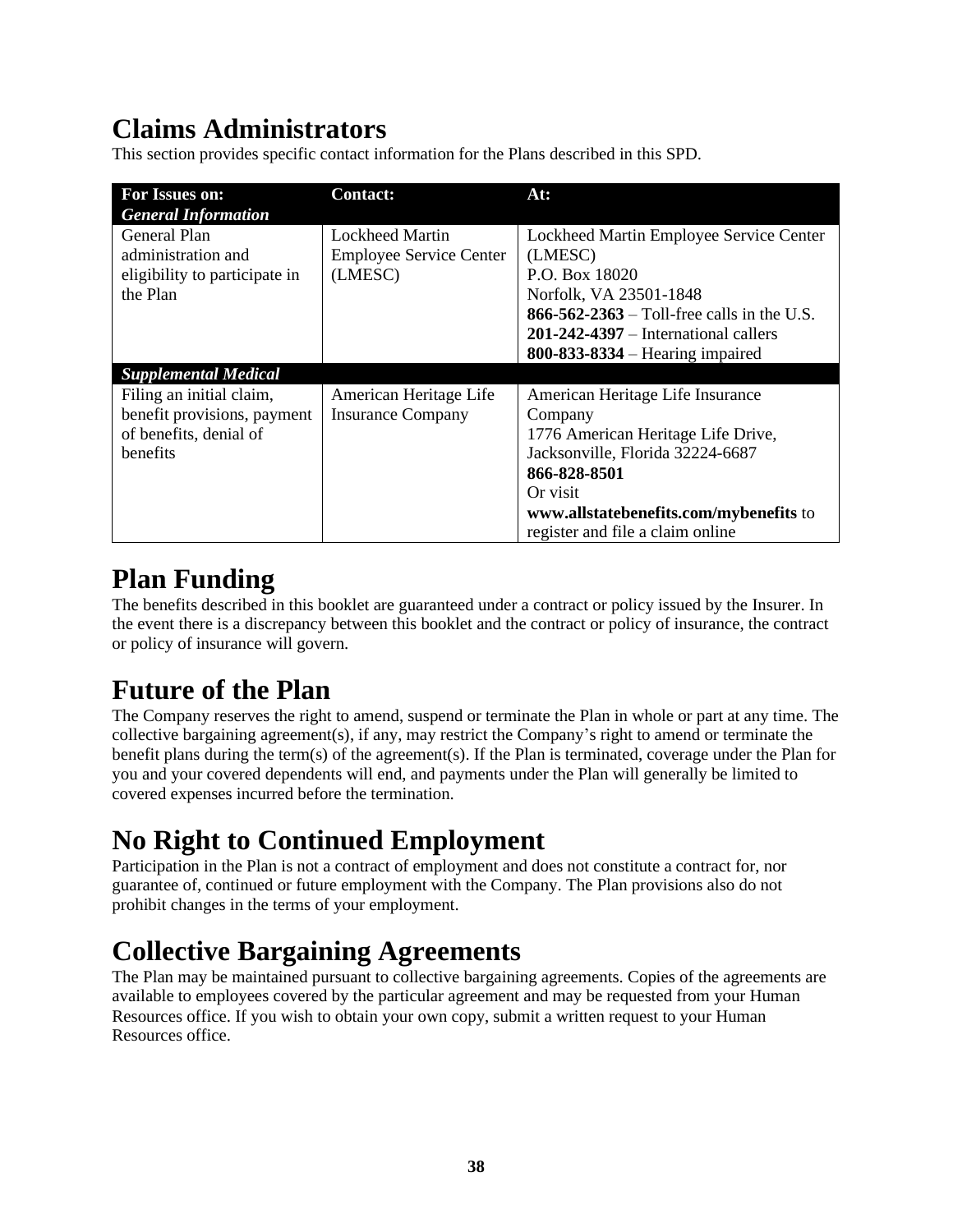# <span id="page-43-0"></span>**Your Rights under ERISA**

As a participant in this Plan, you are entitled to certain rights and protections under the Employee Retirement Income Security Act of 1974 (ERISA). ERISA provides that all Plan participants shall be entitled to the provisions stated below.

### <span id="page-43-1"></span>**Receive Information about Your Plan and Benefits**

- $\triangleright$  You are entitled to examine without charge, at the Plan Administrator's office and at other specified locations, such as work sites and union halls, all documents governing the Plan, including insurance contracts and collective bargaining agreements.
- $\triangleright$  You can obtain a copy of the latest annual report (Form 5500 Series) filed by the Plan with the U.S. Department of Labor, which is available at the Public Disclosure Room of the Employee Benefits Security Administration.
- ➢ You can obtain, upon written request to the Plan Administrator, copies of documents governing the operation of the Plan, including insurance contracts and collective bargaining agreements, copies of the latest annual report (Form 5500 Series) and an updated summary plan description. The Plan Administrator may make a reasonable charge for the copies.
- ➢ You are entitled to receive a summary of the Plan's annual financial report. The Plan Administrator is required by law to furnish each participant with a copy of this summary annual report.

### <span id="page-43-2"></span>**Prudent Actions by Plan Fiduciaries**

In addition to creating rights for Plan participants, ERISA imposes duties upon the people who are responsible for the operation of the employee benefit plan. The people who operate your Plan, called "fiduciaries" of the Plan, have a duty to do so prudently and in the interest of you and other plan participants and beneficiaries. No one, including your employer, your union or any other person, may fire you or otherwise discriminate against you in any way to prevent you from obtaining a benefit or exercising your rights under ERISA.

## <span id="page-43-3"></span>**Enforce Your Rights**

If your claim for a benefit is denied or ignored, in whole or in part, you have a right to know why this was done, to obtain copies of documents relating to the decision without charge and to appeal any denial, all within certain time schedules.

Under ERISA, there are steps you can take to enforce the above rights. For instance, if you make a written request for a copy of plan documents or the latest annual report from the Plan and do not receive them within 30 days, you may file suit in a federal court. In such a case, the court may require the Plan Administrator to provide the materials and pay you up to \$110 a day until you receive the materials, unless the materials were not sent because of reasons beyond the control of the Plan Administrator.

If you have a claim for benefits that is denied or ignored, in whole or in part, you may file suit in a state or federal court. If it should happen that Plan fiduciaries misuse the Plan's money or if you are discriminated against for asserting your rights, you may seek assistance from the U.S. Department of Labor or you may file suit in a federal court. The court will decide who should pay court costs and legal fees. If you are successful, the court may order the person you have sued to pay these costs and fees. If you lose, the court may order you to pay these costs and fees, for example, if it finds your claim is frivolous.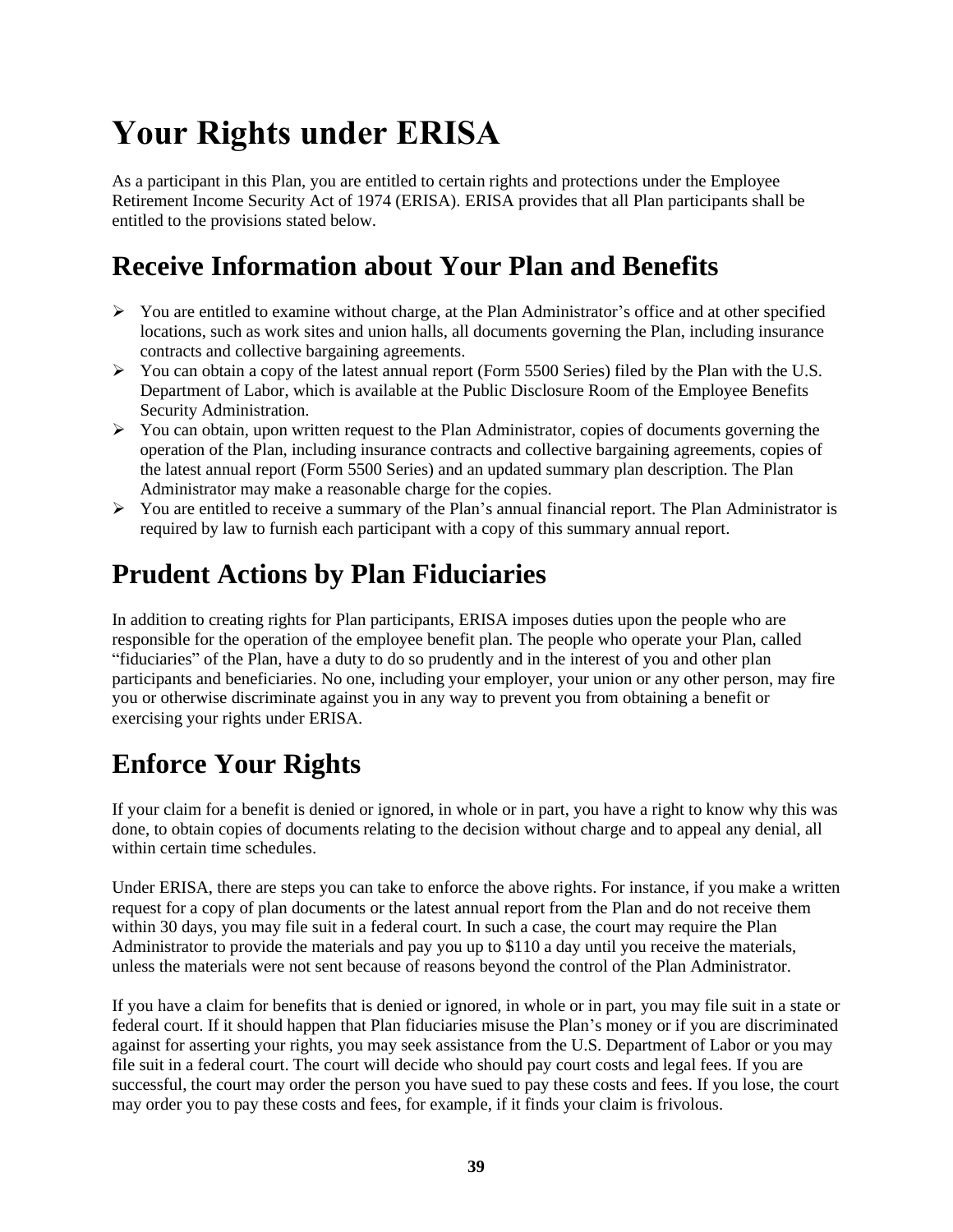### <span id="page-44-0"></span>**Assistance with Your Questions**

If you have questions about your Plan, you should contact the Plan Administrator. If you have questions about this statement or about your rights under ERISA or if you need assistance in obtaining documents from the Plan Administrator, you should contact the nearest office of the Employee Benefits Security Administration, U.S. Department of Labor (listed in your local telephone directory) or the Division of Technical Assistance and Inquiries, Employee Benefits Security Administration, U.S. Department of Labor, 200 Constitution Avenue, NW, Washington, DC 20210. You may also obtain certain publications about your rights and responsibilities under ERISA by calling the publications hotline of the Employee Benefits Security Administration. To obtain the addresses and telephone numbers of the District offices, you may access the Department of Labor Employee Benefits Security Administration Web site at **[www.dol.gov/ebsa](http://www.dol.gov/ebsa)**.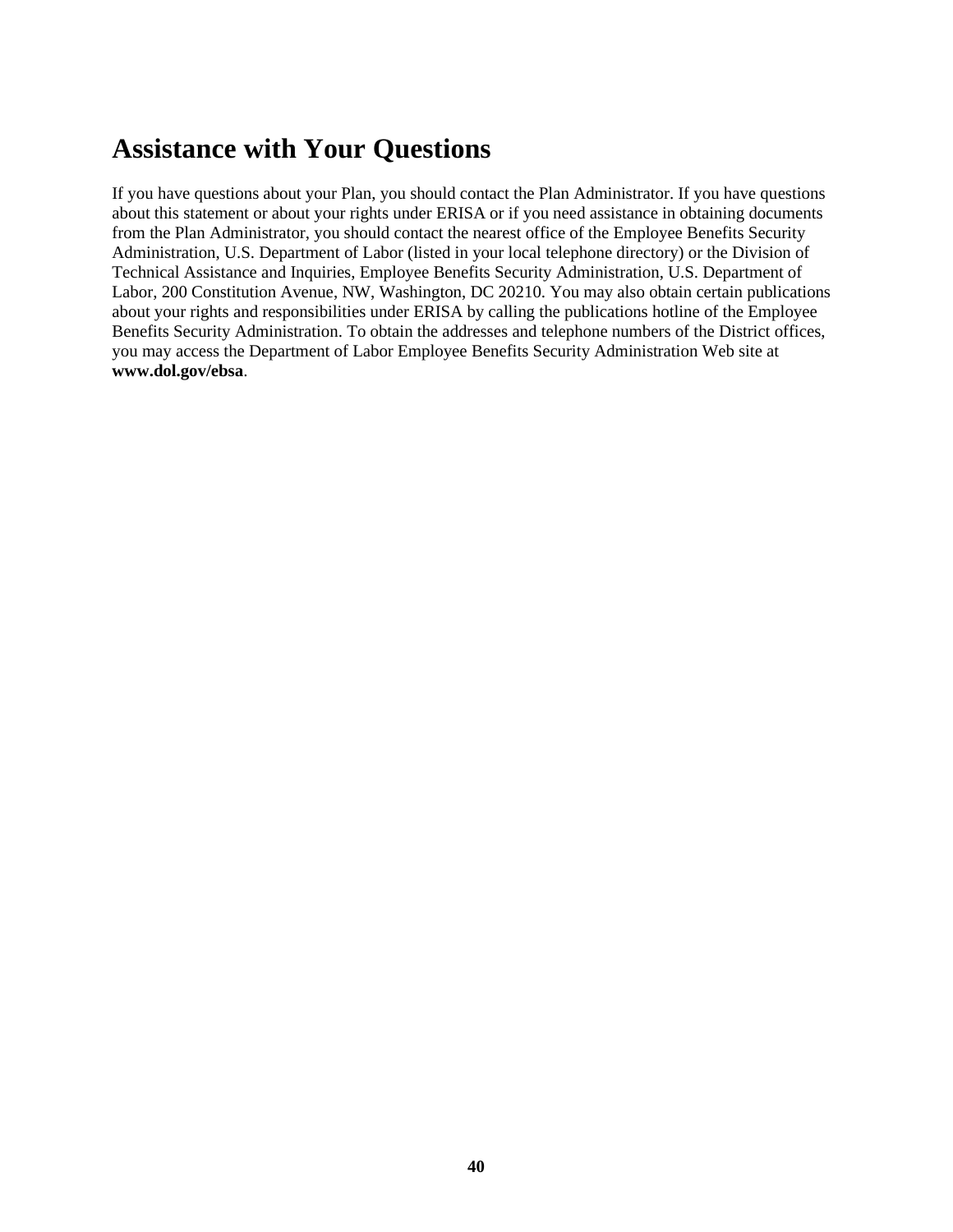## <span id="page-45-0"></span>**Definitions**

#### *This section is a general list of common definitions. Therefore, certain terms listed here may not be used in this SPD.*

**Accident** means a sudden, unforeseen and unexpected event which occurs without the covered person's intent which results in an injury to the covered person independent of disease, infirmity or any other cause.

**Active employment** or **actively employed** means that the covered person is working for the Company for earnings that are paid regularly and that the covered person is performing the material and substantial duties of his/her regular occupation. When used in connection with:

- ➢ You must be working at least 30 hours per week; and
- $\triangleright$  You will be deemed to be in active employment on a day which is not one of the Company's scheduled work days only if you were actively employed on the preceding scheduled work day.

The covered person's work site must be:

- $\triangleright$  The Company's usual place of business;
- $\triangleright$  An alternative work site at the direction of the Company; or
- $\triangleright$  A location to which the covered person's job requires travel.

**Normal vacation** is considered active employment. However, if vacation days are used to cover disability, sickness or injury, those days are not considered active employment. Temporary and seasonal workers are excluded from coverage.

**Ambulatory surgical center** means a licensed surgical center consisting of an operating room, facilities for the administration of general anesthesia and a post-surgery recovery room in which the patient is admitted to, and discharged from, within a period of less than 24 hours.

**Calendar year** means a consecutive 12 month period beginning on January 1st of each year and ending on December 31st of the same year.

**Coma** means a continuous state of profound unconsciousness which lasts seven or more consecutive days as a result of a covered accident. A coma is characterized by an absence of spontaneous eye movements, response to painful stimuli and vocalization. The condition must require intubation for respiratory assistance. Medically induced comas are excluded.

**Common carrier** means only the following: commercial airlines, passenger trains or inter-city bus lines. It does not include: taxis, intra-city bus lines or private charter planes.

**Complications of pregnancy** mean any of the following:

- $\triangleright$  A condition whose diagnosis is distinct from pregnancy but that is adversely affected by or caused by pregnancy, such as acute nephritis or nephrosis, cardiac decompensation, missed abortion or similar medical and surgical conditions of comparable severity;
- ➢ A non-elective caesarean section;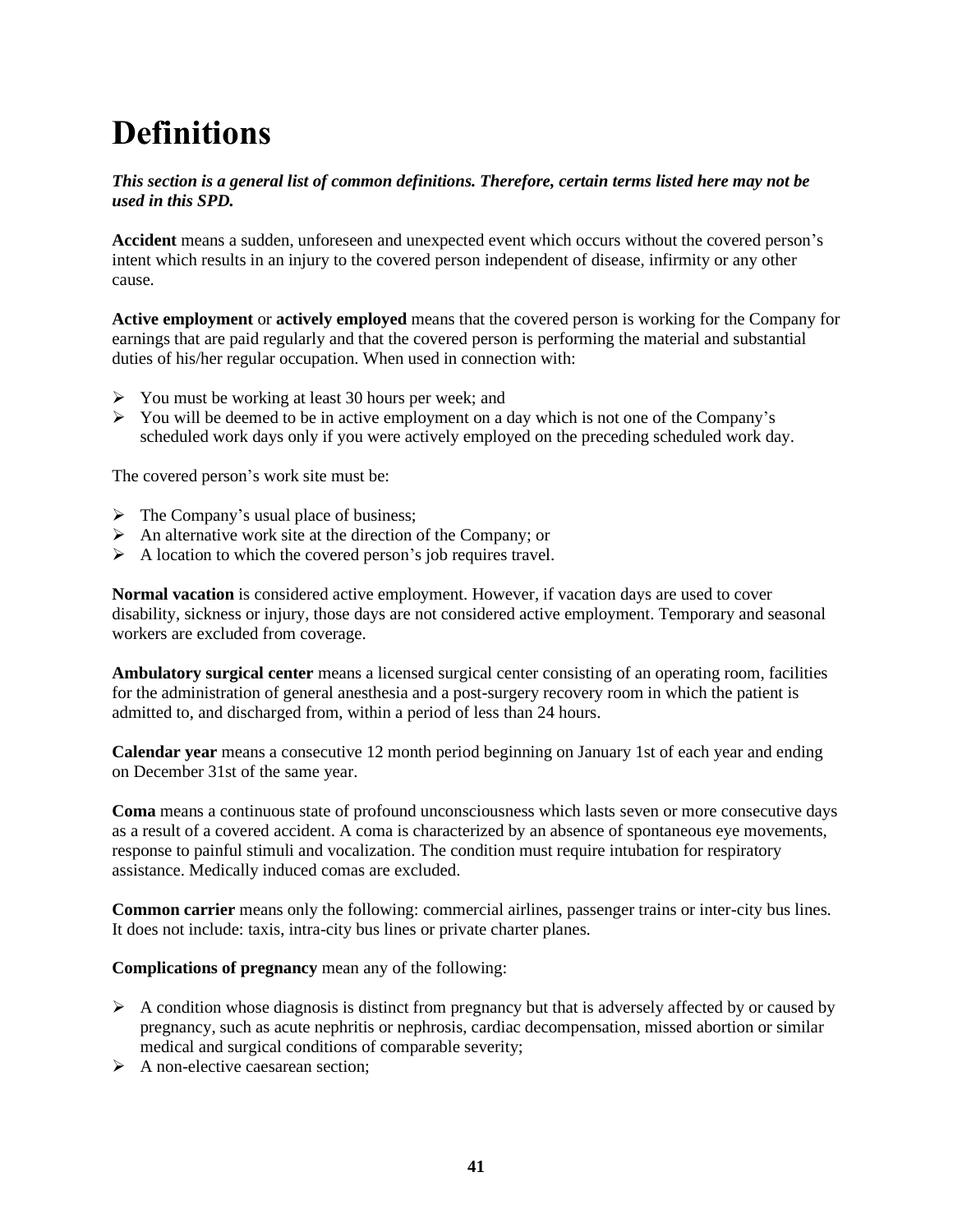- ➢ Termination of ectopic pregnancy; and
- $\triangleright$  Spontaneous termination of pregnancy during a period of gestation in which a viable birth is not possible.

Complications of pregnancy do not include: false labor, occasional spotting, morning sickness, body aches, body pains, prescribed rest, hyperemesis gravidarum, pre-eclampsia, premature births, multiple births (twins, triplets, etc.) or any condition caused by the pregnancy that places the covered person or the pregnancy at risk.

**Confined** or **confinement** means admitted to and confined as an inpatient in an institution for which a room and board charge is made by the institution. It does not include confinement for an observation room.

**Continuous confinement** means with respect to:

- $\geq$  24-hour accident coverage, one continuous confinement or two or more confinements not separated by more than 30 days. If there are more than 30 days between confinements, they are considered separate confinements; and
- $\triangleright$  Hospital indemnity coverage, one continuous confinement or two or more confinements not separated by more than 24 hours. If there are more than 24 hours between confinements, they are considered separate confinements.

**Cosmetic** means surgery or other treatment to improve a person's appearance which is not required for treatment of a sickness or injury.

**Covered person** means any of the following:

- $\triangleright$  Any eligible family member (including you) named on the enrollment or evidence of insurability and acceptable for coverage by the Insurer;
- ➢ Any eligible family member added by endorsement after the effective date; or
- $\triangleright$  A newborn or adopted child.

**Critical illness** means one of the critical illnesses described in the "*Supplemental Medical – Critical Illness*" provision for which a benefit may be paid.

**Day** means a 24-hour period.

**Emergency room** means a hospital area equipped and staffed for the reception and prompt treatment of acute illness, trauma, other medical emergencies and major life threatening emergencies. An emergency room has immediate access to operating rooms and critical care units and provides 24-hour care, 7 days per week. An emergency room also includes a satellite emergency center of a hospital.

**Evidence of insurability** means a statement of your or your dependent's medical history which will be used to determine if he or she is approved for coverage. Evidence of insurability will be provided at such person's expense.

**Family coverage** means coverage that includes you, your spouse and eligible children.

**General anesthesia** means a process that produces loss of consciousness, in addition to pain relief and paralysis of skeletal muscle over the entire body, by the administration of anesthetic drugs and is used during major and other invasive surgical procedures.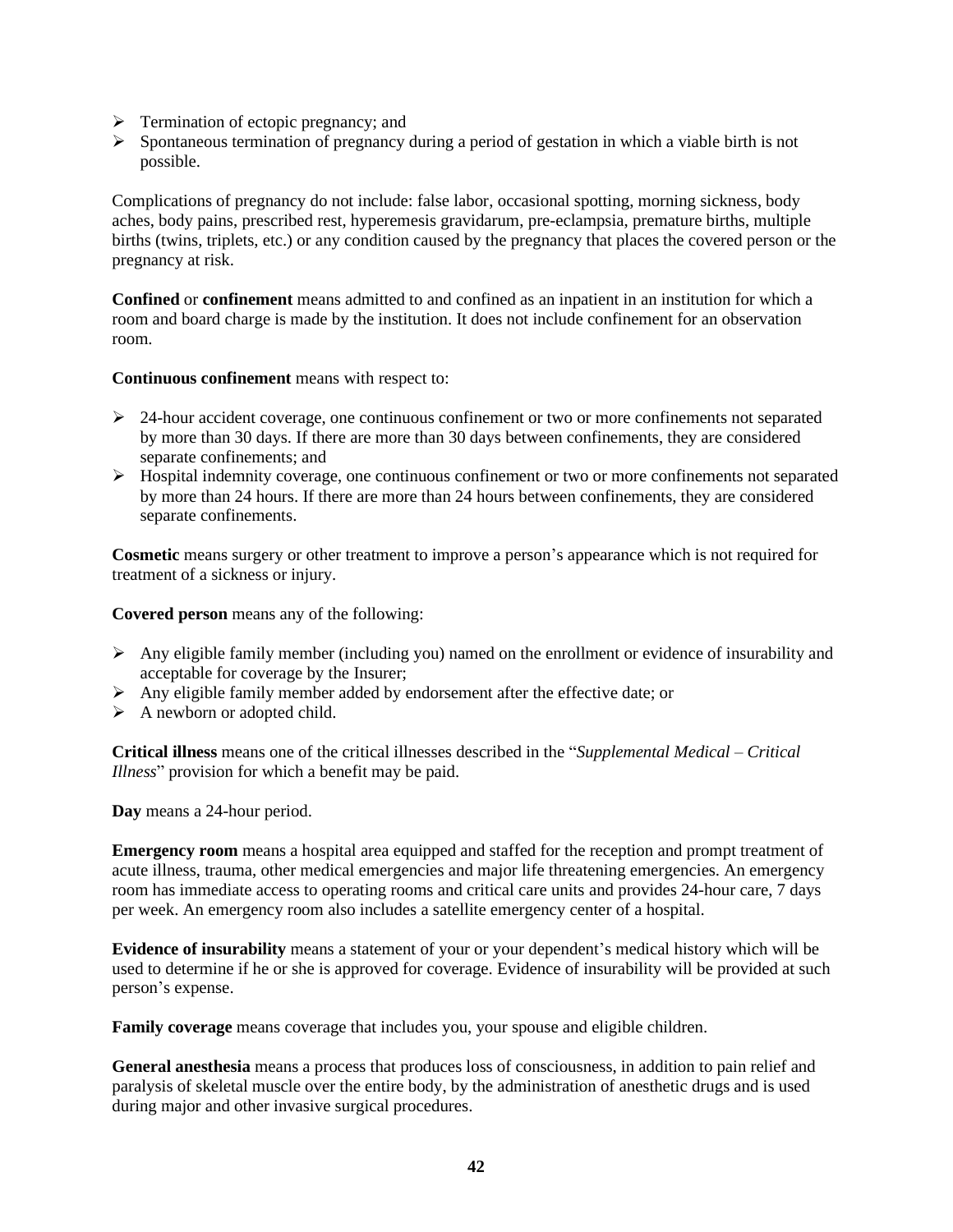**Grace period** means a period of 31 days following the premium due date during which premium payment may be made.

**Hospital** means a legally operated institution with established facilities (either on its premises or available to the hospital on a contractual, pre-arranged basis and under the supervision of a staff of one or more duly licensed physicians), for the care and treatment of sick and injured persons for diagnosis, surgery and 24-hour nursing service. Hospital does not include any institution that is mainly:

- $\triangleright$  A rest home, nursing home, convalescent home or home for the aged; or
- $\triangleright$  For the care and treatment of alcoholics or drug addicts or mental or nervous disorders.

**Hospital intensive care unit** means a hospital area of special care, including cardiac and coronary care units, surgical intensive care units or cardiovascular intensive care units, which at the time of admission are separate and apart from the surgical recovery room or other rooms, beds or wards normally used for patient confinement. In addition, such a unit must provide the following:

- $\geq$  24-hour continuous nursing care and attendance by nurses assigned to the unit on a full-time basis;
- $\triangleright$  Direction and/or supervision by a full-time physician director or a standing "intensive care" committee of the medical staff; and
- $\triangleright$  Special medical apparatus used to treat the critically ill.

The following do not qualify as hospital intensive care units: progressive care units, sub-acute intensive care units, intermediate care units, private rooms with monitoring, step-down units or any other lesser care treatment units.

**Individual coverage** means coverage that includes only you.

**Individual and children coverage** means coverage that includes only you and your eligible children.

**Individual and spouse coverage** means coverage that includes only you and your eligible spouse.

**Initial enrollment period** means one of the following periods during which you may first apply, in writing, for coverage under the Plan:

- ➢ A period before the Plan effective date as set by the Insurer and the Company if you are eligible for coverage on the Plan effective date; or
- $\triangleright$  The period ending 30 days after the date you are first eligible to apply for coverage if you become eligible for coverage after the Plan effective date.

**Injury** means with respect to:

- ➢ Critical illness coverage, accidental bodily injury;
- $\triangleright$  Hospital indemnity coverage, accidental bodily injury to a covered person, as the result of an accident while coverage under the Plan is in force, and the injury is the direct cause of the loss independent of disease, bodily infirmity or any other cause. All injuries sustained in any one accident and all complications and recurrences of complications are considered to be a single "injury;" and
- $\geq$  24-hour accident coverage, accidental bodily injury to a covered person as the result of an accident while coverage under the Plan is in force and the injury is the direct cause of the loss independent of disease, bodily infirmity or any other cause which results in medical treatment received within 180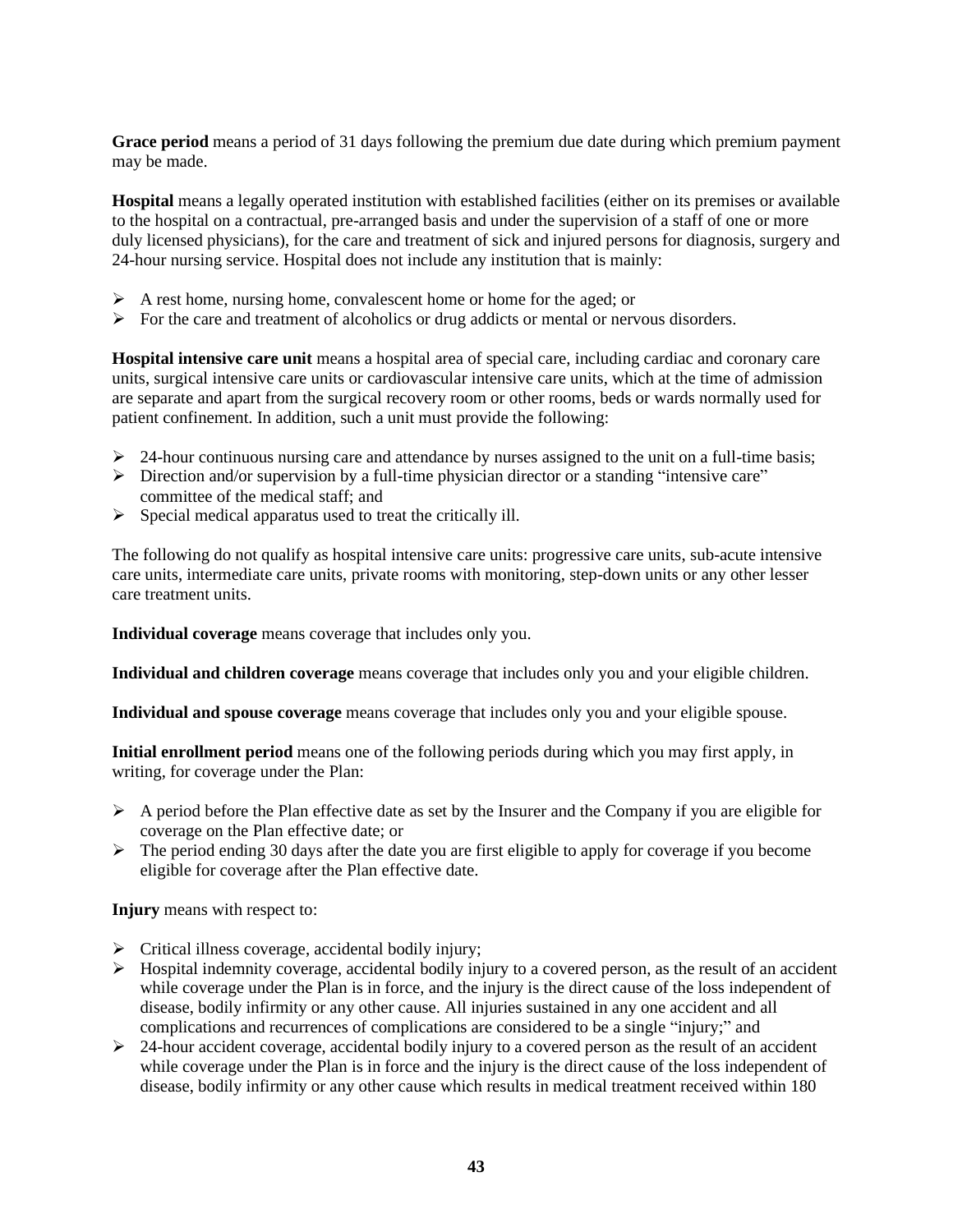days after the injury is sustained. All injuries sustained in any one accident and all complications and recurrences of complications are considered to be a single "injury."

**Inpatient** means a covered person who is a resident patient using the room and board facilities of an institution.

**Insured employee** means the employee accepted for coverage by the Insurer who has completed and signed the enrollment form and whose name appears on the certificate specifications page.

**Insurer** means American Heritage Life Insurance Company.

**Issue day** means the same day of the month as the effective date of coverage.

**Material and substantial duties** means duties that:

- $\triangleright$  Are normally required for the performance of the covered person's regular occupation; and
- ➢ Cannot be reasonably omitted or modified, except that if the covered person is required to work on average in excess of 40 hours per week, the covered person will be considered able to perform that requirement if he/she is working or has the capacity to work 40 hours per week.

**Mental or nervous disorder** means a psychiatric or psychological condition regardless of cause, such as schizophrenia, depression, manic depressive or bipolar illness, anxiety, post-traumatic stress disorder, personality disorders and/or adjustment disorders or other conditions. These conditions are usually treated by a mental health provider or other qualified provider using psychotherapy, psychotropic drugs or other similar methods.

**Nurse** means any one of the following who is not a member of the covered person's immediate family or, with respect to 24-hour accident and critical illness coverage, employed by the hospital where the covered person is confined:

- ➢ Licensed practical nurse (L.P.N.);
- $\triangleright$  Licensed vocational nurse (L.V.N.); or
- $\triangleright$  Graduate registered nurse (R.N.).

**Payable claim** means a claim for which the Insurer is liable under the terms of the Plan.

**Physician** means a person:

- $\triangleright$  Performing tasks that are within the limits of his or her medical license; and
- ➢ Who is licensed to practice medicine and prescribe and administer drugs or to perform surgery; or
- $\triangleright$  Who is a legally qualified medical practitioner according to the laws and regulations of the state he or she practices in.

You or your spouse, children, parents or siblings will not be recognized as a physician for a claim.

**Policy** means the policy of insurance issued by the Insurer to the Company in connection with the Plan.

**Policy date** means the effective date of the policy.

**Primary residence** means the dwelling where a covered person lives for the majority of the time, regardless of whether the covered person owns or rents the dwelling.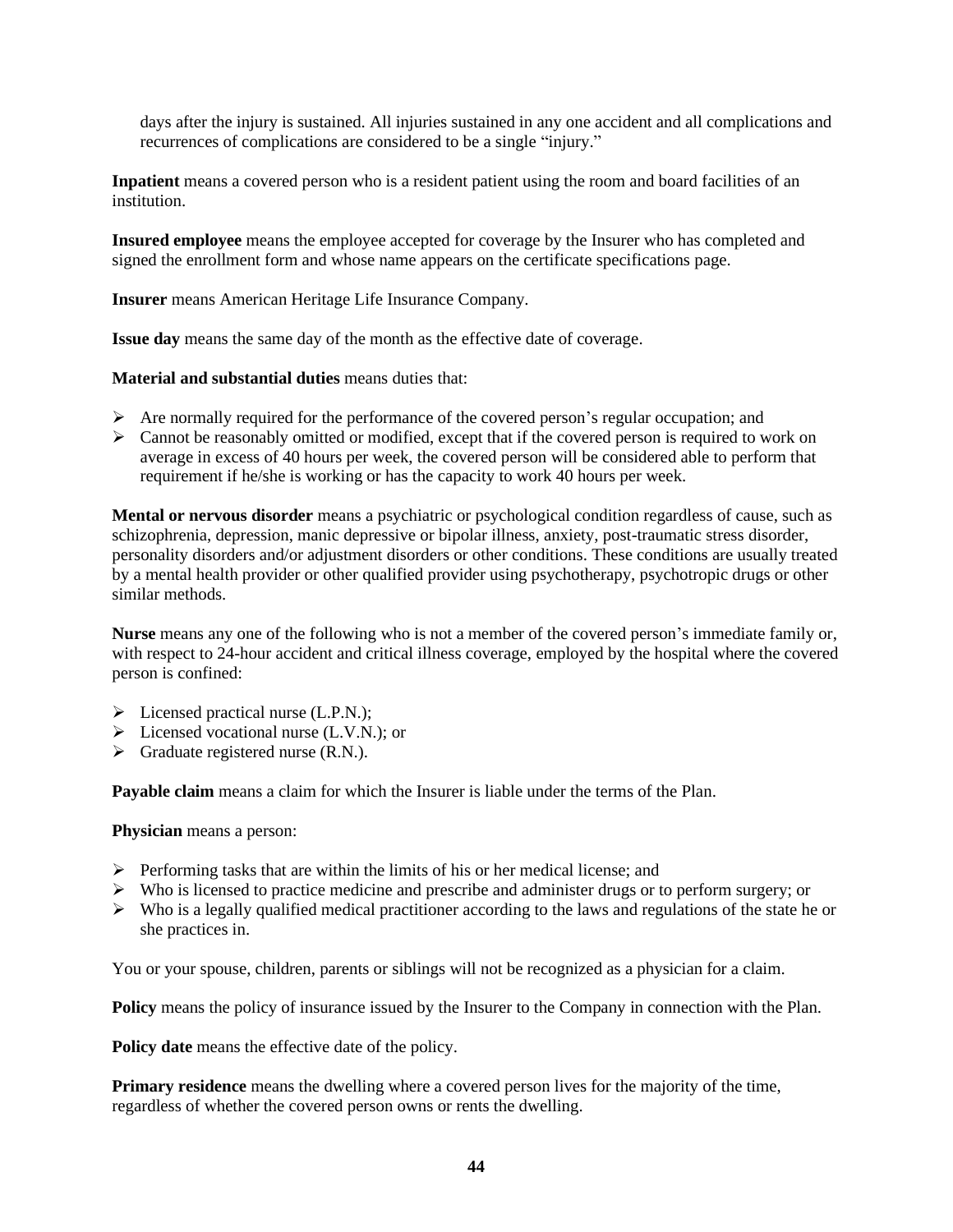**Re-enrollment period** means a period of time as set by the Company and the Insurer during which you may apply, in writing, for coverage under the Plan, or change coverage under the Plan if you are currently enrolled.

**Sickness** means an illness or disease, including, with respect to the hospital indemnity coverage, complications of pregnancy that must begin while the covered person is insured.

**Surgery** means manual procedures involving cutting of body tissue, debridement or permanent joining of body tissue for repair of wounds, treatment of fractured bones or dislocated joints, endoscopic procedures and other manual procedures, when used in lieu of cutting for purposes of removal, destruction or repair of body tissue.

**Symptoms** mean the subjective evidence of disease or physical disturbance observed by a physician or other member of the medical profession, acting within the scope of their license.

**Temporary layoff, leave of absence** or **family and medical leave of absence** means you are absent from active employment for a period of time that has been agreed to in advance in writing by the Company.

Normal vacation time or any period of disability is not considered a temporary layoff or leave of absence

**Treatment** means consultation, care or services provided by a physician including diagnostic measures and taking prescribed drugs and medicines.

**Under the influence** means a condition as determined by the laws of the state in which the loss occurred.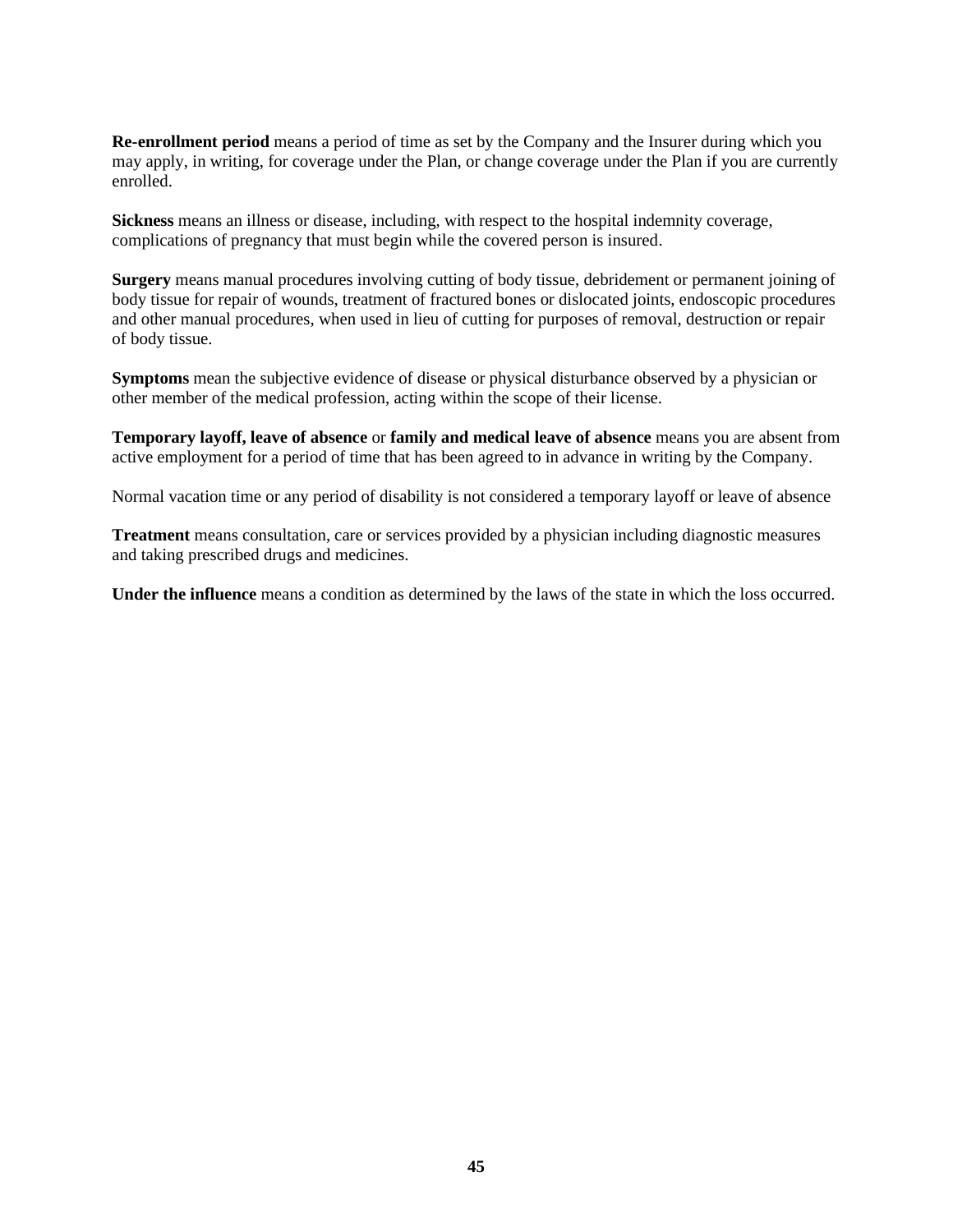## <span id="page-50-0"></span>**Appendix A: Participating Business Units\***

All domestic businesses of Lockheed Martin Corporation are eligible effective January 1, 2021, except those listed below:

- ➢ Zeta Associates
- ➢ Astrotech Space Operations, Inc.
- ➢ Any other business to the extent that it does not participate in the Lockheed Martin Group Benefits Plan

If you have any questions concerning your eligibility, please contact the Lockheed Martin Employee Service Center.

\*This list is current as of the time of publication; participating businesses are subject to change.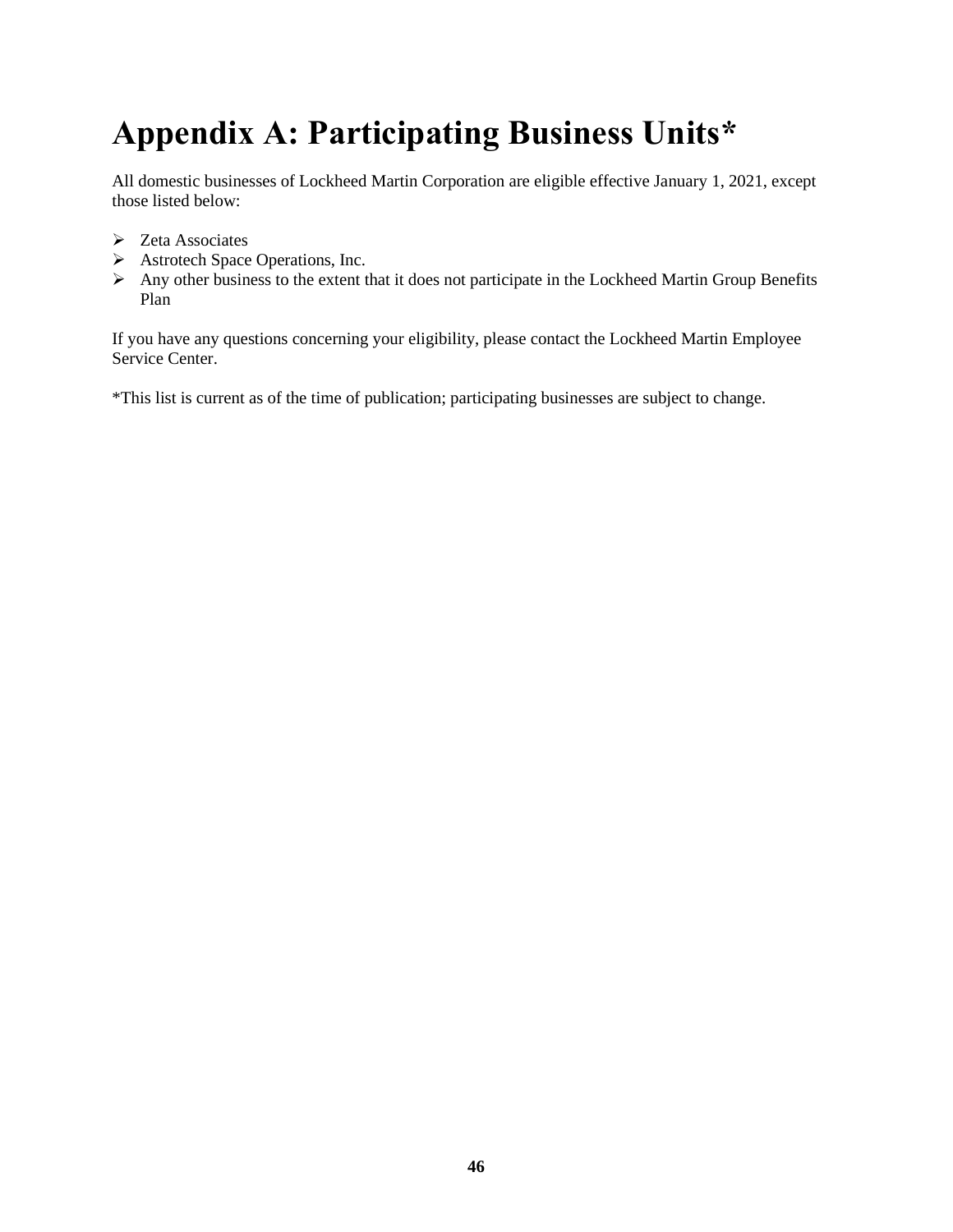# <span id="page-51-0"></span>**Appendix B: Participating Bargaining Units**

The benefits described in this booklet are available to eligible employees of Lockheed Martin Corporation who are represented by one of the following unions:

- ➢ Association of Scientists and Professional Engineering Personnel (ASPEP) (AASP01, AASP02)
- ➢ Association of Scientists and Professional Engineering Personnel (ASPEP) Services Engineering Unit Grandfathered (AASP04);
- ➢ Association of Scientists and Professional Engineering Personnel (ASPEP) Services Engineering Unit (AASP03)
- ➢ Harrisburg Association of Flight Simulator Instructors, Harrisburg/Middletown, PA (AHAF01)
- ➢ International Association of Machinists and Aerospace Workers, AFL-CIO, Local 776-F (formerly Federated Independent Texas Unions (FITU) Aircraft Local 900) Fort Worth, TX (AFIT01)
- ➢ International Association of Machinists and Aerospace Workers, AFL-CIO, Local Lodge 1027, Clarksburg, WV (AIAM01)
- ➢ International Association of Machinists and Aerospace Workers, AFL-CIO, Local Lodge 2386, Meridian, MS (AIAM02)
- ➢ International Association of Machinists and Aerospace Workers, AFL-CIO District W2 Local Lodge 463 (AIAM2A)
- ➢ International Association of Machinists and Aerospace Workers, AFL-CIO, Local Lodge 709, Marietta, GA (AIAM03)
- ➢ International Association of Machinists and Aerospace Workers Local Lodge 2228, Santa Clara County, CA (AIAM12)
- ➢ International Association of Machinists and Aerospace Workers Local Lodge 2228 (Santa Cruz County, CA) or Local Lodge 2786 (Santa Maria and Vandenberg, CA) (AIAM16)
- ➢ International Association of Machinists and Aerospace Workers (IAM), District 112 and Local Lodge 2772, St. Mary's, GA (AIAM18)
- ➢ International Association of Machinists and Aerospace Workers (IAM), District 160 and Local Lodge 282, Silverdale, WA (AIAM19)
- ➢ International Association of Machinists and Aerospace Workers (IAM) Local Lodge 610, Brevard County, FL (AIAM20)
- $\triangleright$  International Association of Machinists and Aerospace Workers and its Local Lodge 2171, District 98, Johnstown, PA (AIAM21)
- ➢ International Association of Machinists and Aerospace Workers, AFL-CIO, Local 1998, Ewa Beach, HI (AIAM37, AIAM43)
- ➢ International Association of Machinists and Aerospace Workers, AFL-CIO, Local 2916, Corpus Christi, TX (AIAM42)
- ➢ International Association of Machinists and Aerospace Workers, AFL-CIO, Local 20, Fort Walton Beach, FL (AIAM48)
- ➢ International Union, Security, Police, and Fire Professionals of America (SPFPA) and its Amalgamated Local No. 265 (ASPF05)
- ➢ International Association of Machinists and Aerospace Workers District Lodge 725, Palmdale, CA (AIAW01)
- ➢ International Brotherhood of Electrical Workers, Local No. 2995, Palmdale, CA (AIBE03)
- ➢ International Brotherhood of Electrical Workers, AFL-CIO Local Union 1245 (Sunnyvale Palo Alto Plants and Santa Cruz Facility), Sunnyvale, CA (AIBE04)
- ➢ International Union of Operating Engineers, AFL-CIO Local Union 501 (Weldors), Palmdale, CA (AIUO02)
- ➢ International Union of Operating Engineers, AFL-CIO (Stationary Engineers), Local 39, Sunnyvale, CA (AIUO03)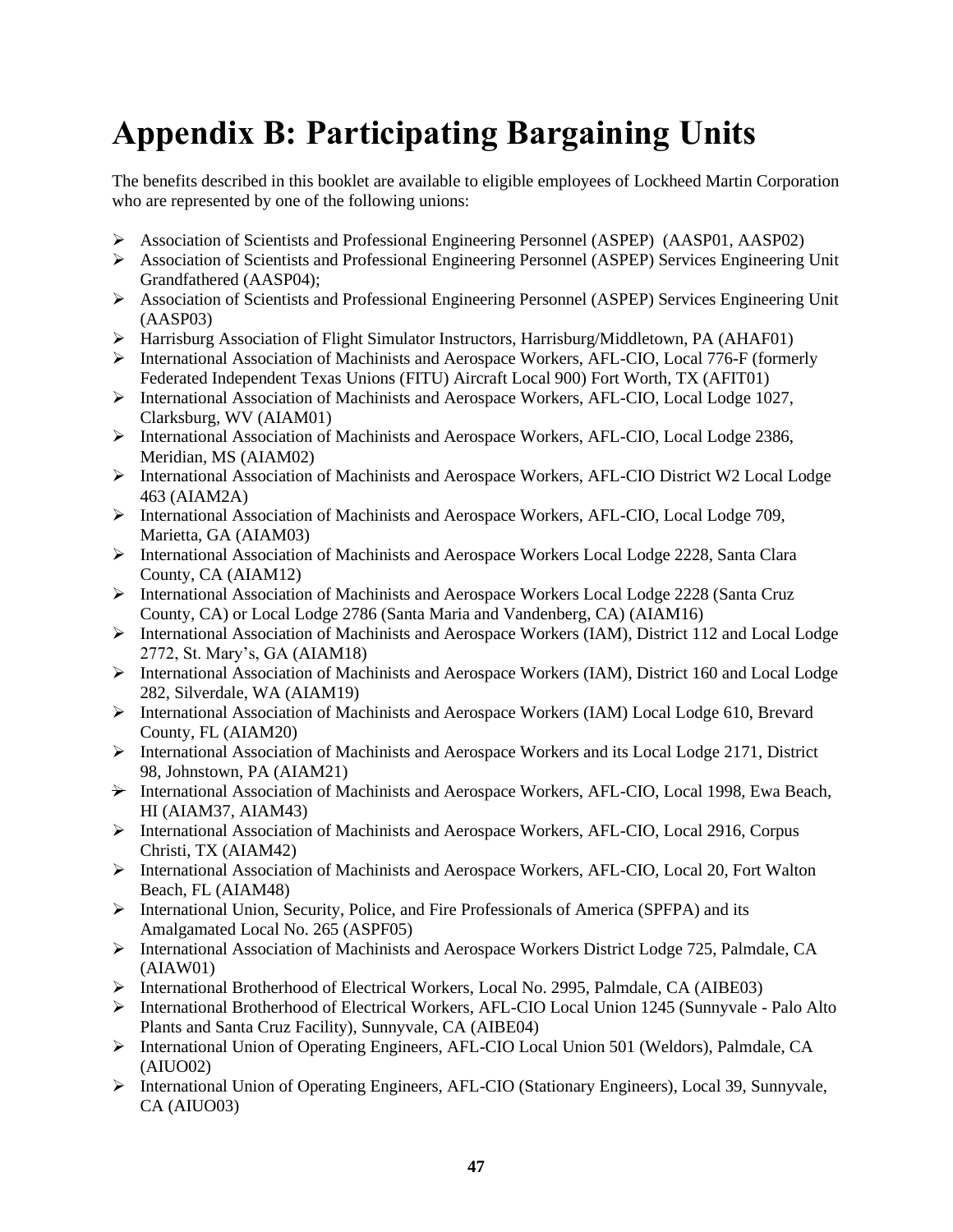- ➢ International Union of Operating Engineers, AFL-CIO Local Union 501 (Stationary Engineers), Palmdale, CA (AIUO04)
- ➢ The International Federation of Professional and Technical Engineers (IFPTE) AFL-CIO, Local 241 (AIFP02)
- $\triangleright$  The International Union of Electronic, Electrical, Salaried, Machine and Furniture Workers IUE CWA (AFL-CIO) Local 106 (AIUE01)
- ➢ The International Union of Electronic, Electrical, Salaried, Machine and Furniture Workers IUE CWA (AFL-CIO) Local 320 (AIUE03)
- ➢ International Union of Electronic, Electrical, Salaried, Machine and Furniture Workers, AFL CIO and Engineer Union Local 444, Mitchel Field, NY (AIUE07)
- $\triangleright$  International Union of Electronic, Electrical, Salaried, Machine and Furniture Workers, AFL CIO and Engineer Union Local 444A, Mitchel Field, NY (AIUE04)
- ➢ Little Rock Association of Instructors, Technicians and Support Personnel, JMATS, Little Rock, AR (AJMT01)
- ➢ Office and Professional Employees International Union, Local No. 277, AFL-CIO (AOPE01)
- ➢ Syracuse Draftsmen's Association (SDA) (ASDA01)
- ➢ International Brotherhood of Electrical Workers (IBEW) Local and its Local No. 220, Dallas, TX (AIBE01)
- ➢ International Union, United Automobile, Aerospace and Agricultural Implement Workers (UAW) of America and its Local 766 (AUAW01)
- ➢ International Union, United Automobile, Aerospace and Agricultural Implement Workers (UAW) of America and its Local 848 (AUAW03)
- ➢ International Union, United Automobile, Aerospace and Agricultural Implement Workers (UAW) of America and its Local 738 (AUAW04)
- ➢ International Union, United Automobile, Aerospace and Agricultural Implement Workers (UAW) of America and its Local 788 (AUAW05)
- ➢ International Union, United Automobile, Aerospace and Agricultural Implement Workers (UAW) of America and its Local 1821 (AUAW06)
- ➢ Lowcountry Contract Instructor Pilot Association (LCIPA) F35, MCAS, Beaufort, SC (ALCP01)
- ➢ International Association of Machinists and Aerospace Workers, AFL-CIO, District Lodge 110 Morrisville, NC (AATM01)
- ➢ International Association of Machinists and Aerospace Workers, AFL-CIO, District Lodge 725 Fort Irwin, CA (AATM02)
- ➢ International Association of Machinists and Aerospace Workers, AFL-CIO, District Lodge 711, Local 1501 Tullahoma, TN (AATM03)
- ➢ International Association of Machinists and Aerospace Workers, AFL-CIO, District Lodge 623 Camp Ripley, Little Falls, MN (AATM04)
- ➢ International Association of Machinists and Aerospace Workers, AFL-CIO, Local 47 Fort Carson, CO (AATM05)
- ➢ International Association of Machinists and Aerospace Workers, AFL-CIO, District Lodge 73 Meridian, MS (AATM06)
- ➢ International Association of Machinists and Aerospace Workers, AFL-CIO, Local Lodge 519 Luke Air Force Base, AZ (AATM07)
- ➢ International Association of Machinists and Aerospace Workers (IAM), AFL-CIO, Local Lodge 519, Luke Air Force Base, AZ - F-16 SMEs/Weapons Director (AATM08)
- ➢ International Association of Machinists and Aerospace Workers (IAM), AFL-CIO, Local Lodge 519, Luke Air Force Base, AZ - F-16 Electronic Technicians (AATM09)
- ➢ International Association of Machinists and Aerospace Workers (IAM), AFL-CIO, Local Lodge 568, Hill Air Force Base, UT – Instructors (AATM10)
- ➢ International Association of Machinists and Aerospace Workers (IAM), AFL-CIO, Local Lodge 568, Hill Air Force Base, UT - Sim Techs (AATM11)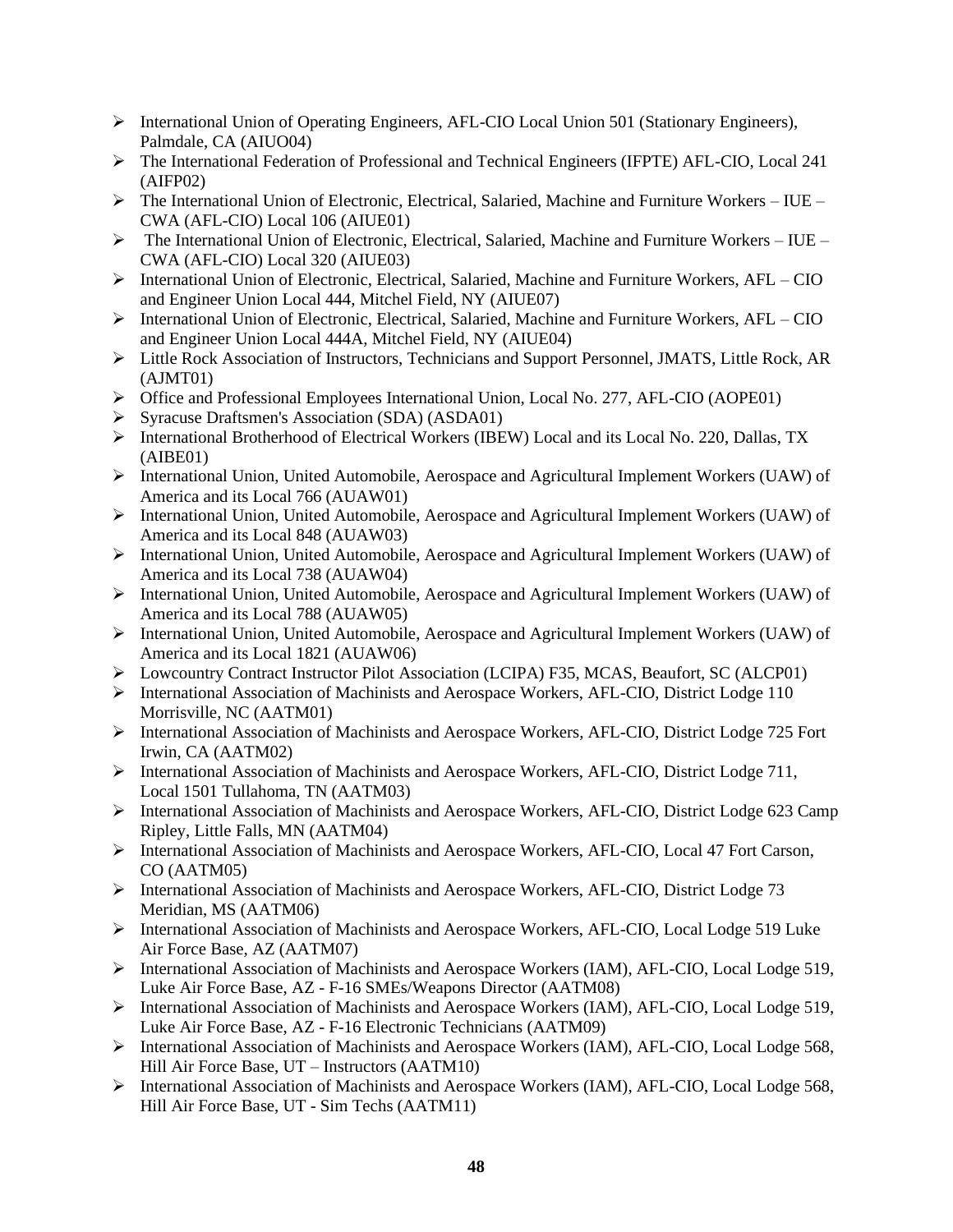- ➢ International Association of Machinists and Aerospace Workers (IAM), AFL-CIO, District Lodge 725, Local Lodge 2947, Lemoore, CA – Instructors (AATM12)
- ➢ International Association of Machinists and Aerospace Workers (IAM), AFL-CIO, Local Lodge SC711, Nellis Air Force Base, NV (AATM13)
- ➢ International Association of Machinists and Aerospace Workers (IAM), AFL-CIO, District Lodge 725, Local Lodge 2947, Lemoore, CA - Sim Techs (AATM14)
- ➢ International Association of Machinists and Aerospace Workers (IAM), AFL-CIO, District Lodge 725, Local Lodge 2947, Lemoore, CA - Sim Techs (AATM15)
- ➢ International Association of Machinists and Aerospace Workers (IAM), AFL-CIO, Local Lodge SC310 at Yuma Marine Corp Air Station, AZ (effective January 4, 2021) (AATM16)
- ➢ International Association of Machinists and Aerospace Workers (IAM), AFL-CIO, Local Lodge 519, Luke Air Force Base, AZ - Field Engineers / Sim Techs (effective February 1, 2021) (AATM17)
- ➢ International Association of Firefighters, Sikorsky Aircraft Firefighters Local I-68 (AIAF01)
- ➢ Sikorsky Aircraft Security Officers Association (ASOA02)

If you have any questions concerning your eligibility, please contact the Lockheed Martin Employee Service Center (LMESC).

\*This list is current as of the time of publication; participating unions may change from time to time.